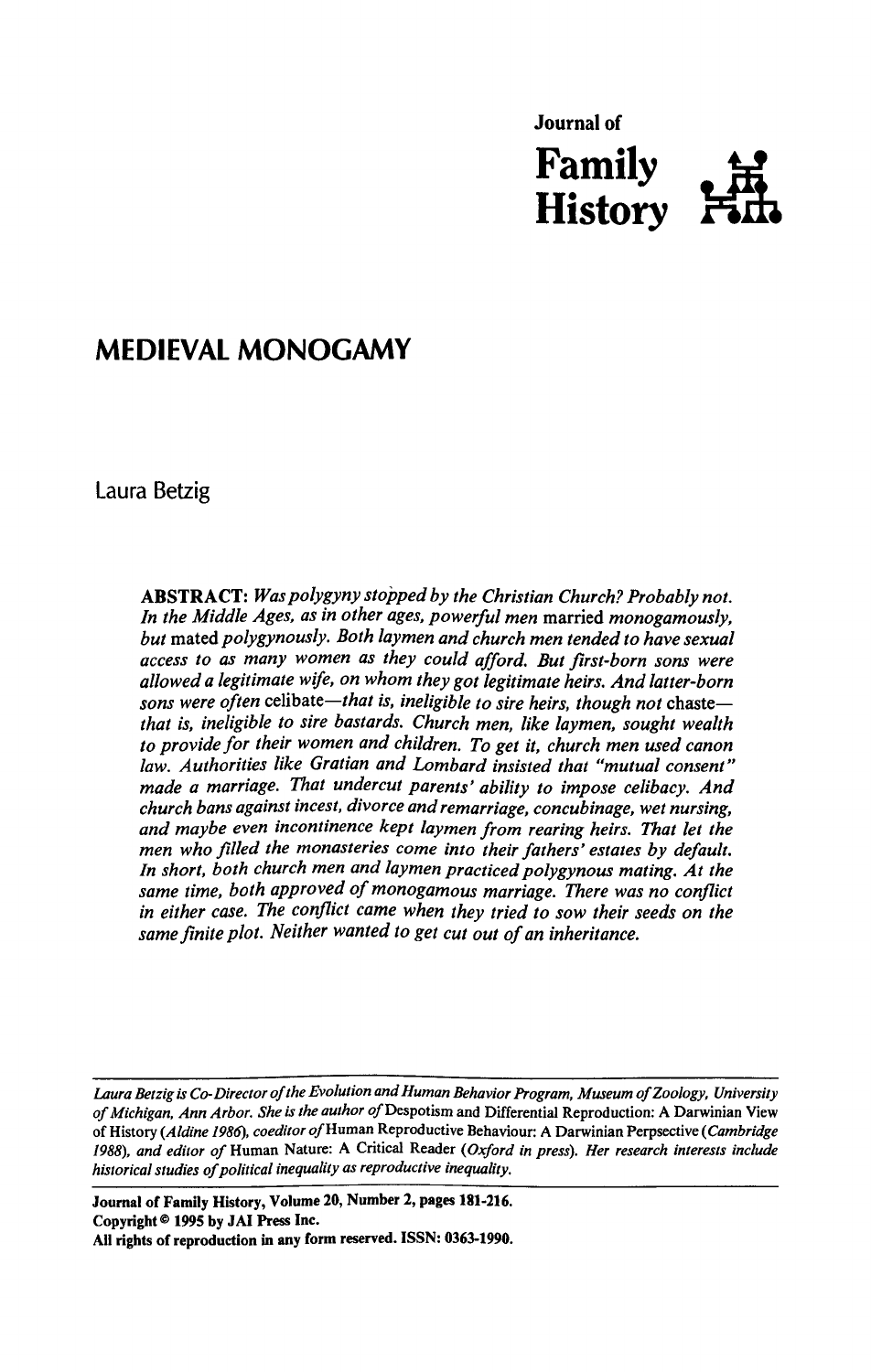The Old Testament is full of many men with more than one woman. Take the patriarchs—like Abraham, who got sons by Sarah, his half-sister by a twice-mated father, and by Hagar, Sarah's Egyptian maid (Genesis 20: 12, 21: 2, 26: 4). Or take the kings—like Solomon, who kept a thousand women in his harem (1 Kings 11: 1-3). Throughout the Old Testament, powerful men are polygynous men.

In the New Testament seeds of discontent with polygyny are sown. The Gospels themselves have little to say about sex: Christ seems to have been fairly indifferent to the subject (Brundage 1987, p. 57). He disapproved of adultery; and he disapproved of divorce—except in the case of an adulterous wife (Matthew 19:9). More admonitions against polygamy are in Paul's epistles. Christians should not divorce; those who did should not remarry; and sex outside of marriage was not thought well of (e.g., <sup>|</sup> Corinthians 7:10-11). Early church fathers disassociated themselves from Jews who continued the long polygynous tradition; eventually, after the conversion of Constantine early in the fourth century, Christian Rome outlawed bigamy, restricted the legal grounds for divorce, and made it legally impossible to keep a wife and a concubine at once.

Is that all it took? Modern societies—those that have grown out of the Christian Middle Ages—are remarkably monogamous. They seem, in fact, so consistently monogamous that what was once the rule looks like an exotic exception. The vast majority of human societies has been polygynous (e.g., Murdock 1967; Low 1988; White 1988). In the family bands that foraged for plants and game over much of human history, a few men—elders, or the best hunters—kept two or, rarely, three women at a time. In small farming or herding groups, headmen and chiefs kept from two to a hundred women. And in the first "civilizations" on earth, as in every other empire that rose up outside of the Christian tradition, kings and emperors kept hundreds or even thousands of women in well-guarded harems (Betzig 1982, 1986, 1993).! What happened? Is "the chance conversion of a single powerful individual, the Emperor Constantine"all that was necessary to turn the tide of millions of years of human history away from polygyny toward monogamy(e.g., MacDonald 1990, p. 195)?

<sup>I</sup> try to answer that question here. There is no question that Christian theory and policy favored mongamous marriage in the Middle Ages. But did monogamous marriage mean monogamous *mating*, too? As it turns out, the most polygynous societies on earth in terms of mating have been among the most monogamous in terms of marriage: men with harems of hundreds or thousands of women have singled out one legitimate wife to bear legitimate heirs (Betzig 1993). How closely did medieval "monogamy"follow that pattern; and how closely did it resemble monogamyin our own society (e.g., Betzig and Weber 1993, 1995)? Did Christianity in the Middle Ages give rise to the relatively monogamous mating welive with new? Or did it just encourage monogamous marriage by polygynously mated men?

In The Descent of Man and Selection in Relation to Sex, Darwin argued that men—like most other males—should have evolved to compete for access to the opposite sex (1871). The reason follows from men's higher potential reproductive rates: men, more than women, can raise their genetic representation in future generations by getting access to multiple mates (Bateman 1948; Trivers 1972; Clutton-Brock and Vincent 1991). As <sup>a</sup> rule, males do compete for femalesin fact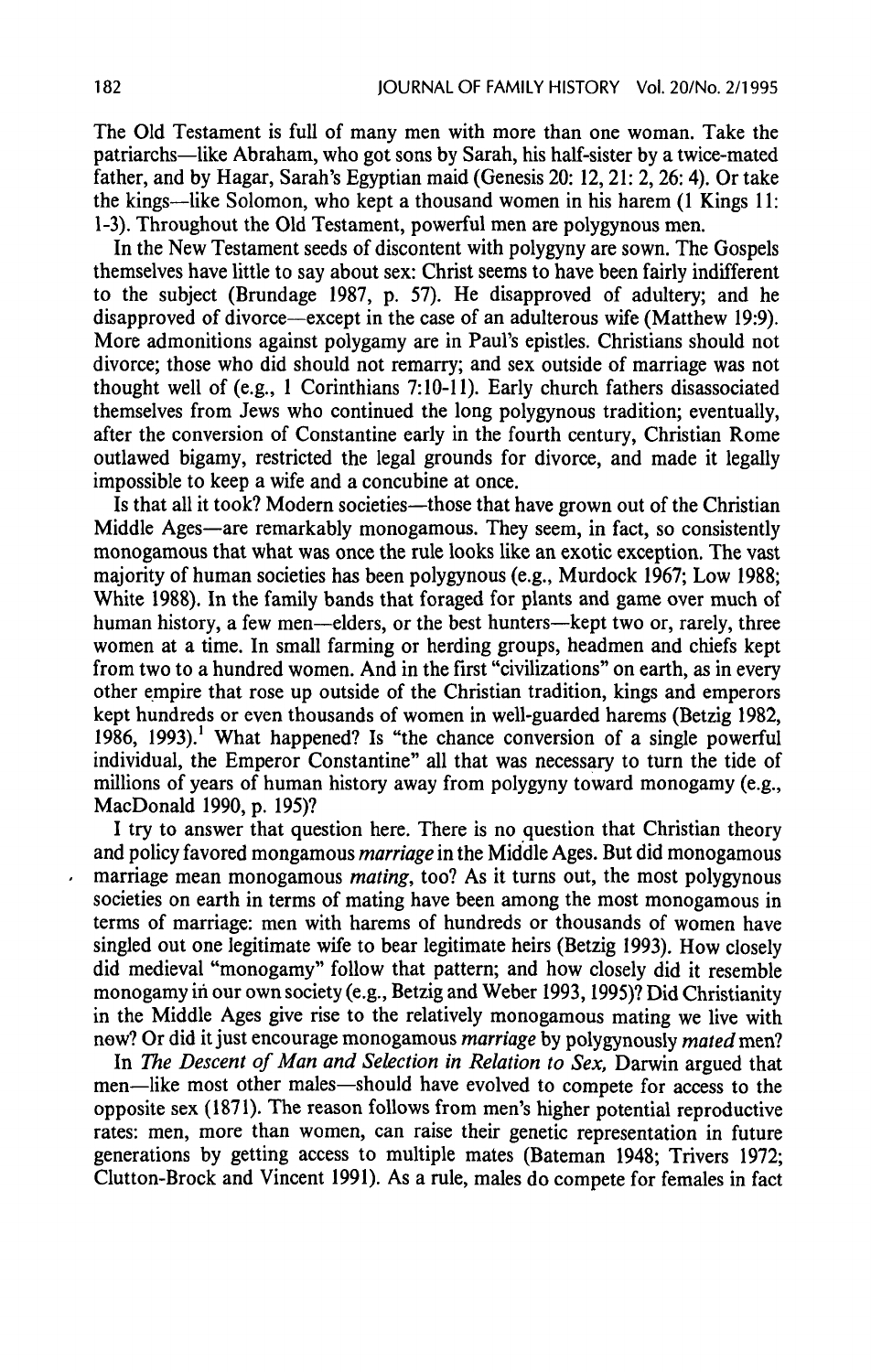(Williams 1966). They fight to get access to fertile females themselves; and they fight to keep other males away.

A male's fighting success predicts his mating success in a number of species (e.g., Clutton-Brock 1988; Ellis 1995), including primates (e.g., Cowlishaw and Dunbar 1991). Again, in most human societies, men's political, economic, and reproductive success also correspond. But in modern societies, a man's success in competition variously defined—does not appear to predict his success in reproduction (e.g., Vining 1986; Turke 1990; Pérusse 1993). The question is: Did the switch happen in the Middle Ages, under the influence of the church?

To answer it, I look at the evidence on medieval mating, and compare it with evidence on other polygynous cultures. I argue that powerful men in the Middle Ages, as in other ages, had sexual access to many women; at the same time, they tried to restrict their women's sexual access to just one man. Monogamy in the Middle Ages, as in other ages, was a form of *marriage* practiced by polygynously mated men. The contest between church and state had less to do with mating ie., with access to women, than with marriage—i.e., with access to wives. Polygynous mating died, or began its last gasps, after the Middle Ages were over: and the Church probably had little to do with its demise.

I want to end this beginning by pointing out that "monogamy"-that is. reproductive equality, interests me not just for its own sake but because it so often overlaps with "democracy"—that is, political equality. The most polygynous societies on earth have been despotisms(Betzig 1982, 1986, 1993, 1994). Men have used power to get sexual access to thousands of women, and they have killed thousands of men who stood in their way. Democracies, on the other hand, seem almost always to have been monogamoussocieties. <sup>I</sup> hope that understanding what has given rise to monogamy might help us, in some way, understand what has given rise—and what continues to give rise—to democracy.

## MATING: MAKING CHILDREN

"Noble" menin most "civilized" societies have had exclusive sexual access to more than one woman in their own households; and they have had privileged sexual access to women in other men's households. They have preferred young, good-looking virgins; they have provided for them well, protected them well, and set them up with wet nurses, nannies, and other domestic help. They have probably sired and raised many children as a result. Again, until monogamy prevailed in modern society, these facts were constant across space and time (e.g., Betzig 1982, 1986, 1993). How closely do they match the medieval pattern?

The evidence—both quantitative and qualitative—is scarce; and it varies across sources, places and times. But it's surprisingly consistent. Women and children were concentrated in rich men's houses. In other words, variation in household size and composition fits a polygynous mating pattern. Women—especially unmarried women—tended to concentrate at the top; men—especially unmarried men tended to concentrate at the bottom.

Some evidence comes from medieval monasteries. Irminon's early ninth-century census of the monastery at St. Germain des Préslists, on dependent farms, 4857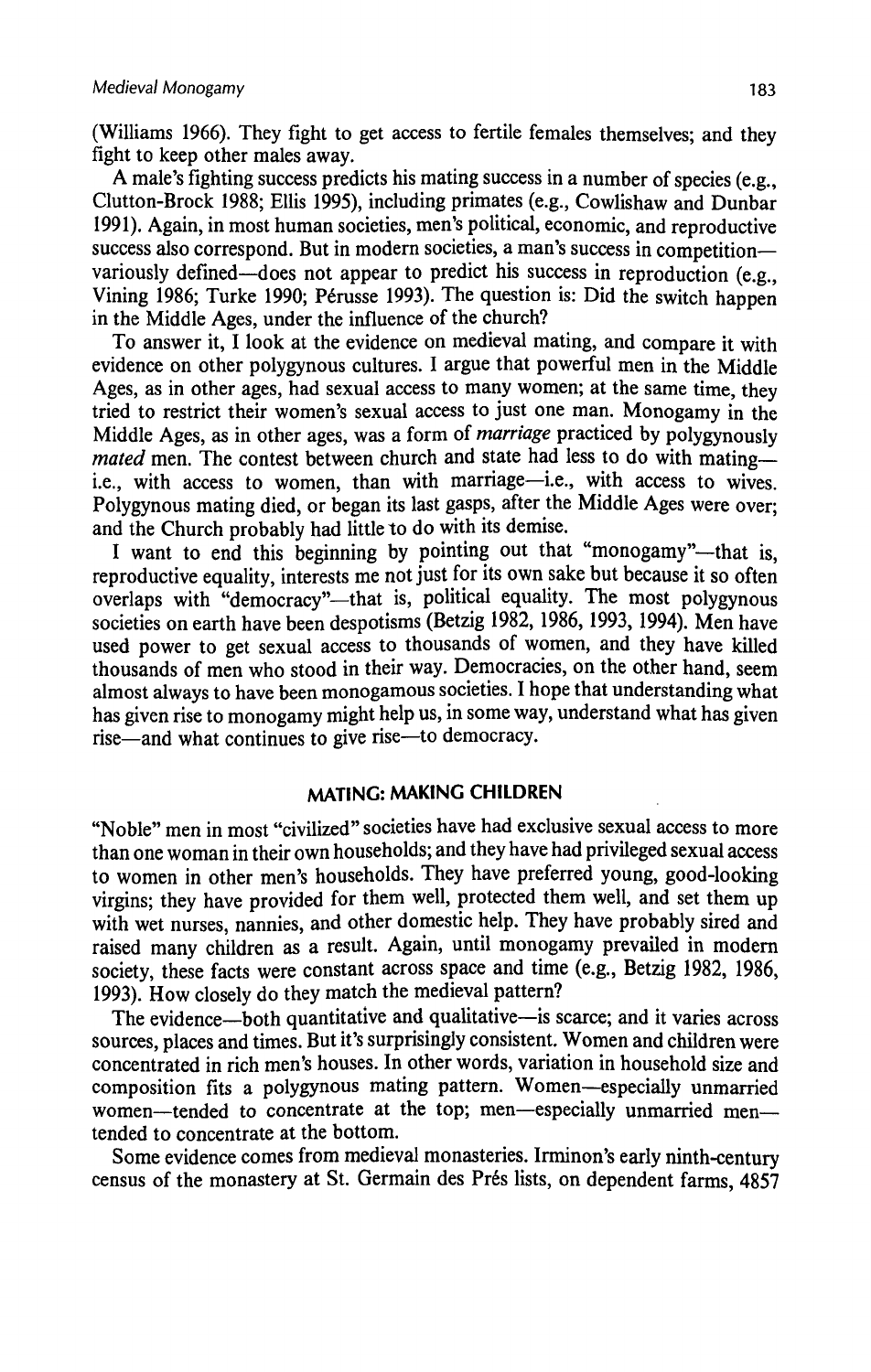men and just 3601 women, for a high overall sex ratio of 135. In every category, there are missing women. The sex ratio is especially high among "children": 141 boys for every 100 girls of stated sex. It is also especially high in families of the lowest status: 119 among *coloni*, people with the lightest obligations, 159 among lidi, people of intermediate status, and 266 among servi, people with the heaviest obligations. As David Herlihy (1985), who reviewed these figures, asks: Where are the missing lower-class girls? They might have been underreported—though that should have defeated the census-taker's purpose, to enumerate heads over whom the monastery had rights. They might have been killed—large fines should have mitigated female infanticide, though the penalty itself implies a practice to be stopped. Or, they might have been kept in the rich households left out of the survey—including the monastery. As Herlihy writes: "It seems likely that the monks of St. Germain...recruited womeninto their direct service, and likely also that the women were taken from the ranks of the *lidae* and *ancillae*, over whom they exercised full authority" (1985, p. 67). High status men may have taken young, low status women in, and later returned them to dependent farms. Two lists in Irminon's polyptych of landless, presumably unmarried, homines votivi—people apparently dedicated to the service of the monastery—show a complementary female sex ratio bias. The *capaticum* list includes 110 men and 129 women, the votivi list 21 women and <sup>12</sup> men. Overall, that makes 150 women and 122 men, for a low sex ratio of just  $81$  (p. 68).

Similarly, in the partial survey from the monastery at Santa Maria di Farfa redacted in the early ninth century and copied by Gregory of Catino in the late eleventh century, the sex ratio is skewed in favor of males. In the households on dependent farms, there are 324 male and just 238 female "children," defined by relationship to household head rather than age, for a high sex ratio of 136. Where, again, are the missing girls? Possibly underreported; but, given the equal numbers of grown men and women, unlikely to have been killed (Ring 1979). In this case, some women were certainly at the monastery. The list of servants at Forcone lists 73 women and just 23 men, for a very low sex ratio of 32. As Herlihy concludes, "Women tended to congregate in the households of the powerful, even on monastic estates" (1985, p. 67).

Powerless men, on the other hand, may have had to do without. The St. Germain survey lists 650 "solitaries," 616 male and just 44 female, for a "staggering" sex ratio of 1,400 (Herlihy 1985, p. 66). Some of the men nominally assigned to these solitary plots may actually have lived with families somewhere else; others are likely to have been bachelors in fact.

Demographic fragments from other places and times run along the same lines. Life-cycle service was common in Britain (e.g., Laslett 1969). Hajnal (1965, 1983) identifies frequent service as part of the northwest European marriage pattern; MacFarlane (1986) traces it back to the thirteenth century, and possibly before. In medieval England, late fourteenth-century poll taxes are a systematic source on the flow of servants in and out of households, though not a reliable one. At Kempsford, the tax was taken twice because of evasions: the first found 30 servants in <sup>a</sup> population of 118; the second found <sup>39</sup> more whohad been hidden (Hanawalt 1985, pp. 163-164). Servants made up over 13 percent of the population of 63 parish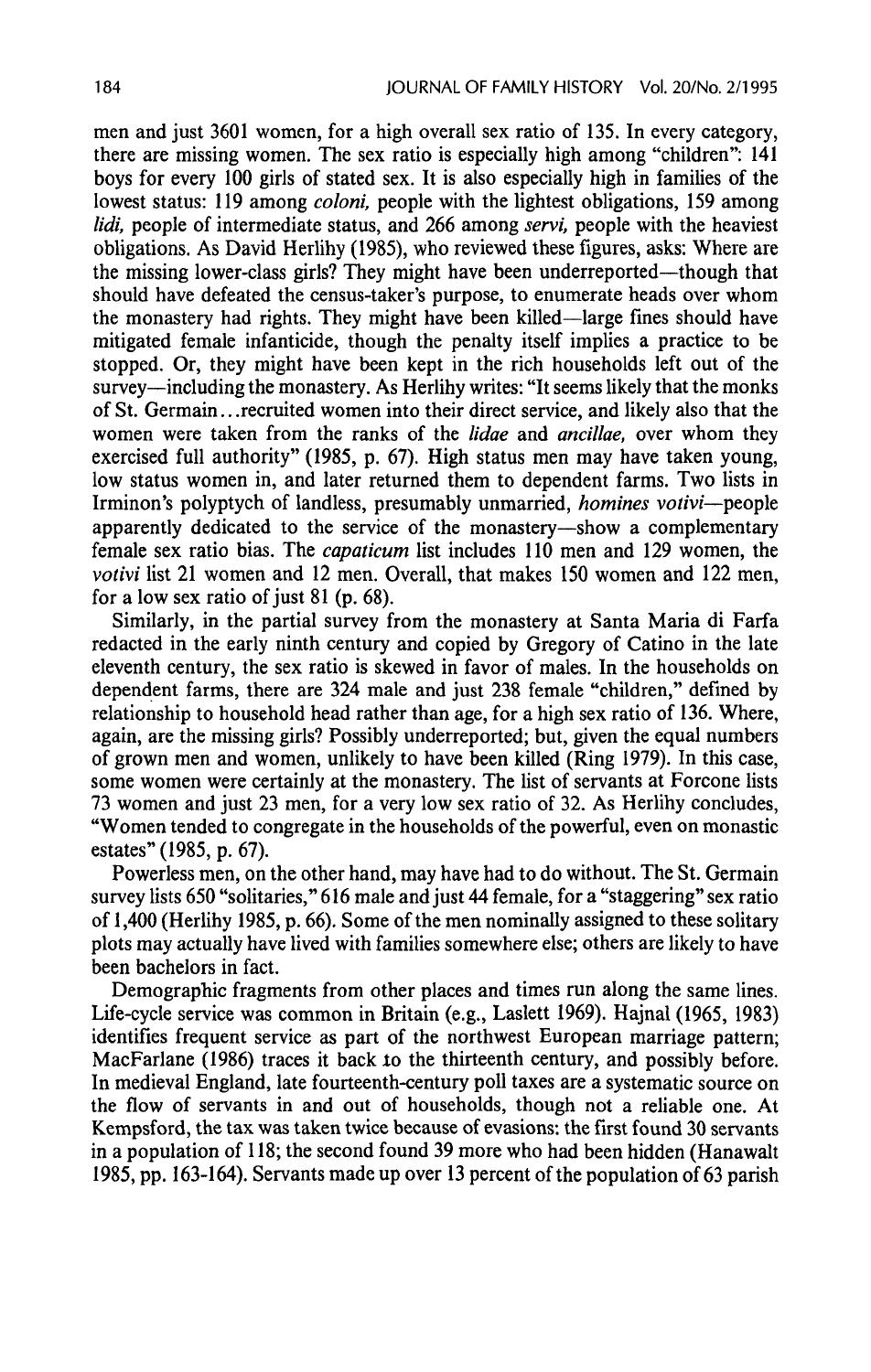lists from 1574 to 1821; Kussmaul  $(1981)$  estimates that roughly 60 percent of the 15-24 year old population were in service. A majority were unmarried (e.g., Laslett 1977; Laslett, Oosterveen, and Smith 1980). Most "productive" servants—in apprenticeships or on farms—were boys; most "domestic" servants were girls (Kussmaul 1981, pp. 3-4, 173; cf. Wall 1983). Domestic servants have always concentrated in rich men's houses(e.g., Stone 1965; Trumbach 1978).

Other evidence suggests access to women and children might have varied with wealth or status *among* peasant men. In fourteenth-century Halesowen, the mean number of children ranged from about three-and-a-half in the richest families to about one-and-a-half in the poorest families. Richer children suffered lower infant and child mortality; and richer women married younger, lived longer, and bore more children. In short, "the wealthier a family was, the larger was the number of its children"—though their relatedness to the household head isn't clear (Razi 1980, p. 88). Similarly, in fourteenth-century Broughton, frequent office holders included abouta third of the families, but accounted for over half of the village population; non-office holders included over half of the families, but only a third of the population. In short, poorer families "seem to have been much smaller" (Britton 1977, p. 14). In fifteenth-century Tuscany, the richest quartile of households held 30 percent of the married women and 37 percent of the youngest children (Herlihy and Klapisch-Zuber 1985).

Literary sources fill in some of the blanks. Compared to Latin sources on Roman emperors, sources on medieval kings tend to be thin on gossip; sources on lesser aristocrats are sometimes richer. Some of it comes from detractors. Among them Guibert, twelfth-century abbot of Nogent, describes one of his cousins as "a man conspicuous for his power and knowledge but so bestial in his debauchery that he had no respect for any woman's conjugal ties....The marriage net could not hold him," he says, "he never allowed himself to be entangled in its folds. Being everywhere in the worst odor through such conduct, but protected by the rank which his worldly power gave him, he was never prevented by the reproach of his own unchastity from thundering persistently against the holy clergy" (Guibert of Nogent 1970, i.7). Another lord, Enguerrand of Boves, was "so abandonedin his love of women that he kept all sorts around him, both the proper kind and mercenaries, and hardly did anything except at the dictation of their wantonness"(iii.3). Enguerrand's "reputed" son, Thomas of Marle, was similarly "unrestrained" byties to his wives, who "could not keep him from the rivalry of harlots and the bodies of others" (iii.14).

Other gossips praise, rather than condemn. Among them Giselbert of Mons, in his twelfth-century Chronique de Hainaut, blasts his ex-benefactor for uxorious (exclusive) devotionto his wife: It seemed "risible" that <sup>a</sup> strong young count should stay "attached to one woman"—his own uncomplying wife. Giselbert's "hero,"in contrast, "had clearly known many other women besides his wife whilst he was married." And they were (this is a common catalogue): Beautiful, noble, and virginal (cited in Duby 1994a, pp. 29-35).

In the same vein—and maybe richest of all accounts—is Lambert of Ardres' Historia comitum Ghisnensium, the early thirteenth-century pean to his benefactor. Count Baudouin. Marc Bloch calls Baudouin "hunter, toper, and great wencher"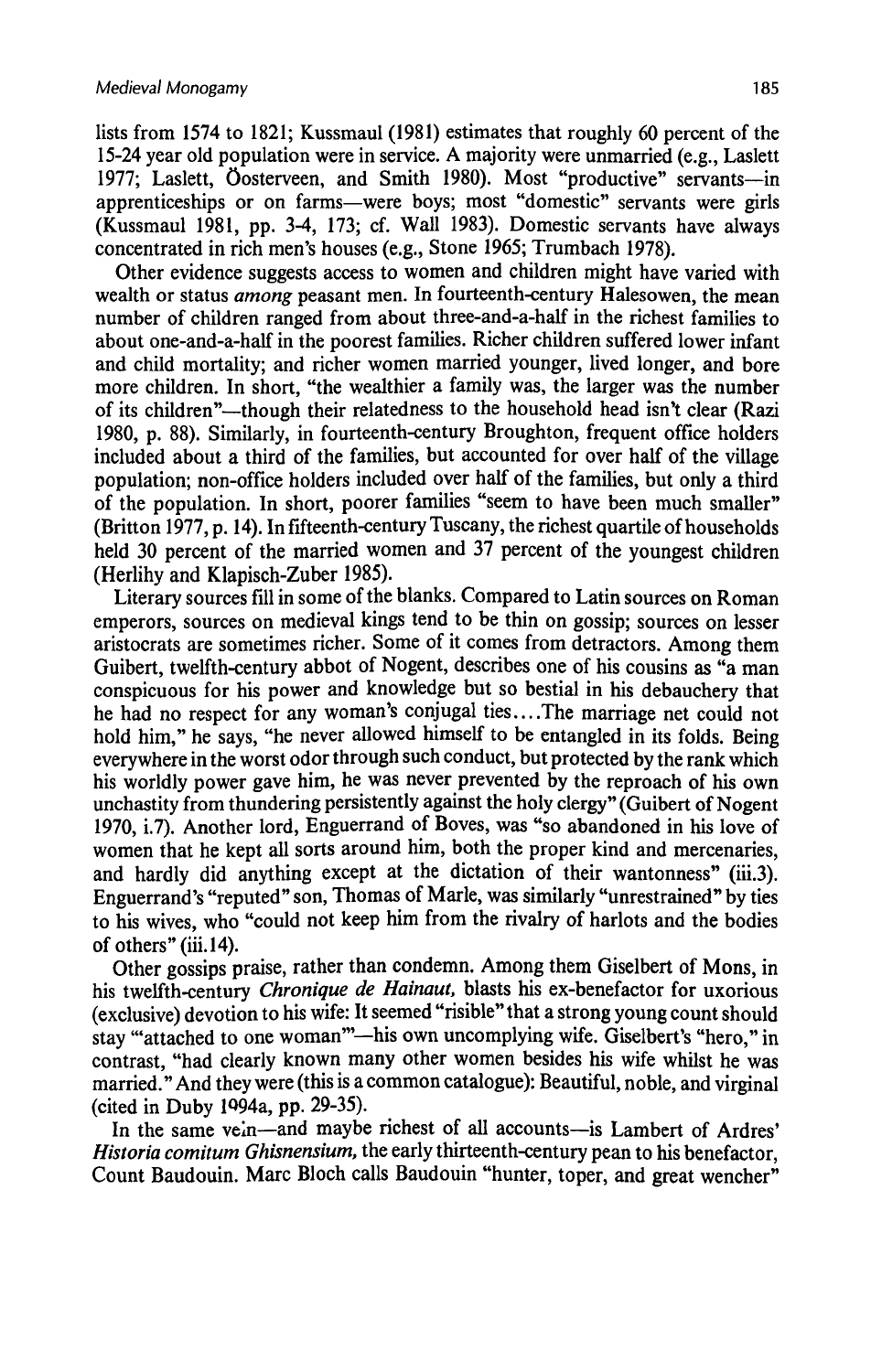(1961, p. 104), and Georges Duby has madea lot of the last. As he puts it: "Life in a noble household was a hotbed of sex" (1983, p. 70). Or, as Lambert says: "'From the beginning of adolescence until his old age, his loins were stirred by the intemperance of an impatient libido...; very young girls, and especially virgins, aroused his desire" (Duby 1978, p. 93). Baudouin and his kinsmen are said to have preferred pretty women; no matter how casually sexually encountered they are all described as "beautiful." And,evidently, fruitful: This count was buried with twentythree bastards in attendance, besides ten living legitimate daughters and sons(p. 94).

Even these might have been just the fruits of the family tree's primary limbs. As Lambert notes, Baudouin by no means kept account of all his bastards. These were usually scattered far and wide. And, as Duby notes, noble men would just as soon have the ignoble women—the servants, slaves, and whores—who begot so many of them. The lovers noble men did remember may have included their vassals' daughters, "but there is more evidence that they were the family's bastard daughters, who formed a kind of pleasure reserve within the house itself" (Duby 1978, p. 94). This kind of sex was, then, endogamous. Noble or half-noble women begat noble or half-noble children, ad infinitum. "Illegitimacy was a normal part of the structure of ordinary society—so normal that illegitimate children, especially males, were neither concealed nor rejected" (Duby 1983, p. 262). They always had the right, at least, to bed and board in their father's house. "That house was always open to them"  $(p. 263)$ . Bastards like these, the cream of the illegitimate crop, are most likely to have made up the twenty-three who watched when Baudouin was interred.

He may have had opportunities to sire more. Baudouin's bedroom was in the "most inaccessible part of the house, the 'family womb'" (Duby 1988a, pp. 60, 63). It was probably a very comfortable placé. In an inventory of the property of a near contemporary, an eleventh-century Catalonian lord, there are mattresses, feather cushions, covers, rugs, and tapestries: "The vocabulary takes on a special richness in describing the bedroom's manyaccessories" (Duby 1988a, p. 60). In rooms like these the main lines of the great family trees would be drawn. So might their offshoots. Baudouin's bedchamber, for instance, had access to the servant girls' quarters, and to the rooms of adolescent girls upstairs. It had access, too, to the warming room, "a veritable incubator for the suckling infants" (Duby 1978, p. 87). To Lambert, the aristocratic house was a "birthing place" (Duby 1978, p. 87). To Duby, arrangements like these assured that the "genetic vigour" of noble males was "widely disseminated" beyond the lineage itself. He goes on: "The paterfamilias thus occupied the place of God: within his house all life seemed to emanate from him....Reproduction meant expansion....Everything, especially the authority of the paterfamilias, was arranged so as to maximize this vital outward thrust" (Duby 1988a,p. 68).

English sources are often specific about sexual access to servants. William of Malmesbury complained that, on the eve of the Norman Conquest, the English nobility had been "given up to luxury and wantonness....There was a custom, repugnant to nature, which they adopted; namely, to sell their female servants, when pregnant by them and after they had satisfied their lust" (1847, p. 279). Gentlemen's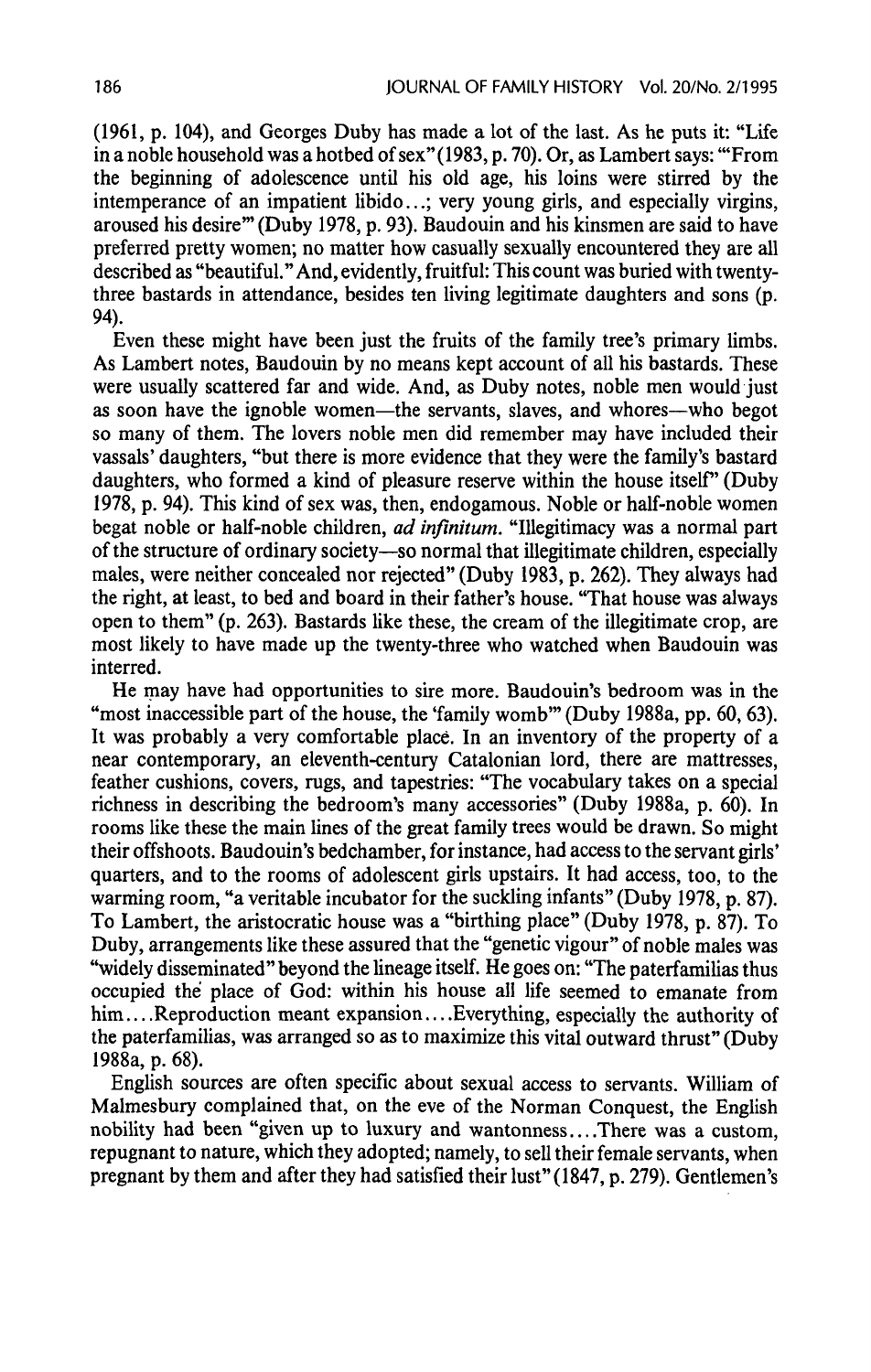diaries from modern England suggest a similar pattern. Simon Forman, Robert Hooke, Sylas Neville, James Boswell, and especially Samuel Pepys accessed their servants sexually, and occasionally married them off after an accomplished pregnancy. As Lawrence Stone concludeshis survey of these diaries: "Finally, there were the poor amateurs, the ubiquitous maids, waiting on masters and guests in lodgings, in the home, in inns; young girls whose virtue was always uncertain and was constantly under attack." He adds: "These last were the most exploited, and most defenceless, of the various kinds of women whose sexual services might be obtained by a man of quality" (1977, p. 601). Bridal pregnancy was high in early modern England (Hair 1966, 1970); parish records suggest masters were sometimes bastards' fathers (e.g., Quaife 1979; Laslett, Oosterveen, and Smith 1980; cf. Hollingsworth 1964, p. 48). Other evidence suggests masters' subordinates. including servants and other men in their employ, occasionally assumed paternity for their superiors' children in return for various kinds of compensation(e.g., Stone 1977; Smout 1980).

Women outside the house could be sexually available as well. In Lambert's account a dependent mother, unable to pay her tax of an Easter lamb, was asked to give up her little girl instead (Duby 1983, p. 260). Peasants paid a lecherwite for being "deflowered" before marriage, a childwite for bearing a child as a result, and a merchet on marriage. Merchets arguably bought off jus primae noctis, a lord's or cleric's right to pass the night with dependents' brides. That possibility is suggested, among other things, by terms like *culage, cuissage, jus cunni*, and so<br>on, for which *droit du seigneur* became a "colorless euphemism" in the eighteenth century (Hovarth 1971; also Westermarck 1921, I: pp. 166f; Litvack 1984): alternatively, merchets might have amounted to something as innocuous as a dowry tax (Searle 1979, 1983; Faith 1983).

The medieval *pastourelle*—short poems penned by gentlemen like Henri II, the thirteenth-century Duke of Brabant, Juan Ruiz, fourteenth-century Archpriest of Hita and, in the fifteenth century, Hermann von Sachsenheim-are all about the seduction of lower-class women (Paden 1987). As John Baldwin observes, they "centered on the theme of a knight who rides through the countryside and discovers a solitary shepherdess (hence the title) whom he attempts to seduce by deceit, gifts, money, force, or other persuasions" (1994, p. 201).

Even among the nobility, rank was associated with cuckoldry-at least in the stories. Boccaccio's *Decameron* is filled with examples. For instance, King Philippe Le Borgne makes advances with impunity to the Marquis of Montferrat's "beautiful and worthy" wife; Ricciardo Minutolo, an "immensely rich and blue-blooded" patrician, gets away with fornicating with the most beautiful woman in Naples by pretending to be her husband; the "sprightly young gallant," Giannello Scignario like many young gallants and middle-aged priests—makes a mistress of a poor man's wife, having offered her "large sums of money;" and, having slept with the daughter of the house, rich and noble Ricciardo averts virtuous and reputable Messer Lizio da Valbona's wrath by taking the lady to wife (1.5, vi.6, vii.2, v.4). On the other the other hand, when Pietro, Messer Amerigo's freedman, gets Amerigo's daughter with child, he's sentenced to get whipped and hanged; when the poor Count of Antwerp is loudly but wrongly accused of having ravished the daughter-in-law of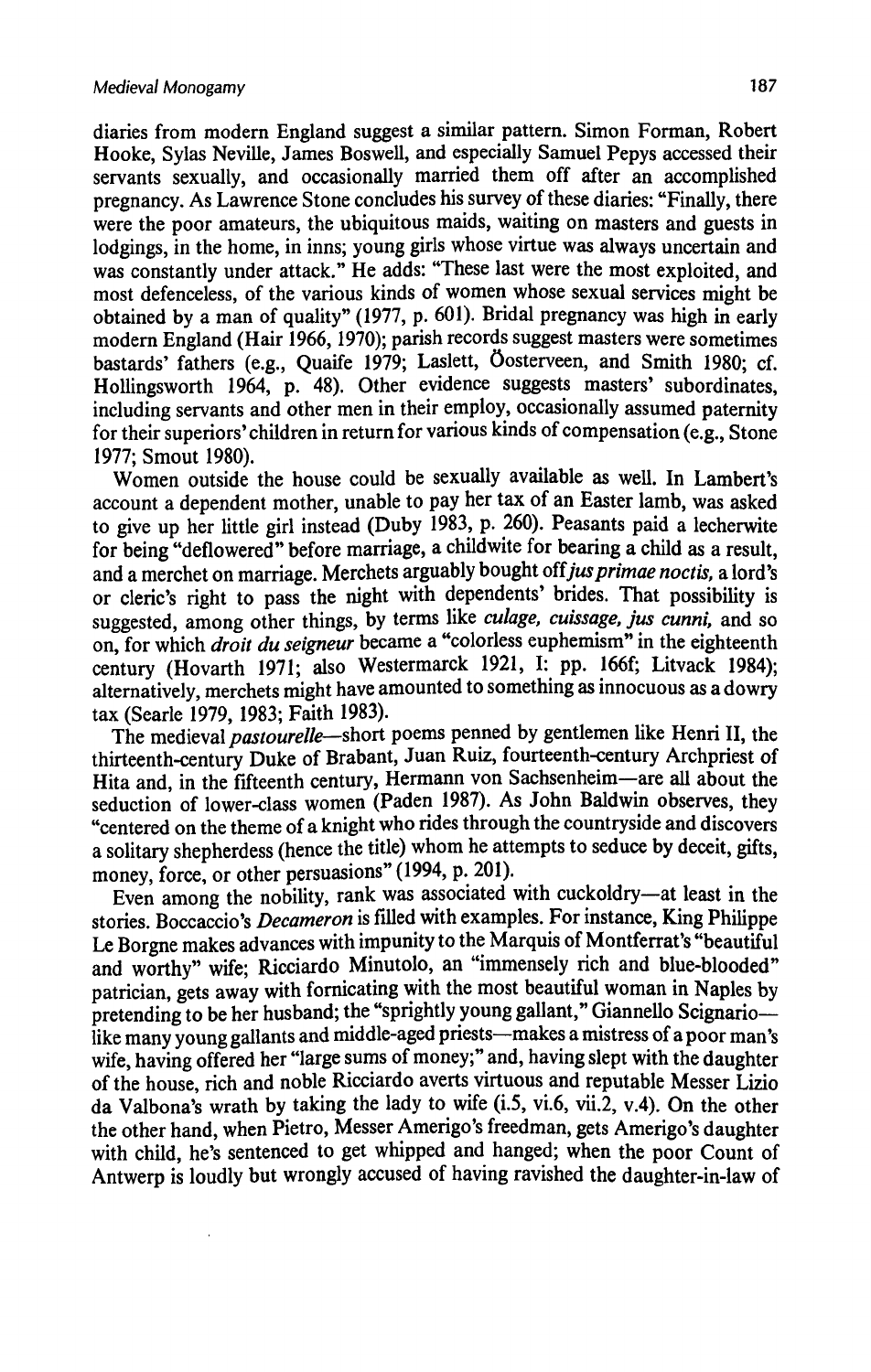the King of France, he spends a lifetime in exile; and when Guiscardo, a valet, makes love to the daughter of the Prince of Salerno, his master, his heart is ripped out of his chest and delivered to his lover (v.7, ii.8, iv.1). As far as Andreas Capellanus was concerned, noble men in "love" with peasant women should "be careful to puff them up with lots of praise," and then, at a convenient spot, "embrace them by force"  $(i.11)$ . He adds in his notes on "The Love of the Clergy," that a priest ought to make love "in accordance with the rank or standing of his parents" (i.7). From the woman's point of view, in Roman de la Rose, a poor man was good for nothing(1. 11223-11406).

Lords of the house weren't the only men who weren't chaste. Otto of Friesing, contrasting the eternal nature of spiritual life with the ephemeral nature of life on earth, liked to think his friends in the church abstained from sex. "Why should <sup>I</sup> speak of their celibacy?" he asked. "The custom of marriage, a custom common to the whole human race and everywhere permitted, they have so completely renounced that certain of them guard not only the inner but even the outer barriers with such care that they never admit any womanto their presence for any reason not even for the purposes of prayer" (The Two Cities, vi.35).

Other sources suggest otherwise (e.g., Lea 1884). Gregory of Tours says of sixthcentury bishops Salonius and Sagittarius, for instance, that they spent nights "feasting and carousing," days in an "oblivion of sleepiness and liquor..., usually in the arms of some woman or other" (History of the Franks, v. 20). In the twelfth century, Gerald of Wales complained of the Irish clergy that, "dividing the day of twenty-four hours into two equal parts, they devote the hours of light to spiritual offices, and those of night to the flesh" (Topography of Ireland, iii.27). He was distressed that on both "this side of the water and across the Channel," sons succeeded to church offices, "not by election, but as if they held these beneficies by hereditary right" (Description of Wales, ii.6). According to Orderic Vitalis, an eleventy-century synod complained that "archdeacons, who ought to enforce discipline," kept handmaids and concubines and had women "smuggled in" (Ecclesiastical History, iv.10). Liudprand of Cremona, for his tenth-century benefactor Otto the Great, lists the adulterous offenses of "so-called" Pope John, conceived in an affair between Pope Sergius and "the harlot" Marozia, wife of Tuscany's marquess (Antapodosis, iii.43; also ii.48). "Witness the women he keeps, some of them fine ladies who, as the poet says, are as thin as reeds by dieting, others everyday buxom wenches.It is all the same to him whether they walk the pavement or ride in a carriage and pair" (Liber de Rebus Gestis Ottonis, iv). Pilgrims to Rome he took by force, "wives, widows and virgins alike," and got his father's mistress with child. As far as John's accusers were concerned,he had in short "turned the holy palace into a brothel and resort for harlots" (Liber de Rebus Gestis Ottonis, x). Three centuries later, as Innocent IV left Lyons, Cardinal Hugo cynically apologized to the crowds: "Friends, ...since we arrived in this city we have done much good and largely bestowed alms; for when we first came here, we found three or four brothels, and now at our departure we leave behind us only one; but that extends from the eastern gate of the city to the western one" (Matthew Paris, English History, AD 1251).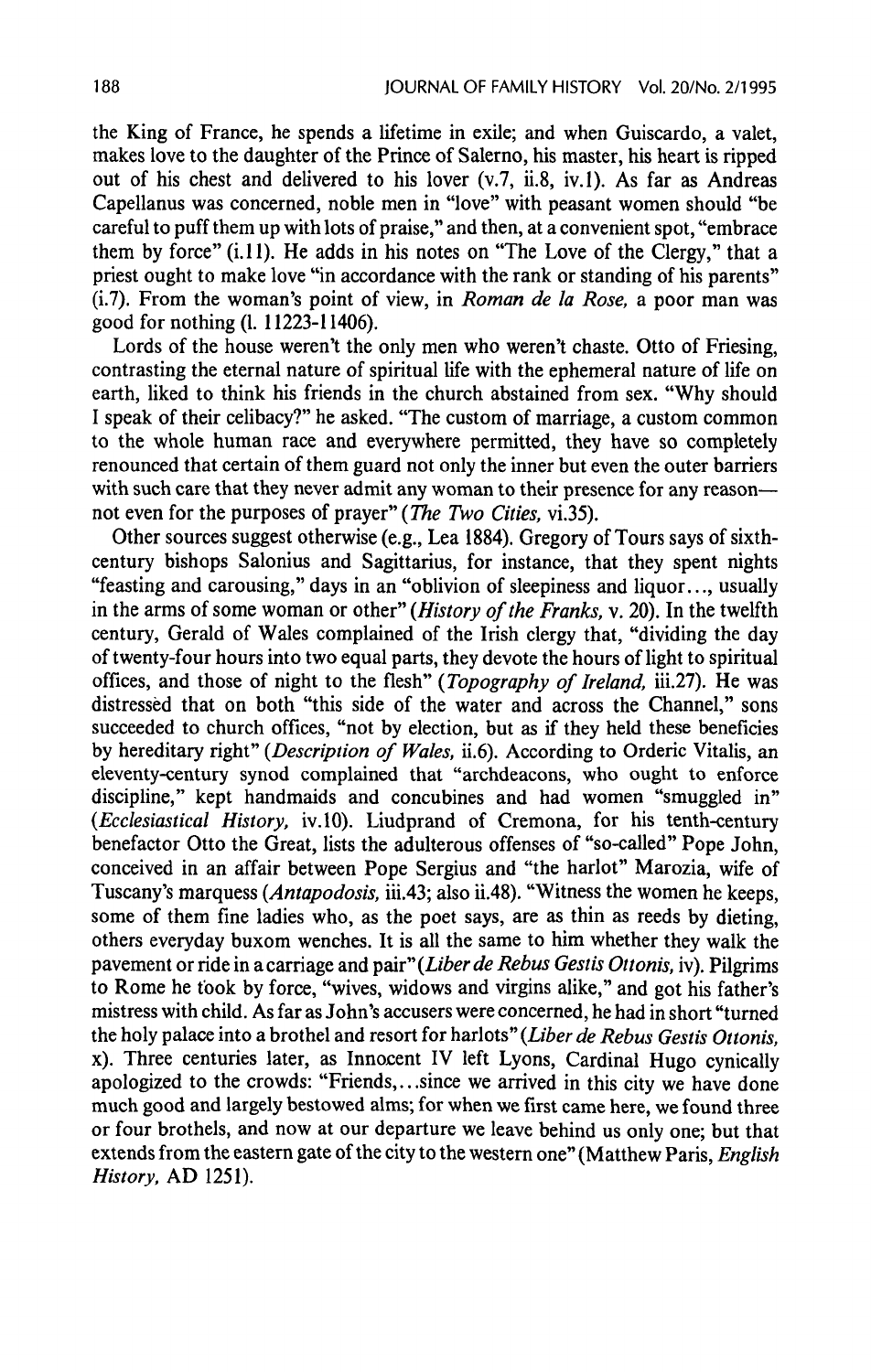Flesh mortification wasn't easy. For adolescent Augustine, "The single desire that dominated mysearch for delight was simply to love and to be loved....Clouds of muddy concupiscence filled the air" (Confessions, ii.2). Origen and a few others put an end to them: "Both to fulfill the savior's saying, and also [to] preventall suspicion of shameful slander," they castrated themselves (Eusebius of Caesarea, Ecclesiastical History, vi.8.2). But, for the vast majority, what bothered the fathers kept on bothering the sons. As Martin Luther put it a milennium later: "When he was quite old, Augustine still complained about nocturnal pollutions. When he was goaded by desire Jerome beat his breast with stones but was unable to drive the girl from his heart. Francis made snowballs and Benedict lay down on thorns" (Table Talk, 3777).

Many succumbed. Peter de Dalbs, thirteenth-century abbot of Lézat monastery, was "Don Juan in a cassock." Thirty-three of the 36 witnesses who spoke at the inquest—run by Peter's adversary, William de Bessencs, abbot of the monastery at Moissac—testified to his promiscuity. One insisted Peter had "had IT with" more than a thousand women, some that he'd fornicated with women related by marriage or blood, others that he'd copulated on Palm Sunday and Good Friday. He slept long-term with his mistress, Munda; he slept, short-term, with women procured for him by other men—and many others. In John Mundy's words: "The witnesses in the roll tell that 45 women, including young girls, crossed the abbot's path at one time or another during the dozen or so years he was abbot of Lézat. Of these, three or four had no relationship with him" (1990, p. 53). In these affairs, "his prelatry was generally an advantage;" he "used his power and wealth to get his way"; he "leaned on" women. Sometimes, he paid them off directly; sometimes. he paid off their providers. When, in particular, he finally put Munda away, one prospective husband was offered an oblate's pension, another who declined to marry her was stripped of his pension, and a third—the "successful" candidate—was made public notary and given a pension of bread and wine. As Mundy sums up: "The abbot's tastes were catholic. He pursued noblewomen, the solid middle classes and prostitutes, an indifference that is good proof that, in the opinion of the witnesses. a Don Juan was a man who chased anything in a skirt" (p. 57). And was chased? Mothers are said to have brought their daughters to the abbott, asking "for the recipe of his sexual magic" (p.  $63$ ). Nor was Peter the only incontinent man in his monastery. At least <sup>11</sup> monks were said, at the inquisition, to have had issue; and 20—out of at least 42 in the monastery—were admitted to have had sex (p. 49).

Just a few miles away, in early fourteenth century Montaillou, there was another "Don Juan"—the priest, Pierre Clergue, of the powerful Clergue clan. In Emmanuel Le Roy Ladurie's words, "Pierre was a swashbuckler. Cathar, spy and rake—he was everywhere"(1975, p. 154; cf. Boyle 1981). In particular, he was wherever women were: "He coveted all women....Hunting was his vocation." The Fournier Register—of the inquisition run by Jacques Fournier, Bishop of Pamiers—lists a dozen "authenticated" mistresses, "but the list is certainly incomplete." As one Montaillou shepherd put it to another, "priests formed a sort of equestrian class, who finally bestrode anyone they fancied" (p. 156). As in Peter de Dalbs' case, ecclesiastical office helped, rather than hurt, Pierre Clergue's pursuits. Clerical office came with carrots and sticks: With favors, for willing complicitors; with threats,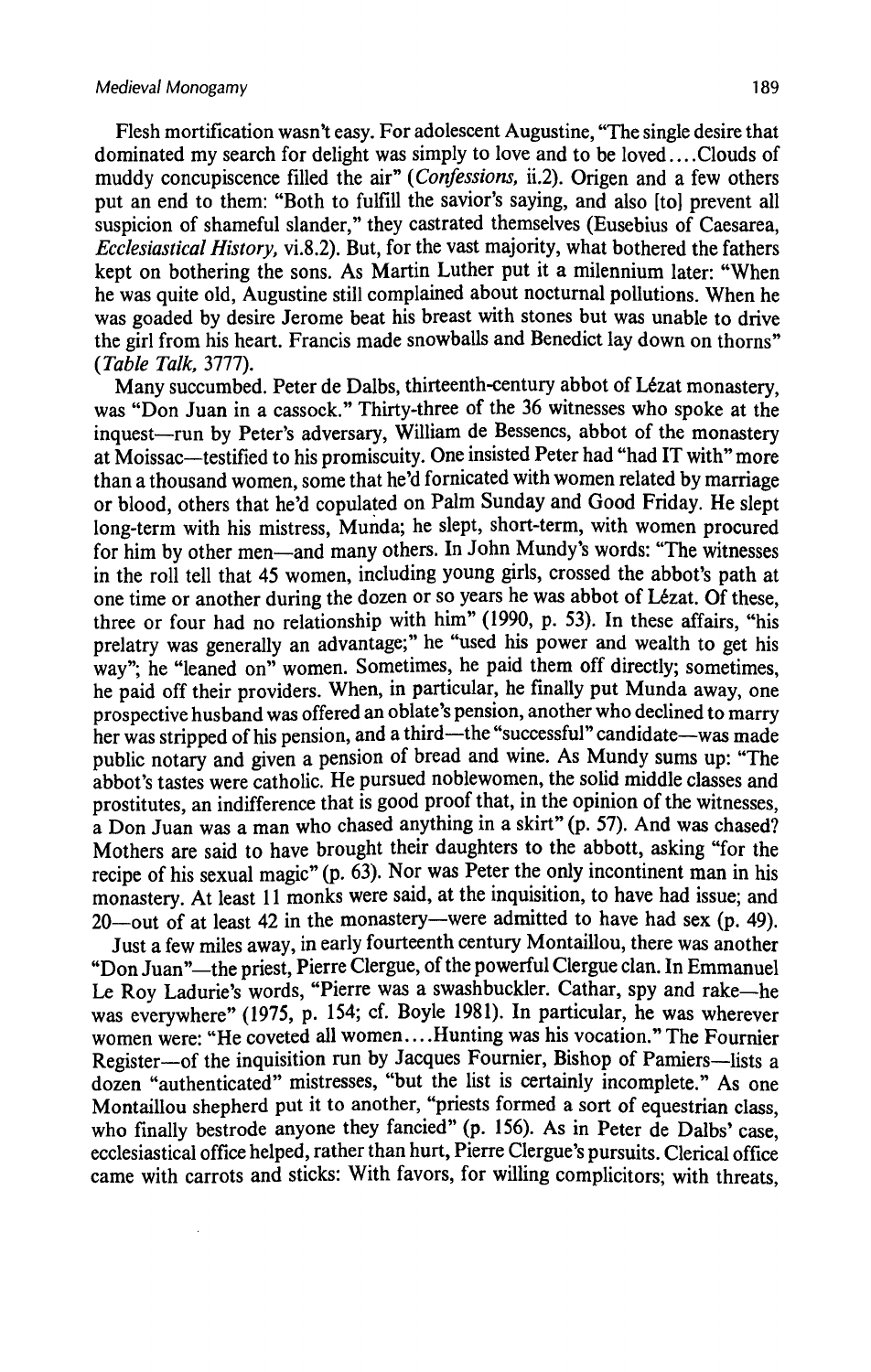for the unwilling. Clergue gave a fifteen-year-old virgin, whom he had deflowered in a barn, to a husband who benignly turned a blind eye to their affair for four years, and then died. At the inquisition, the same woman said she'd been afraid to denounce her lover earlier since "If I had denounced them, the priest and his brothers would have killed me or ill-treated me" (p. 159).

Bernhard Schimmelpfennig, in his study "Ex Fornicatione Nati," addressed what he called the "question of support." If men in the church often conceived children in sin, then who raised them? Where the mother was a parish priest's housekeeper, she seems to have been able to count on collegial assistance. Secular canons, who also lived in their own households, may have used income from their prebends (church stipends) to buy land for their illegitimate children. Men of higher rank bishops and canons—used their  $ex$  officio right to grant dispensation so that bastard sons might receive lower orders themselves. These are the ranks from which the Pierre Clergues and Peter de Dalbses were drawn. Hundreds of papal dispensations concern clerics' illegitimate children. In the archdiocese of Cologne, for instance, more than sixty priests' sons got dispensations from 1310 to 1352; in the twelfth century, Pope Paschalis II said that "almost all the larger and the better part of the clergy" were sons of priests in England, while in Spain, the marriage of priests "is a general practice"; Innocent VIII, in the fifteenth century, married his own children off in public—with pomp (Schimmelpfennig 1974). In short, whether ecclesiastical bastards were fathered by men of high or low rank, parishioners paid for their support.

The abolition of marriage and the suppression of sexual activity among clergy were consistent aims of reform. Church canons penalized promiscuity early. At the Council of Nicaea in AD 325, "sensual sins" confirmed by two or three witnesses prompted expulsion from office; deacons, priests, and bishops were forbidden even to house "strange women," excepting mothers, sisters and aunts (Canons ii, iii, in Lambert 1868, p. 5); similar admonitions were made for more than a milennium (Lea 1984; Brundage 1987). Secular laws concurred. In the Theodosian Code, "consorting with extraneous women" was forbidden to clergy (xvi.2,44); in the Bavarian Laws, priests, deacons and ecclesiastical servants were allowed to reside with mothers, daughters, and full sisters, but "cohabitation with strange women is forbidden" (i.12); in the Visigothic Code priests, deacons, or sub-deacons who commited adultery or fornication with wives, widows, or virgins were "compelled to do penance according to the holy canons of the church"—and might be made to pay two pounds of gold to the royal treasury (iii.4.18). Evidently, such sanctions were not enough. St. Boniface, in an eighth-century letter to Pope Zacharias, complained that priests and deacons kept four or five concubines at once, and still advanced in clerical rank; according to Huguccio, eleventh-century Bishop of Ferrara, even a clerk who kept a thousand concubines would be eligible for promotion. As late as the fourteenth century, Henry of Gelders, Bishop of Liége, bragged he'd begotten fourteen sons in just twenty-two months. References to ecclesiastical dynasties were common (Brundage 1987; Lea 1884); even Lambert of Ardres was proud father to a pair of bastard sons (Duby 1994a, p. 18). And the numbers add up. Again, both the censuses at St. Germain and at Farfa suggest a surplus of women—especially young, unmarried, low-status women—lived in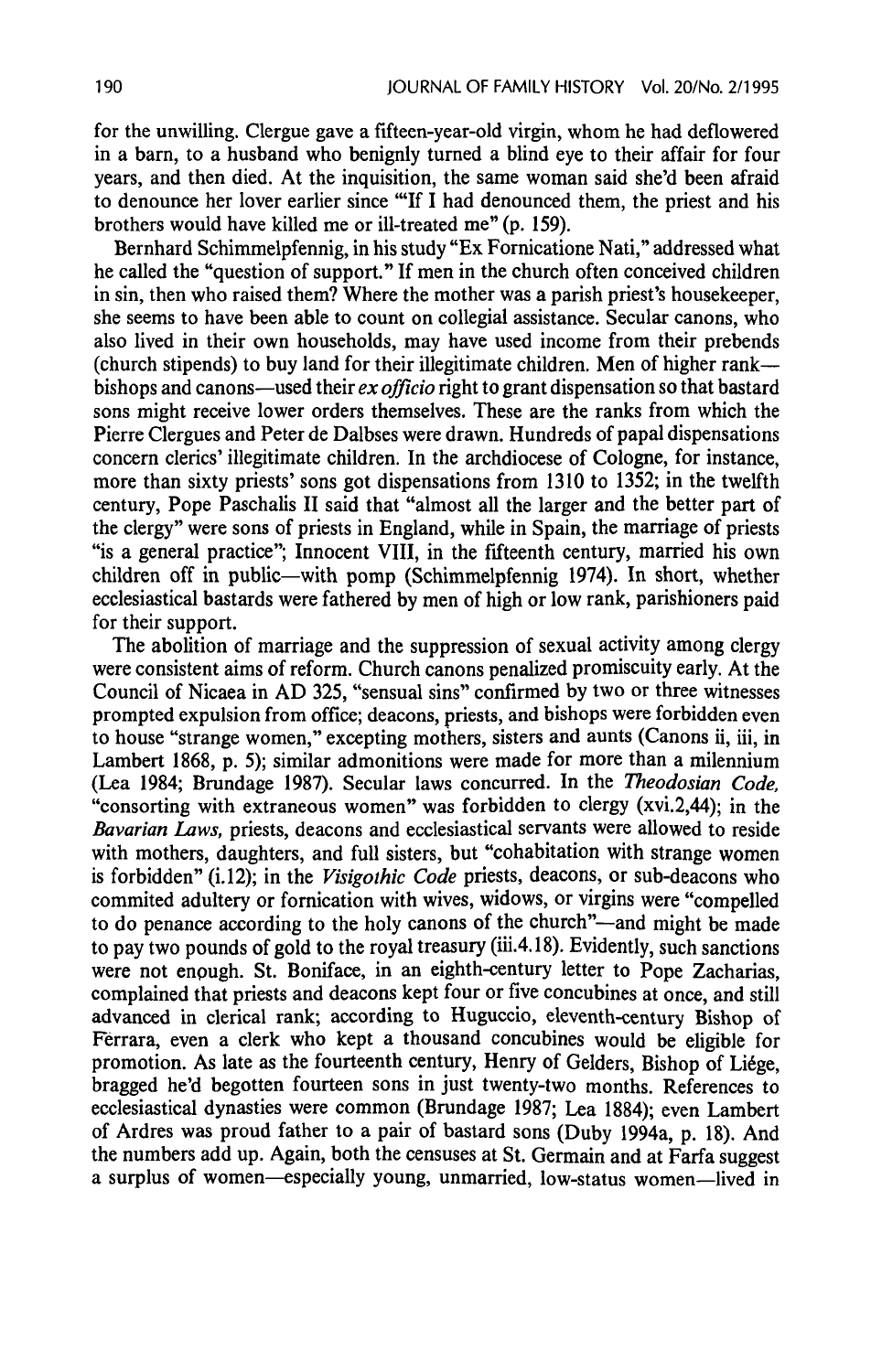medieval monasteries. Adelard, abbot of Corbie, said he settled widows and single men on his estates; "presumably he kept the young unmarried women in his direct service" (cited in Herlihy 1985, p. 67). As Bernard of Clairvaux put it, "To be always with a woman and not to have sexual relations with her is more difficult than to raise the dead" (Sermones in Cantica Canticorum Ixv.2.4, cited in Brundage 1987, p. 251).

The French fabliau, "The Priest Who Pecked," ends with the epigram "Many a fool by God is fed" (in DuVal and Eichmann 1982, p. 46). Fabliaux are full of sexually active clerics: "The preferred lover of the peasant or bourgeois wife was the local priest who is ever ready to make pastoral house calls" (Baldwin 1994, p. 67). So are Boccaccio's hundred stories; in one Tedaldo degli Elisei (having been jilted by his lover on the advice of her priest) complains: "They denounce men's lust, so that when the denounced are out of the way, their women will be left to the denouncers....They consider themselves acquitted from every charge, however serious, simply by replying 'Do as we say, not as we do'... .If we were to go pursuing the ladies, the friars would be put out of business" (Decameron, iii.7). So are the Canterbury Tales: As the Wife of Bath points out, "The clerk, when he is old, and unable to do/ Any of Venus' work worth his old shoe,/Then sits down and writes in his dotage/That women cannot keep their marriage vows!"(I. 708-711). Verse writers complained. An anonymous fourteenth-century poem called "The Wilv Clerk" reads (in Robbins 1952, p. 19):

> Ser Iohn to me Is proferyng for his pleasure ryght well to pay & in my box he puttes his offryng [I have no powre to say hym nay.]

To sum up: Census data on medieval mating are few, sometimes demonstrably unreliable, and generally incomplete (e.g., Herlihy 1985). Literary evidence on mating in the Middle Ages, as in other ages, amounts to no more than "gossip" (cf. Syme 1939; Saller 1980). But they are the best sources available, and both are consistent with a polygynous bias. Higher status men, inside and outside their households, seem to have had sexual access to more women. Those women were often supposed to be young, unmarried and explicitly "pretty", they and their children were often provided with good food, good protection and good care.

All these patterns match evidence on other cultures (e.g., Dickemann 1979a, 1979b, 1981; van den Berghe 1979; Betzig 1982, 1986, 1993). Like the medieval evidence, it's almost purely descriptive. On the other hand, like the medieval evidence, it's surprisingly consistent. Arguably, the first six civilizations likely to have arisen more or less indigenously are: Sumer, later Babylon and Assyria, in Mesopotamia; ancient Egypt; India; China; Aztec Mexico; and Inca Peru (Fried 1967; Service 1975; cf. McNeill 1963). Census data on all six are scarce, but literary evidence suggests that sexual access to women paralleled a man's power. The evidence from nearly six thousand years ago in Sumer is most sketchy; but kings at Sumer, Assyria, and Babylon are supposed to have had children by wives, concubines, and many slaves. Rich homes were filled with hundreds of slave women: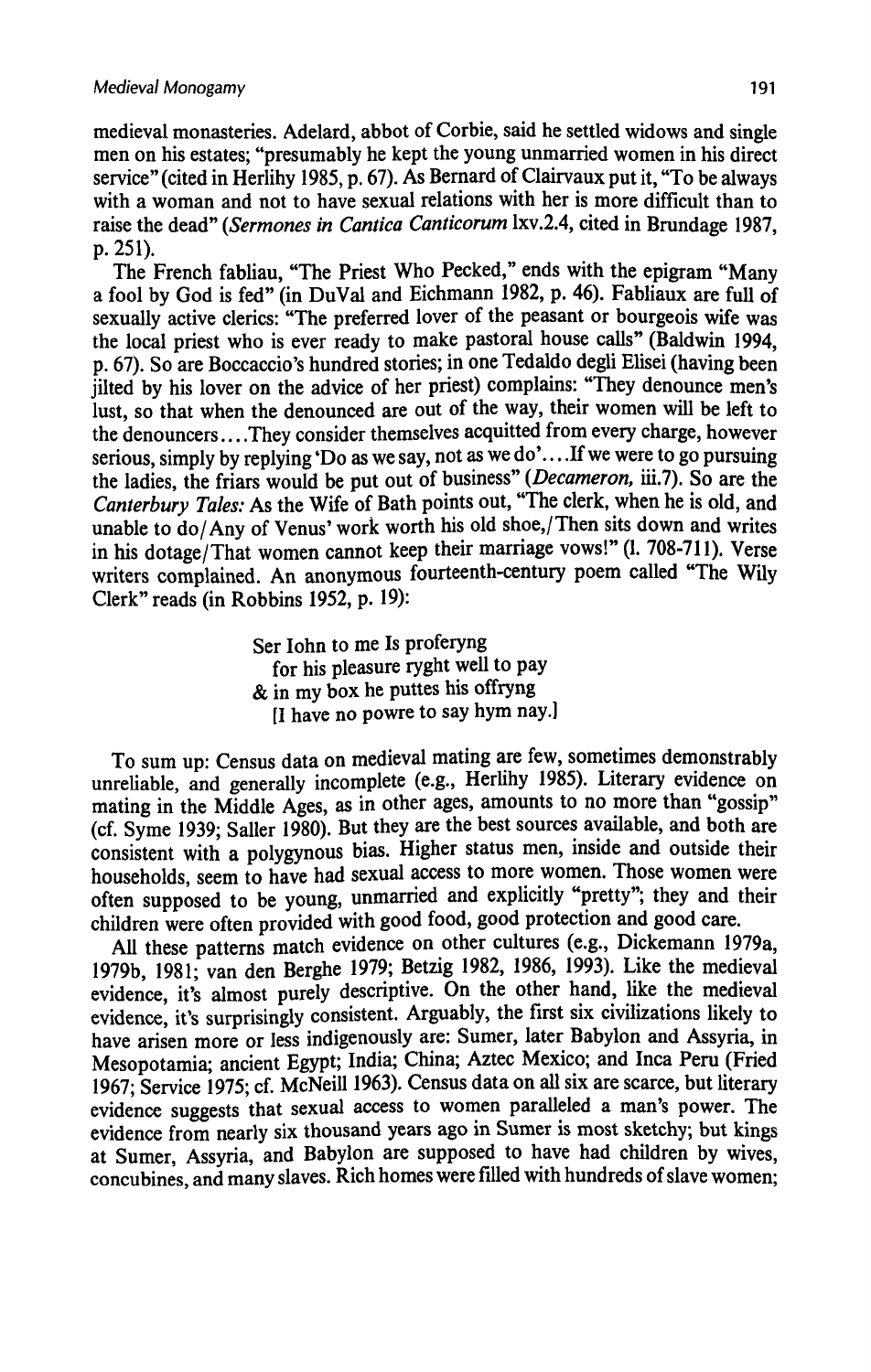slaves were obliged to yield both their labor and themselves(e.g., Contenau 1954). Evidence from Egypt, around the second millennium BC, is better. Amenophis III, Akhenaten's father, is supposed to have kept one "Great Wife," Tiy, plus two Syrian princesses, two Babylonian princesses, one Arzawa princess, "droves" of Egyptian women, and two princesses from Mitanni. One of the Mitanni princesses alone, according to a temple relief text, added 317 ladies-in-waiting to his harem (Redford 1984, pp. 36, 134). In India, the history of polygyny is notorious. Harem size estimates range from 16,000 in the royal seraglio in the fifth century BC, to 332 in the twentieth-century harem of His Highness Maharaja Sir Bhupinder Singh (Saletore 1978, p. 10; Dass 1970, p. 78). In China, by the eighth century BC, texts had established that kings should keep one queen, three consorts, nine wives of second rank, 27 wives of third rank, and <sup>81</sup> concubines, besides other women who might—as in the "Yellow Emperor's" case—number in the thousands; typically, "palace agents used to scour the entire empire for beautiful and accomplished women, and apparently took them wherever they found them" (van Gulik 1974, pp. 94-95, 184; cf. Zhisui 1994), In the New World, according to several sources, Aztec nobles' consorts numbered from dozens to thousands, and their children sometimes numbered in the hundreds(e.g., Bandelier 1880, p. 613; Motolinia 1951, pp. 202, 246; Padden 1967, pp. 20, 98). Inca lords are said to have kept reservoirs of virgins, with seven hundred women in each of them; and the number of consorts an official might keep was supposedly linked to his status by law (e.g., Garcilaso de la Vega 1961, p. 86; Poma de Ayala 1936, p. 184). Other evidence suggests these nobles had sexual access to women outside their households. In India, Brahmins are said to have had the right, by "ancient custom," to sex with married woman of subordinate caste (e.g., Saletore 1974, pp. 84, 109). In China, kinsmen of an emperor of the second century BC are supposed to have "debauched every married woman that took their fancy" (van Gulik 1974, p. 61). And for ancient Egyptian Pharaohs, "according to ancient ideas, all the wives of his subjects were his" (Erman 1971, p. 73). That "idea" recurs (e.g., Betzig 1986).

Medieval nobles' polygyny might have paralleled other nobles' in several particulars, as well. They seem to have preferred women ready to conceive. Both the quantitative and qualitative evidence suggests theyfilled their households with young women—though men might have been better laborers by virtue of greater strength, and older women might have been better workers by virtue of greater experience. The reproductive advantages of young women are obvious; on the other hand, female fecundity is clearly tied to age (e.g., Wood and Weinstein 1988). Virgins were sometimes explicitly preferred. Again, Lambert points out that "very young girls, and especially virgins," appealed to Baudouin. Besides being young, virgins have at least two advantages with respect to fitness: They are unlikely to be carrying sexually transmitted diseases, and they are unlikely to be carrying other men's children. Attractivenes may have-been another criterion. Again, according to Lambert, all of Baudouin's women were "pretty"; in The Courtier, to Castiglione, beauty "informs a countenance which is well-proportioned and composed of a certain joyous harmony of various colours enhanced by light and shadow and by symmetry and clear definition" (iv.52). "Pretty" women arguably bear marks of good health. "Clear eyes, firm muscle tone, sound teeth, luxuriant hair, or a firm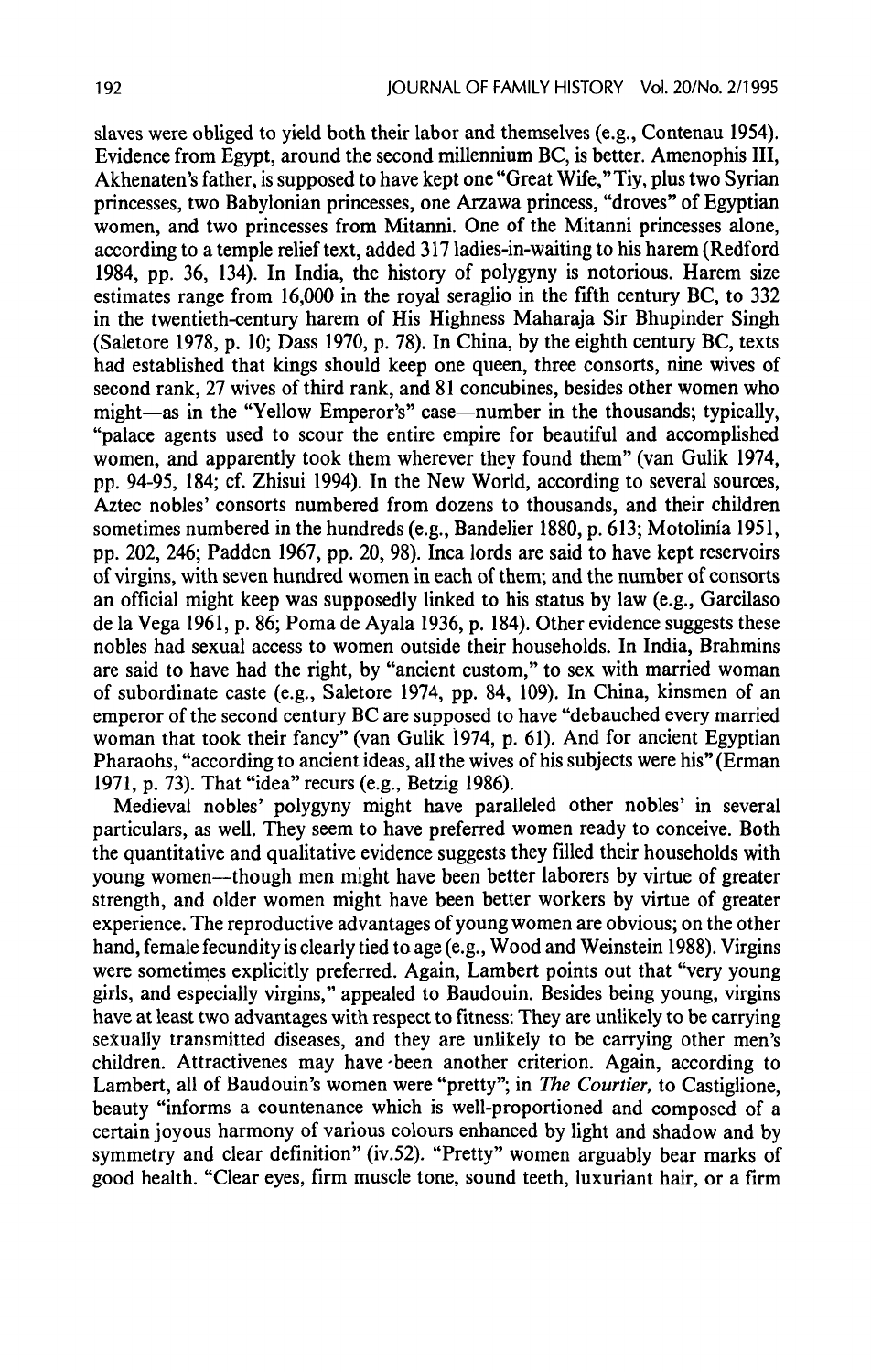gait," as well as unblemished and unwrinkledskin, and average or "regular"features, may be generally attractive in women (Symons 1979, p. 187; Jones and Hill 1993). Newtheory and data from several species suggest that attractiveness—specifically, facial and body symmetry—reflects developmental health, and arguably heritable fitness as well (e.g., Zuk 1992; Thornhill and Gangestad 1993).

The comparative record is consistent. Bhupinder Singh, a twentieth-century Indian Maharaja, is said to have had his women brought to the palace as children, kept in a "harem nursery," and brought up to suit his tastes (Dass 1970, pp. 39, 78). In Sui Dynasty China, a nobleman was advised to select, for sex, "young women whose breasts have not yet developed and who are well covered with flesh. They should have hair as fine as silk and small eyes in which the pupil and the white are clearly separated. Face and body should be smooth and speech harmonious" (van Gulik 1974, p. 149). In Aztec Mexico, as in many other empires, "pretty" women are said to have been requisitioned as tribute; in Inca Peru, any girl entering <sup>a</sup> "house of virgins" was supposedto be of good lineage, good looking, and under the age of eight (Padden 1967, p. 20; Garcilaso de la Vega 1961, pp. 85, 88). In Egypt, Amenophis III is supposed to have requisitioned "beautiful" women for his harem, while Ramses III is depicted in reliefs with women young enough to have been thought, by some scholars, to be his daughters (Erman 1971, p. 76; Redford 1984,p. 37).

Once they had chosen women, medieval noblemen often provided good protection, good food, and good caretakers for their children. Wet nurses are mentioned many times: they should be clean, healthy, and young themselves: at best, they should take mother's place (e.g., Trotula, Diseases of Women, p. 26). These nurses may have helped raise high-ranking women's fertility substantially. In a number of recent studies, lactation has been shown to suppress ovulation, and to increase interbirth intervals in natural fertility populations (e.g., Wood 1990). Lambert was explicit: At Ardres, "governesses took care of the mistress' offspring so that the lady herself could get on as quickly as possible with the business of conceiving the next child" (Duby 1988a, pp. 68-69). In medieval Europe, as in later Europe,an infant's survival might have been directly related to its nurse's cost (Hrdy 1992). Aristocratic parents may have taken advantage of surrogates long after their children were weaned. While poor children often were paid to work as servants in rich houses, servants were often brought in to rear children of the rich at home.

Aristocratic men in the Middle Ages also provided their families with superlatives of food. Medieval parks commonly included game reserves; courts were filled with orchards; ponds were stocked with fish. In Morte Arthure, the New Year at the Round Table starts with "bristling boars' heads brightened with silver," followed by: peacocks, pheasants, plovers, hawks, herons, cranes, curlews, swans and barnacle geese; beefs pies, boar shoulders, pork brisket and rabbits; and Cretan, Osay, Algarve, Rhenish, Rochelle and Venetian wines—all brought in in gemmed goblets or on gold and silver platters by sixty trained nobles  $(1. 171-218)$ . The contrast with peasant fare is stark. People commonly acknowledged a "hierarchy of bread": peasants made theirs of peas and beans; servants got brown bread; and monks, nobles, scholars, and urban and country elites ate white. Protein was relatively rare in peasants'diets (e.g., Bullough and Campbell 1980). Meat was often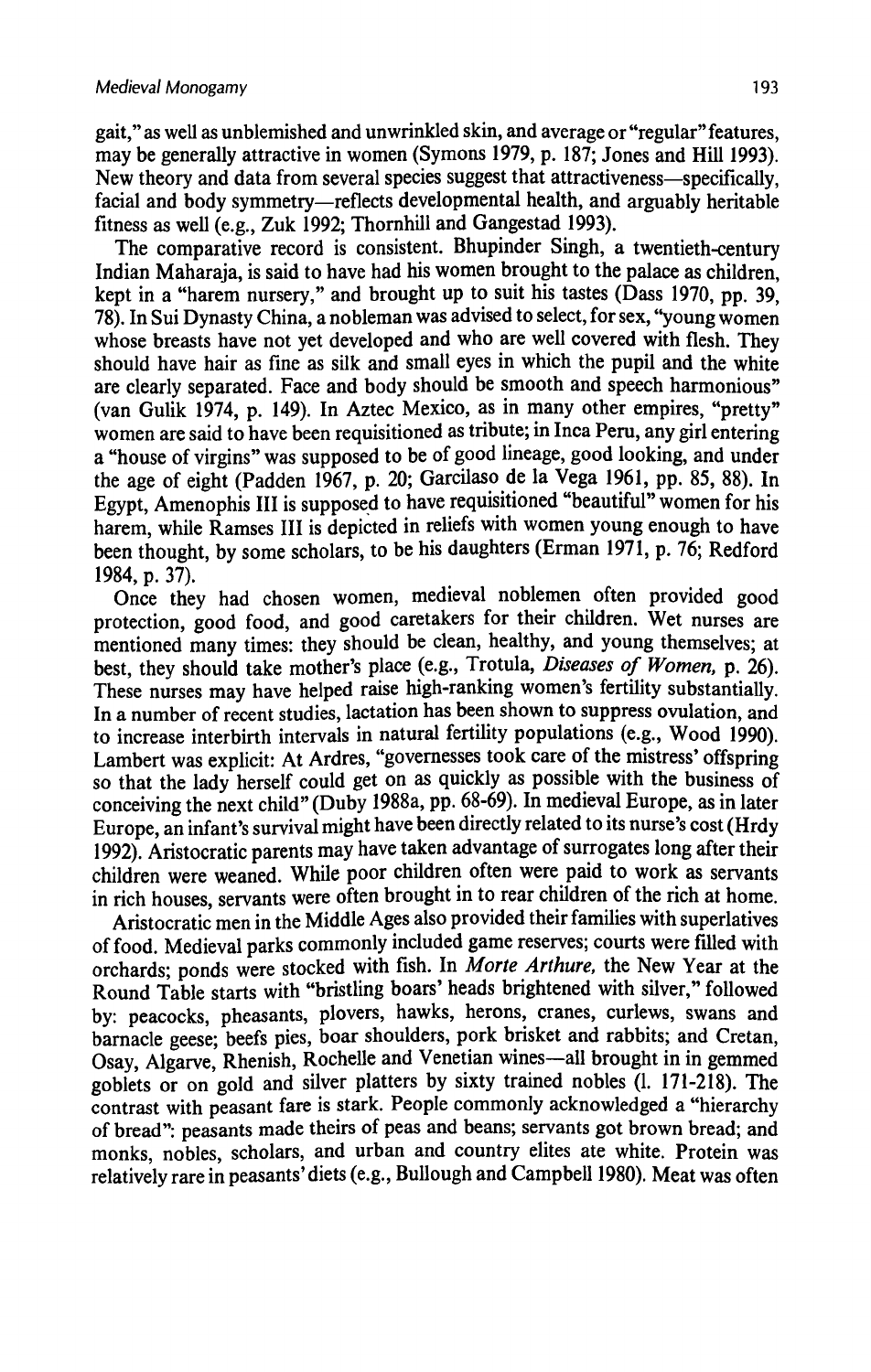poached from aristocratic parks and eaten on the spot; that means women and children most often went without. There has been a protracted debate about how much female fertility depends on fat reserves (e.g., Frisch 1987; Bailey et al. 1992). Though there is no consensus, it is generally agreed that a well-fed woman will outreproduce a starved one. The same should be true of children.

Rich medieval womenand children might have had less mortality risk for another reason. They lived in forts. As Lambert and others point out, women and children were kept in the innermost recesses of an aristocratic house. An idle life in a castle may have been safer than a laborer's life in the fields on two counts: Less risk of intentional and accidental death. Peasant infants sometimes suffered from reluctant neglect on the part of busy parents. In fourteenth-century English coroners'rolls, nearly half of all fatal infant accidents took place during four summer months, when all able-bodied adults were at work in the fields; babies and infants often died unattended in their cradles, or ill-tended by brothers and sisters (Hanawalt 1985, p. 176).

A few more comparisons may be in order. Rich parents used wet nurses at Sumer, if not before (Fidles 1988). There are references to wet nursing in the Code of Hammurabi; important persons' wet nurses were honored at the Egyptian court (see Hrdy 1992 on the history of delegated mothering; Driver and Miles 1955,p. 77 on Hammurabi; Redford 1984,p. 22 on ancient Egypt). Food was superabundant in aristocratic houses. Garcilaso de la Vega describes the temple garden attached to the Inca's imperial palace, stocked with fruit trees and vegetables, wild and domesticated animals, stalks of corn and grain, piles of wool, and statues of men, women, and children, "all very faithfully reproduced" in silver and gold (1961, p. 20). Indian Maharajas ate what New World goldsmiths wrought. In Bhupinder Singh's court high queens, or Maharanis, were served a hundred different dishes on gold platters; lower ranking Ranis got fifty dishes served on silver platters; other women in the harem got twenty on brass; the Maharaja got a hundred and fifty on gold studded with precious stones (Dass 1970, pp. 78-79). Finally, very much like nobles in the Middle Ages, other nobleslived in redoubtable houses(e.g., Betzig 1993).

## MISOGYNY: MAKING RELATED CHILDREN

Polygyny is double pronged: A man must compete for sexual access to women; and he must compete to keep other men away from his women. To the latter end, powerful men in the Middle Ages—as in other ages—segregated their women, guarded them, and severely punished those who went astray anyway.

Both church and lay conventions found medieval women more prone to "sexual excess" than medieval men. To nip bad inclinations in the bud, well-to-do girls were well brought up. Church fathers, from the first texts, advised that girls and boys be kept apart. At Ardres, girls spent their infancy at the heart of the house, in its nursery, and were from then on kept apart from everyone else. "As soon as children attained the age of reason they were strictly segregated: girls were carefully watched to protect their virginity until the moment when they were conveyed in solemn cortége to the castle of their future spouse" (Duby 1988a, p. 69). Meanwhile,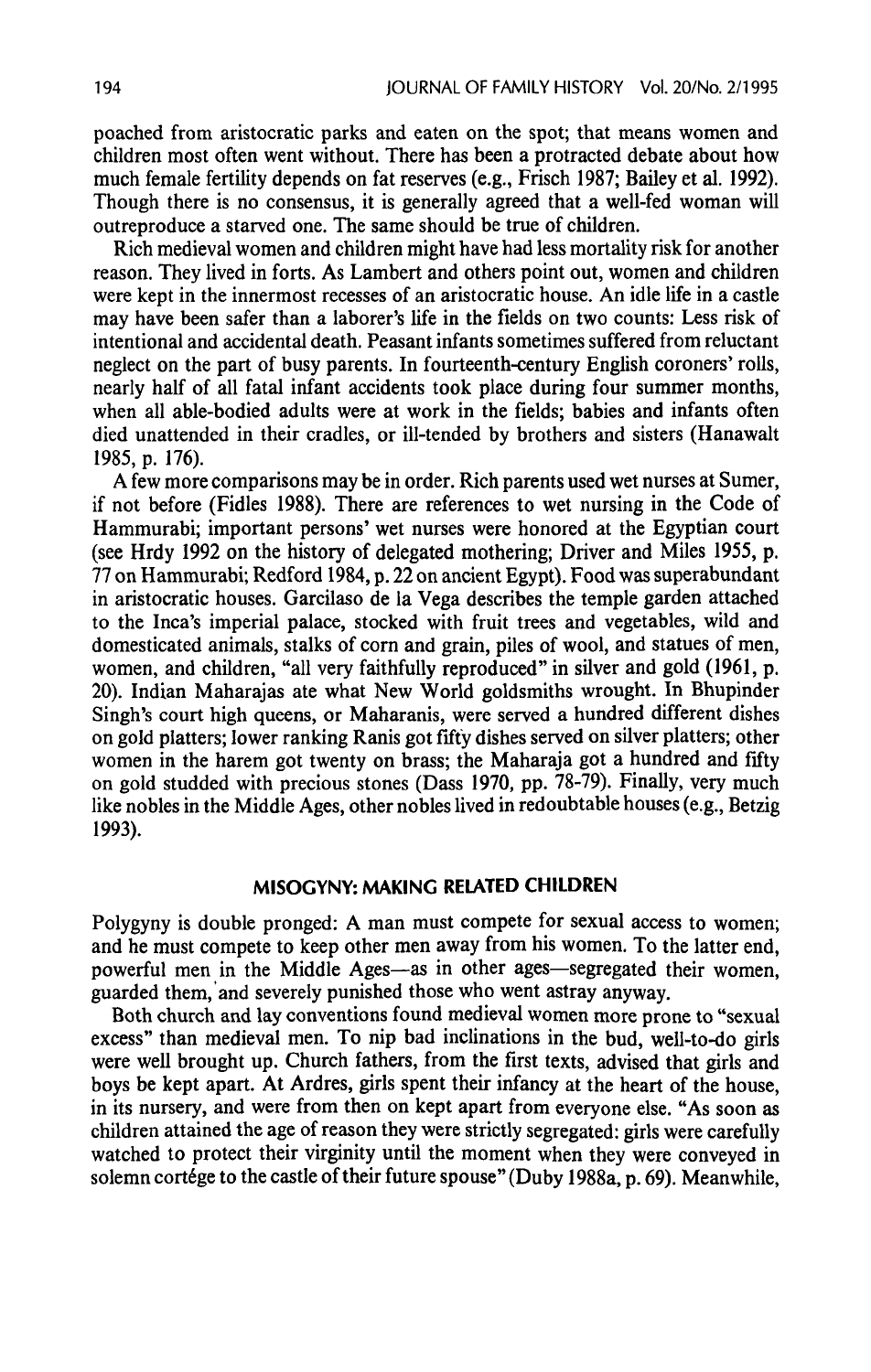boys were advised to range for wealth, women, and wives.Little girls were escorted each night to their common dormitory on the highest and least accessible floor, opposite the room to which their brothers might or might not come home. The point seems to have been generally clear. As Chrétien de Troyes put it of Cligés' faithful lover, Fenice: "She intended to save her maidenhood to preserve his inheritance" (Cligés, 3228-3229). Tertullian was even plainer: "Purity is the flower of virtue....It preserves blood untainted and guarantees parentage" (De Pudicitia, i).

Inside the house and out, rich women were hidden and watched. Proper ladies kept their locks tied up; law codes fined men for uncovering women's heads (e.g., Alamannic Laws, lvi; Bavarian Laws, viii.5; Pactus Legis Salicae, civ.1-2, cf. 1xlvii). Less elaborate habits were worn in other places and times; Petrarch speaks of Laura's "veil" (e.g., Rime Sparse, 11, 199, 319). In fiction, women are escorted to their baths; they are escorted on trips; they are escortedinto their nuptial chambers (e.g., Régnier-Bohler 1988, p. 364). Even Charlemagne's celibate (but not chaste) daughters, who rode behind him while his sons rode at his side, were watched by "hand-picked guards [who] closed the line of the march" (Einhard, Vita Caroli. iii.19). Often a girl would be watched over by other women; sometimes an incapacitated man might do—in Morte Arthure, virgins are escorted by dwarfs. Women were often kept in towers and forts. Chrétien de Troyes' The Knight of the Cart has Guinevere securely obscured, "safe from the lusts of men," in a tower, and guarded by Arthur's trusty seneschal, Kay; in Marie de France's Guigemar, the old man keeps his pretty, highborn wife behind a wall of green marble with one entry point "guarded day and night;" even Christine de Pizan's liberated City ofLadies is housed behind the usual fortified walls. In the Niebelungenlied, "troops of lovely maidens"—sometimes tens, sometimes more than a hundred—are constantly watching from the windows; and when Kriemhild is finally introduced to Siegfried, "she has never addressed a knight before"(v). Isabel, William Marshal's seventeen-year-old bride, had been kept in the Tower of London for thirteen years (Duby 1985, p. 121).

Lesser women's honor could be protected as well. The Alamannic Laws levy a fine on men wholie with others' chambermaids, and textile maids, against their will (Ixxv). The Bavarian Laws fine men who lie with virgin maidservants—the fines being paid to their lords (viii. 11-13). The Visigothic and other laws also fine freemen and slaves who sleep with other men's slave women (Visigothic Code, iii.4.15-16; Pactus Legis Salicae, xxv.1,2,6). Free Franks who touched the hand or arm or finger of a free woman "or any other woman" paid heavily (Pactus Legis Salicae, xx).

Punishments weren't always pecuniary. According to Hincmar, ninth-century archbishop of Reims, injured husbands might lead wives to their butchers asking that they be carved up like cattle; or they might "cut them to pieces" themselves (De Divortio, v, cited in Wemple 1981, p. 104; also Brundage 1987, pp. 208, 307, 388). Even suspicion of fornication could lead a woman, like Isolde in Tristan, to an ordeal which could produce pain or permanent harm. As for men, references to castration are fairly common.In tenth-century Italy, Dominic—a rough, shaggy, uncouth and unwashed priest—was castrated "for having whinneyed after his lady's maids," or rather, after his lady herself (Liudprand, Antapodosis, v.32). In Peter Abelard's case, the punishment similarly fit the crime. Fulbert (his lover's uncle)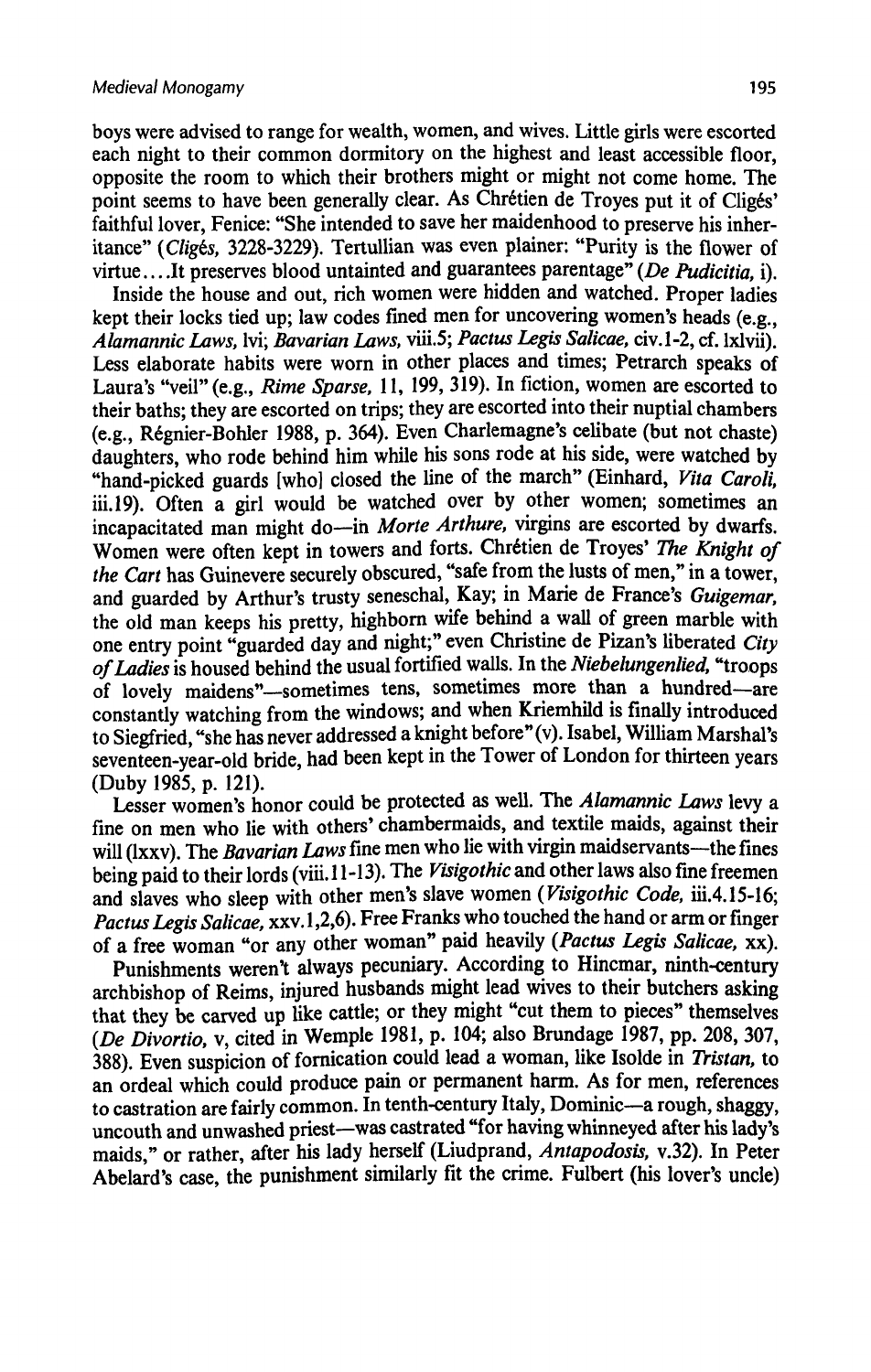had him castrated in bed. In Abelard's words, "they cut off the parts of my body whereby I had committed the wrong of which they complained" (Historia Calamitatum).

Physical controls like these were matched by moral controls. St. Jerome, in his twenty-second letter, wrote "I praise wedlock, <sup>I</sup> praise marriage; but it is because they produce me virgins"(Letters, xxii). Lambert typically praised "all the pious, obedient daughters" in an aristocratic house, juxtaposed with "a eulogy of the rampaging sons" (Duby 1983, p. 279). Feminine virtue was, in a word, virginity. The model medieval mother was the Virgin Mary, who conceived her son intact. And good virgins were mentally, as well as physically, meek. Heloise, who "makes rings around" Abelard in their letters, is incessantly deferential (quote from Brooke 1991, p. 461). Asking for tips on how to lead the celibate life, she concedes (among other things) that "the necks of bullock and heifer should in no sense be brought under the same yoke of a common Rule, since those whom nature created unequal cannot properly be made equal in labor" (Letters, v).

Controls on female chastity, of course, have been common in other polygynous cultures. Sanskrit texts advised Hindus to construct harems in concentric circles, with many compartments one within another, ringed by a parapet, ditch, and fire (e.g., Saletore 1978, pp. 10-11). Eunuchs and other harem guards—vadhriis the Sanskrit term—were probably employed in all six of the first "civilizations," and in manylater states as well (e.g., Dickemann 1981; Betzig 1986, 1993). The worst tortures on record have been reserved for adulterers, or would-be adulterers, with powerful men's women. Castration, other kinds of mutilation, and death were common; and penalties might extend beyond the culprits themselves. The Inca, for instance, had an adulterer's wives, children, extended family, friends, and flocks put to death; his village was pulled down; and the site was strewn with stones (Garcilaso de la Vega 1871, p. 298).

#### MARRIAGE: MAKING AN HEIR

If we take "monogamy" to mean not monogamous marriage, but monogamous mating, then medieval laymen were polygynous—sometimes highly polygynous men. So, often, were church men. Throughout the Middle Ages noble men fathered successors by their wives, church men fathered successors by their concubines, and both fathered bastards by other women.

The conflict between state and church was not about *mating*, but about *marriage*. Noble men in the Middle Ages, as in other ages, found three means to funnel wealth onto a single heir. One was patrilateral inheritance—which cut that field in half; another was unigeniture—which singled out one, usually the first-born, son; the third was monogamous marriage—which limited the field of potential heirs to children by one "legitimate" wife (e.g., Goody 1973; Betzig 1993; Bergstrom 1995). Again, all three strategies were common in other artistocracies.

Westermarck, in his History of Human Marriage, wrote: "The general rule is undoubtedly that one of the wives holds a higher social position than the rest or is regarded as the principal wife; [with] the children or sons or the eldest son of the first wife taking precedence over those of the later wives in inheritance or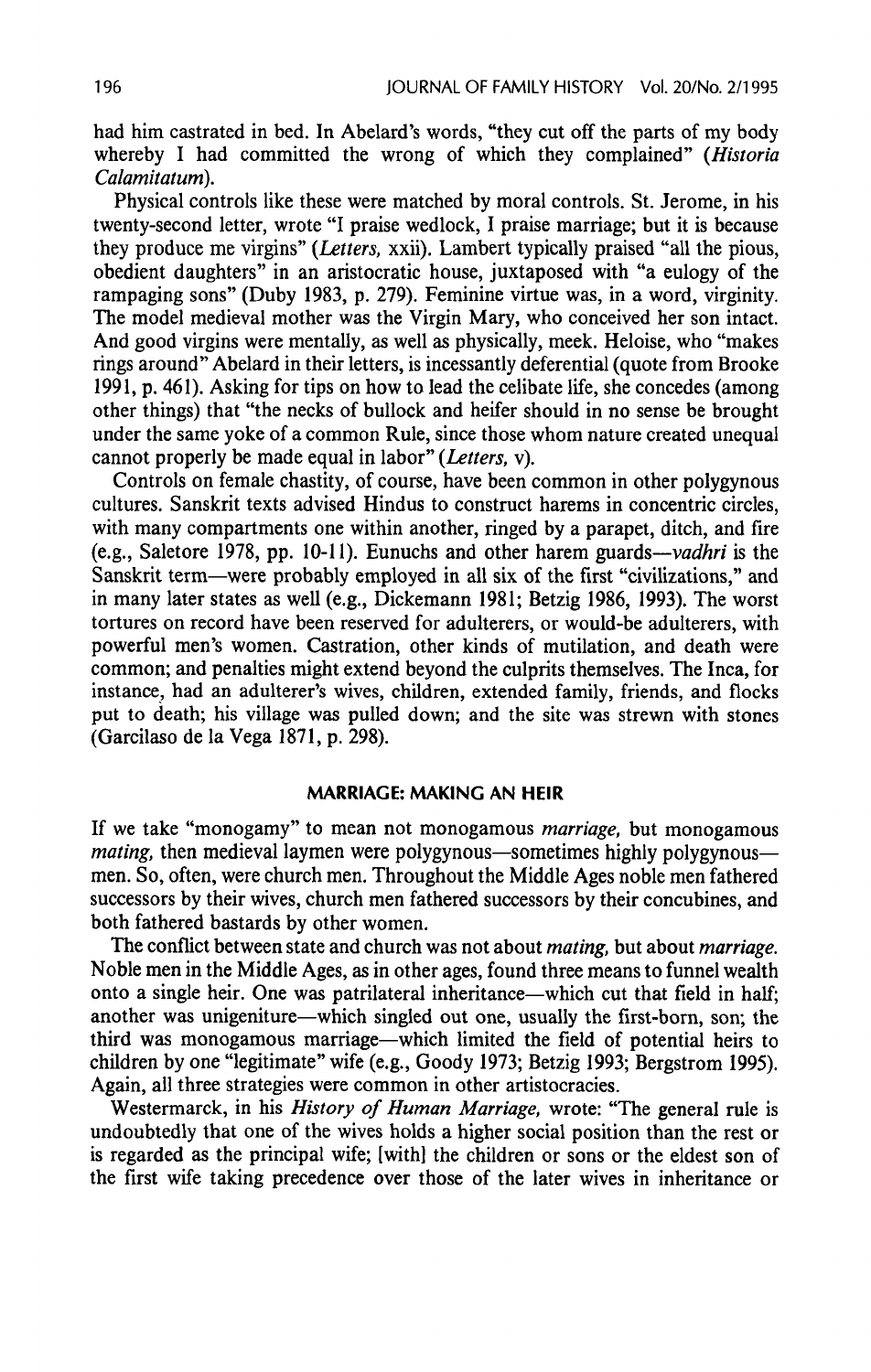succession or otherwise" (1921, volume 3, pp. 29, 34). So it was in Babylon, where "in theory monogamy was the rule;" and scholars since have inferred monogamous mating when, in fact, some Babylonians may have had sexual access to hundreds of slaves (e.g., Conteneau 1954, pp. 15-18). In the same way, Egyptian Pharoahs kept one "Great Wife" among the the hundreds of women in their harems (Redford 1984, p. 37). In the New World, Aztec and Inca nobles assigned just one legitimate wife to raise legitimate heirs (Carrasco 1971, p. 370A; Garcilaso de la Vega 1961, p. 92). In India, harem women were ranked, with a "chief queen"at the top; in China women were similarly arranged—maids, concubines, and wives were all subordinate to the first Lady, the principal wife to the father or the eldest son (Saletore 1974, pp. 22, 25; van Gulik 1974, pp. 19, 106). By mating with many women, noble men produced many children; by marrying one woman, they produced heirs in a position to produce many grandchildren (Betzig 1993).

When a legitimate wife's brood numbered more than one, the bulk of the inheritance went to her sons (see Trivers and Willard 1973; Hartung 1982). In Egypt, where the empire devolved upon the eldest daughter, her incestuous marriage to her brother ensured that "the eldest son of the Pharaoh by his principal consort became his heir" (Aldred 1988, p. 166). Daughters were otherwise disinherited in many ways. Some might have been killed at birth; some might have been married off with dowries of various sizes; some might have been consigned—like their younger brothers—to a celibate, unmarried and uninheriting, life (e.g., Dickemann 1979a; Goody 1976; Boswell 1988). Noblewomen lived and died as chaste Entu, or "gods' wives," in Babylon (e.g., Saggs 1988, pp. 239, 304), as virgins in the cult of Amunin Egypt (Redford 1984, p. 162; Aldred 1988, p. 138), and as cloistered "wives of the Sun" in Inca Peru (Garcilaso de la Vega 1871, p. 86).

Finally, unigeniture, along with monogamous marriage and patrilateral inheritance bias, has been common in other aristocracies (e.g., Hrdy and Judge 1993). In Mesopotamia, Aztec Mexico, Inca Peru, India and China, fathers were succeeded preferentially by first born sons (Betzig 1993). It is interesting to add that disinherited sons might have followed parallel careers—fighting or praying, as priests or knights (Goody 1973). In Egypt, for example, military commanders were sometimes called "king's-son;" and in Aztec Mexico, lords were slated for three careers—the priesthood, the military, or the bureaucracy, with most sons "choosing" the military (Redford 1974, p. <sup>14</sup> on Egypt; Padden 1967, p. <sup>21</sup> on Aztecs).

In spite of Paul's and others' rhetoric: neither the medieval church or state effectively sanctioned against polygynous mating. At the same time, both approved of monogamous marriage. There was no conflict in either case. The conflict came when church and state tried to sow their seeds on the same finite plot. Neither wanted to get cut out of an inheritance.

The problem was primogeniture. Eldest sons married and succeeded; younger sons were often consigned to celibacy as priests or knights. In eleventh-century France, for instance, "one male only took over the entire patrimony. This was made possible by the elimination of his brothers, who were shunted toward the clergy or a monastery, toward adventures in the Holy Land or in England, or toward the deadly hazards of military apprenticeship and practice" (Duby 1978, p. 102).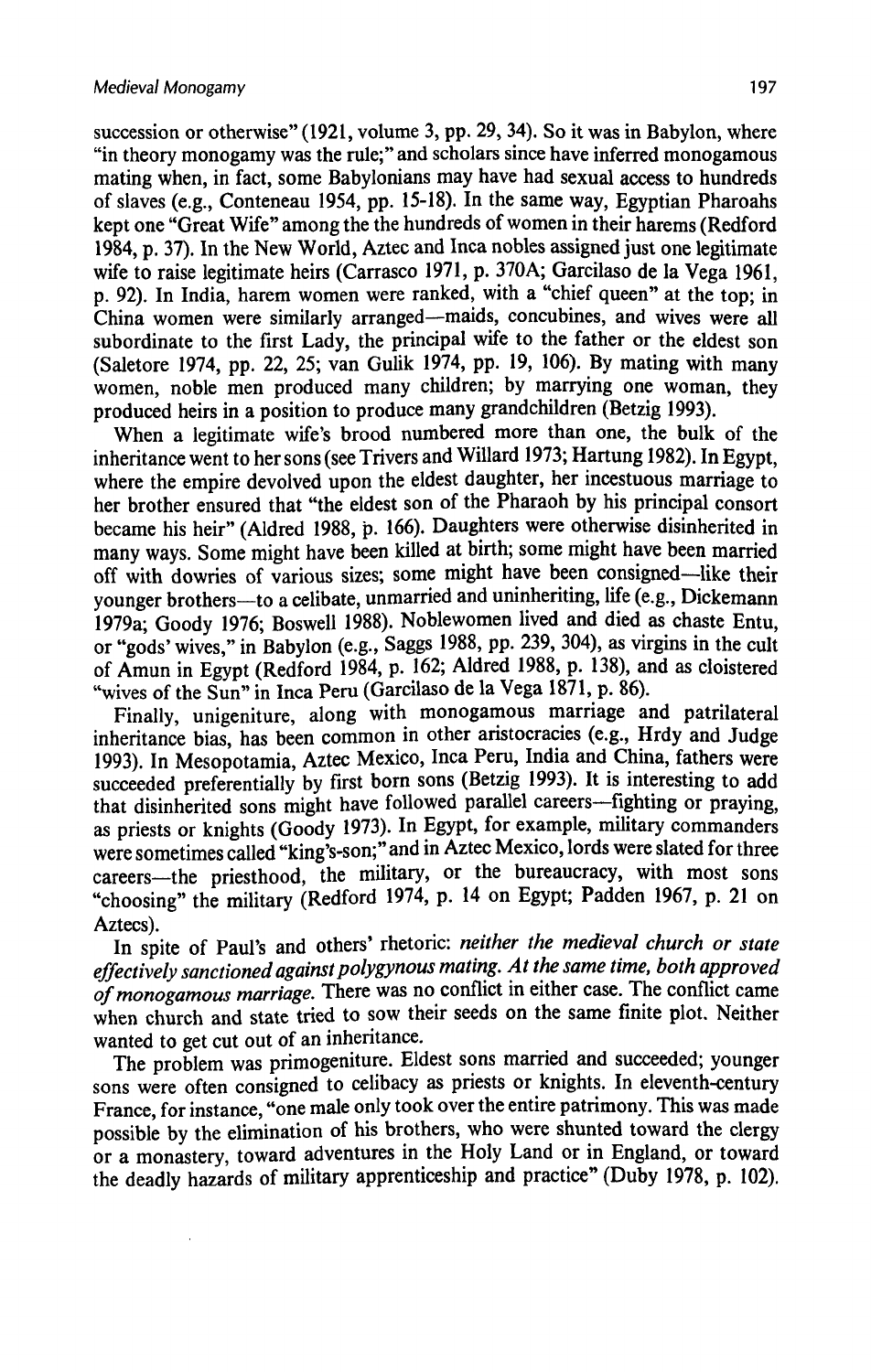Consistent examples include the well-documented genealogy of the Vivas family, which suggests that its policy of allowing only one son to marry made possible its rise in status in eleventh-century Spain (Hughes 1978); among the twelfth- to fourteenth-century Poitou nobility, as revealed in ecclesiastical cartularies, 77 percent of eldest sons were able to marry, compared to just 39 percent of their younger brothers (Hajdu 1977); and in the fifteenth- and sixteenth-century Portuguese Peditura Lusitana, more than 80 percent of first-born sons are listed as married, compared to just 30 percent of fourth-born sons (Boone 1986). Gerald of Wales,son of the noble William de Barri and maternal great-grandson of a Welsh prince, was the fourth of four legitimate sons. While the other three built castles in the sand, he made monasteries. His loving father called this baby "the Bishop" (De Rebus a Se Gestis,  $i.1$ ).

But neither group of bachelors—knights or priests—took their disinheritance lying down. Given that genetic posterity hinges on economic prosperity, family conflict over impartible plots was predictably fierce (e.g., Johnson and Johnson 1991; Dunbar, Clark, and Hurst 1994; cf. Kroll and Bachrach 1989). Other things being equal, closer kin should be more cooperative kin (Hamilton 1964). Other things were not equal in this case. Fratricide was a younger son's most obvious solution to the primogeniture problem. Failing that, there were other means to the same end. For knights, one of the most common was abduction. Church men used canon law.

The true grail at the end of every knight's quest was an heiress. She might be won honestly—by marriage, or dishonestly—by abduction or "courtly love." The best of bachelors won the best of wives: this is the stuff medieval romances are made of. In La Chanson de Roland, for instance, the battle ends with offers of fiefs, honors, lands "and beautiful wives" (251); in *Parzifal*, the hero (like his father before him) wins queens (and so, kingdoms); and through all of Malory's Le Morte D'Arthur knights win wives for their valor—like Alice, Duke Ansirus' daughter, who "was passing fair and of great rents"  $(x.38)$ . So it worked, at least occasionally, in real life. Passing up other offers, William Marshal—England's twelfth-century "flower of chivarly"—held out, until the age of nearly fifty, for a grand prize. He took the seventeen-year-old daughter of Richard Fitzgilbert de Clare, Isabel, the , second richest heiress in England, as his legitimate wife (Duby 1985).

Failing such luck—failing being offered an heiress—a knight might try abducting one, Abduction was severely punished in secular legal codes (Pactus Legis Salicae, xiii; Lex Gundobada,xii, ci; Pactus Legis Alamannorum, xxxii; Alamannic Laws, 1, li, liii, xcvii; *Bavarian Laws, i.11, viii.6-7,16; Visigothic Code, iii.1.3, iii.3, iii.5.2*). And it was strongly condemned by the lords of houses: "Desire, hypostasized, constitute[d] a menace to the aristocratic house" (Bloch 1983, p. 129). It was, on the other hand, "placed among the foremost acts of valor in the codes of bachelors" (Duby 1988, p. 82). The Queste del Saint Graal and other stories enjoined virginity, or at least chastity, on bachelor men. But continent men were genetic dead-ends. Abductors, on the other hand, won wives and households of their own; they earned the right to become the polygynous fathers of polygynous sons.

Failing outright abduction, a knight might try cuckoldry. By another name, call it "courtly love." The object was to seduce the lady of the house. The Art of Courtly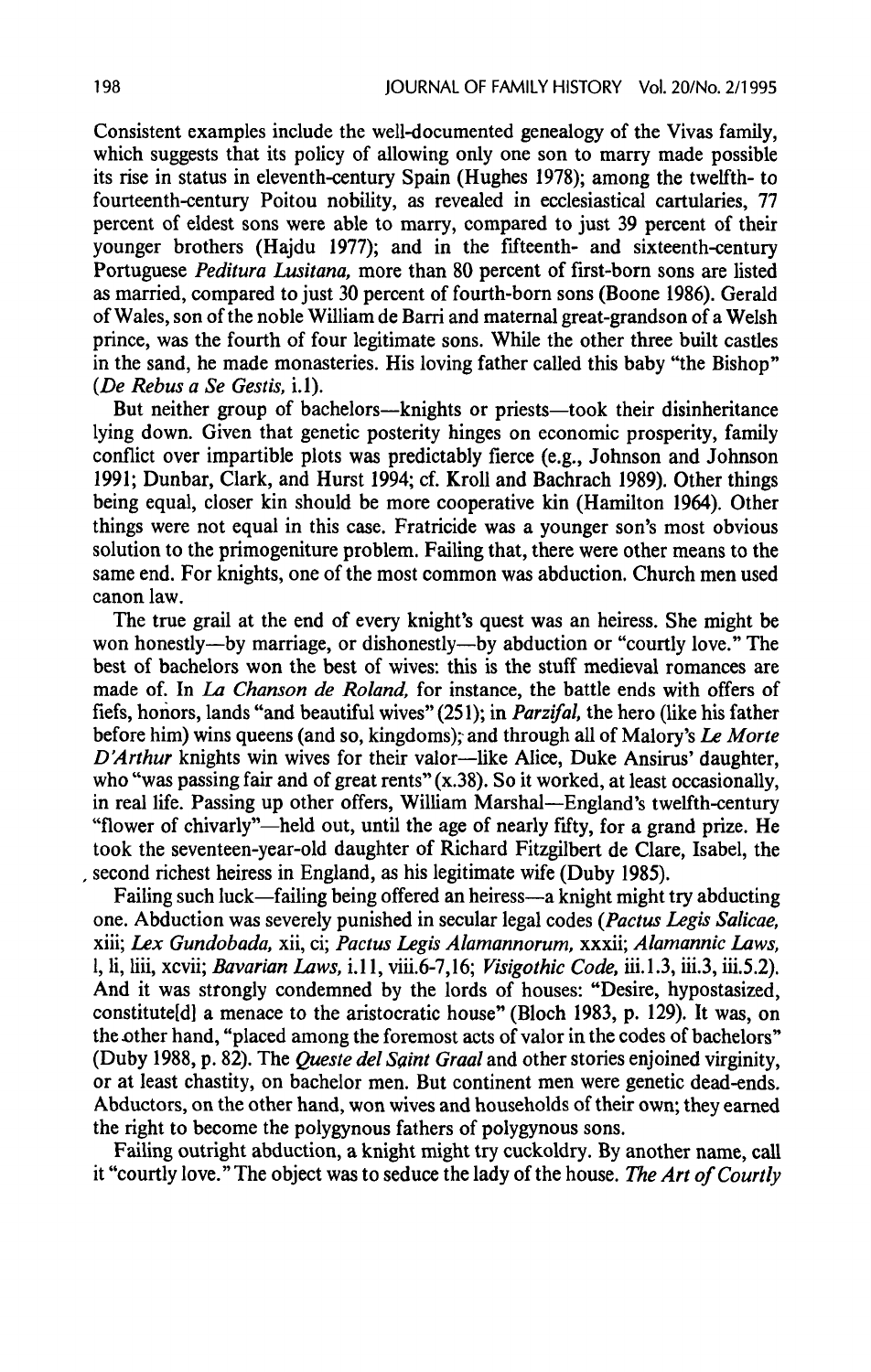Love insists that, in its "pure" form, love must be unconsummated—kisses and caresses in the nude were okay, but the final act of Venus was not (Andreas Capellanus 1990 vi.8). In that case, courtly love must often have been "mixed" with acts of insemination (e.g., Bornstein 1984). Willing or not, the lady of the house was undoubtedly coveted for a reason: She alone was eligible to bear an heir. And access to wealth, in the end, meant access to women. It seems significant that Gottfried von Strassburg's Tristan, who had spent months being comforted by a beautiful young woman, Isolde, failed to fall in love with her until she was en route to Cornwall to marry his uncle, King Mark. Thatlove was explicitly sexual. It might have ensured, if Isolde had conceived as a result, that Tristan's son would have become what Tristan himself was to have been—his uncle's heir.

Men in the church used another set of strategies. As Goody (1983) contends, they used canon law to object protractedly and prolifically to means by which married men might get heirs. First, they objected to divorce and remarriage—and, to a lesser extent, to other heirship tactics which might legitimize an heir by a woman other than the first legitimate wife. Second, they objected to "incest," defined eventually to include inbreeding within seven canonical degrees—which might have made it hard even to find a legitimate wife. As a result, Goody suggests, the church might have come into the heirless' estates by default. At least two other aspects of church law might be understood in the same terms. One is its objection to wet nursing, and to incontinence during long stretches of the liturgical cycle—both of which might have raised the probability that the first legitimate wife would herself bear an heir. The other is its obsession with defining marriage as an act of mutual consent that might have freed would-be celibate sons from their parents' insistence that just one son, the first-born, should leave legitimate heirs.

Divorce was among the most obvious means of getting rid of a barren woman, and getting another to bear an heir (Goody 1973; Betzig 1989). Notable examples include: Lothar II, who in the ninth century dismissed his barren wife, Theutberga, in favor of Waldrada, the mother of his son; Philip I, who, in the eleventh century, took a legitimate wife, Berthe, had just one child by her in twenty years, then had her incarcerated in her own castle in favor of Bertrade, who bore him two more sons; and Henry VIII, after an heir by six legitimate wives. As Goody put it, "The search of Henry VIII for...wives was not a demonstration of the lusty sexuality of an English hero, it was a quest for an heir, a male heir, to perpetuate the newly confirmed royal line" (1983, p. 185). The point of marriage was not sex but succession. But the point of succession may have been to put anheir, a son, in <sup>a</sup> position to showoff his lusty sexuality to anybody.

Church law, in any case, stridently disapproved of such substitutions. In the first three centuries, it reluctantly allowed divorce for adultery, but forbade subsequent remarriage altogether; remarriage was discouraged even after a wife had died. In 796, the Council of Friuli forbade remarriage as long as the first spouse was alive. Significantly, church authorities explicitly excluded sterility as a just cause for divorce; so was impotence excluded, so long as the marriage had been consummated even once. Eventually, even adultery by a wife was insufficient grounds for divorce. And in the end, all adjudication on remarriage and divorce fell to church rather than to secular courts. Secular courts still had jurisdiction over many inheritance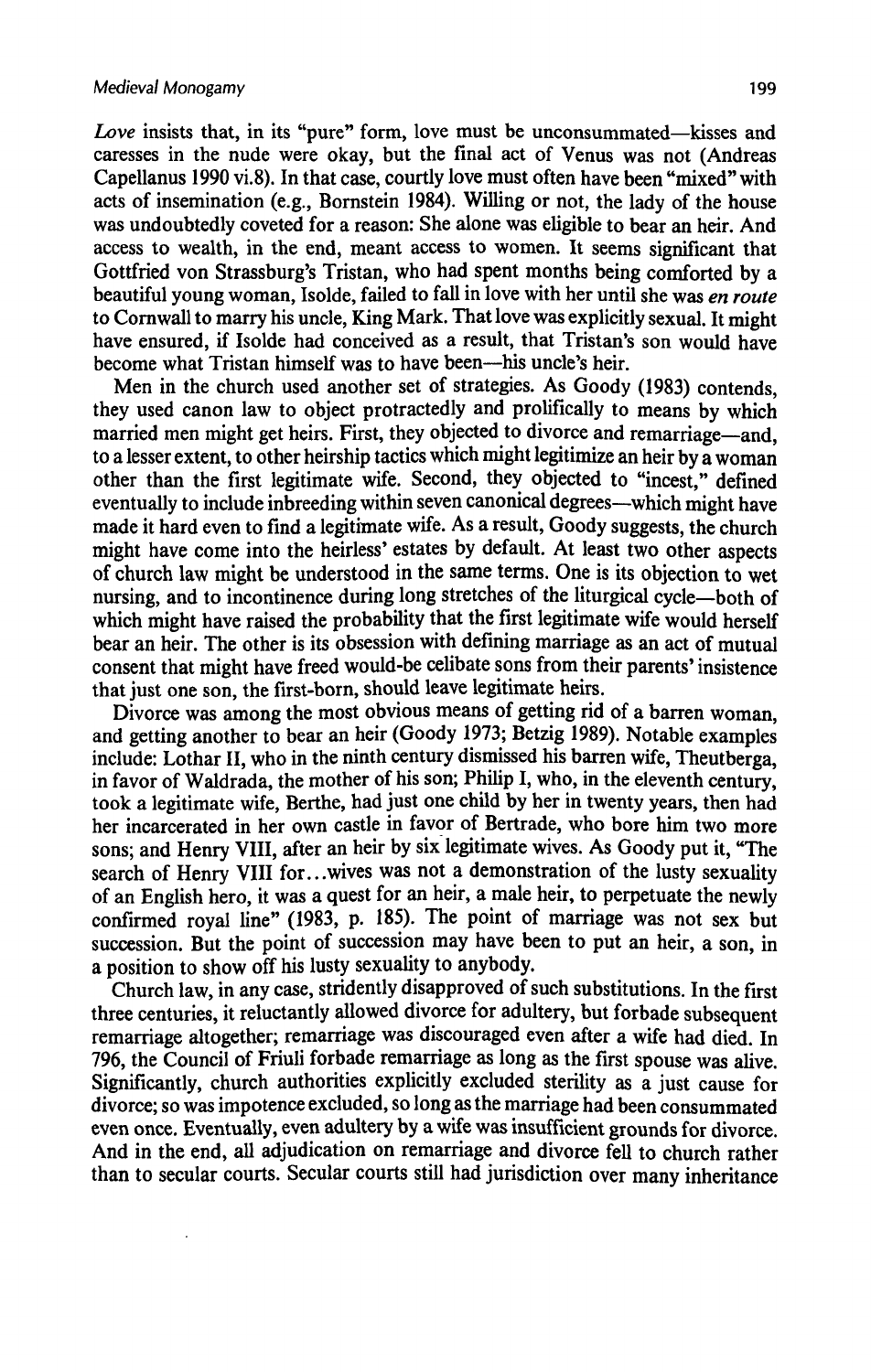matters—including dowry, marital property, and succession. "But by 1100 the church had secured virtual supremacy in the adjudication of issues relating to the formation of marriage and the separation, divorce, and remarriage of those whose marriages failed" (Brundage 1987, p. 223).

To a lesser extent, church law may have stood in the way of concubinage and adoption—two other back-up strategies of heirship (Goody 1973, 1983). Concubinage, too, was conspicuously common among Merovingian and Carolingian kings; it outlasted the Middle Ages among the aristocracy (e.g., Wemple 1981, pp. xii-xv; Brundage 1987, p. 516). When legitimate wives failed, these women made heirs (Goody 1983,, p. 77; Ross 1985). The task, then, for the church would be to bar concubines' children from legitimacy. "Under Christianity, the concubine became the mistress and her children bastards" (Goody 1983, p. 77). In imperial Rome, where divorce and remarriage were legal and common, a concubine's children were generally without legal right to their father's estate (e.g., Saller 1991). But, as Goody maintains, the advantage of concubinage—like other strategies of heirship—is one's ability to legitimize their children, or not. For men without legitimate children, a concubine's children could serve as stand-in heirs. As John Crook observes, in his study of Roman law, it is "pretty certain" that Roman concubines and wives "exercised their respective functions concurrently" (1967, p. 102; cf. Watson 1987, p. 13). Or, as Juvenal put it, "Wives loathe a concubine's offspring/...to murder your stepson/Is an old established tradition" (Satires, vi.626-632). Just as divorce and remarriage became a difficult solution to the heirship problem, the law began to take greater notice of "natural" children. In other words, two back-up strategies—getting an heir by a second wife, and getting an heir by a concubine—were barred at about the same time. Canonical opinion classed a concubine's children as bastards, who must be legitimized by a formal act in order to inherit. And that formal act-had to take place in anecclesiastical, not a secular, court (Brundage 1987, pp. 102-103, 118, 300, 344).

A third back-up "strategy of heirship" was adoption. Adoption, like divorce and concubinage, was legal in imperial Rome, if not common: Keith Hopkins estimates its incidence at around 4 percent (1983, p. 49). In theory, as Goody remarks, "the church could only benefit by excluding 'fictional' heirs" that might keep it from coming into wealth itself (1983, p. 75). But evidence that church canons did prohibit adoption is thin; and where adoption became less common, alternatives like settlement might have taken its place (Shehan 1991; Bonfield 1991). The church might have found it less crucial to ban adoption, than to ban concubinage and divorce, since heirs most likely to be adopted in any culture include brothers and brothers' sons(e.g., Silk 1980; Champlin 199).

Prohibitions against divorce and remarriage, against concubinage, and against adaption should make it hard for men to get heirs by more than one woman. Another prohibiton—the one Goody makes the most of—might have kept men from finding wives at all. That was the "incest" ban. This prohibition, too, lacked a Biblical sanction (e.g., Mitterauer 1991); and some precedents for marrying kin were strong (Goody 1983; but see Shaw and Saller 1991). There are notable examples of incest among the early medieval aristocracy: Constantine married his children four times to his brothers' children; centuries later, Charlemagne is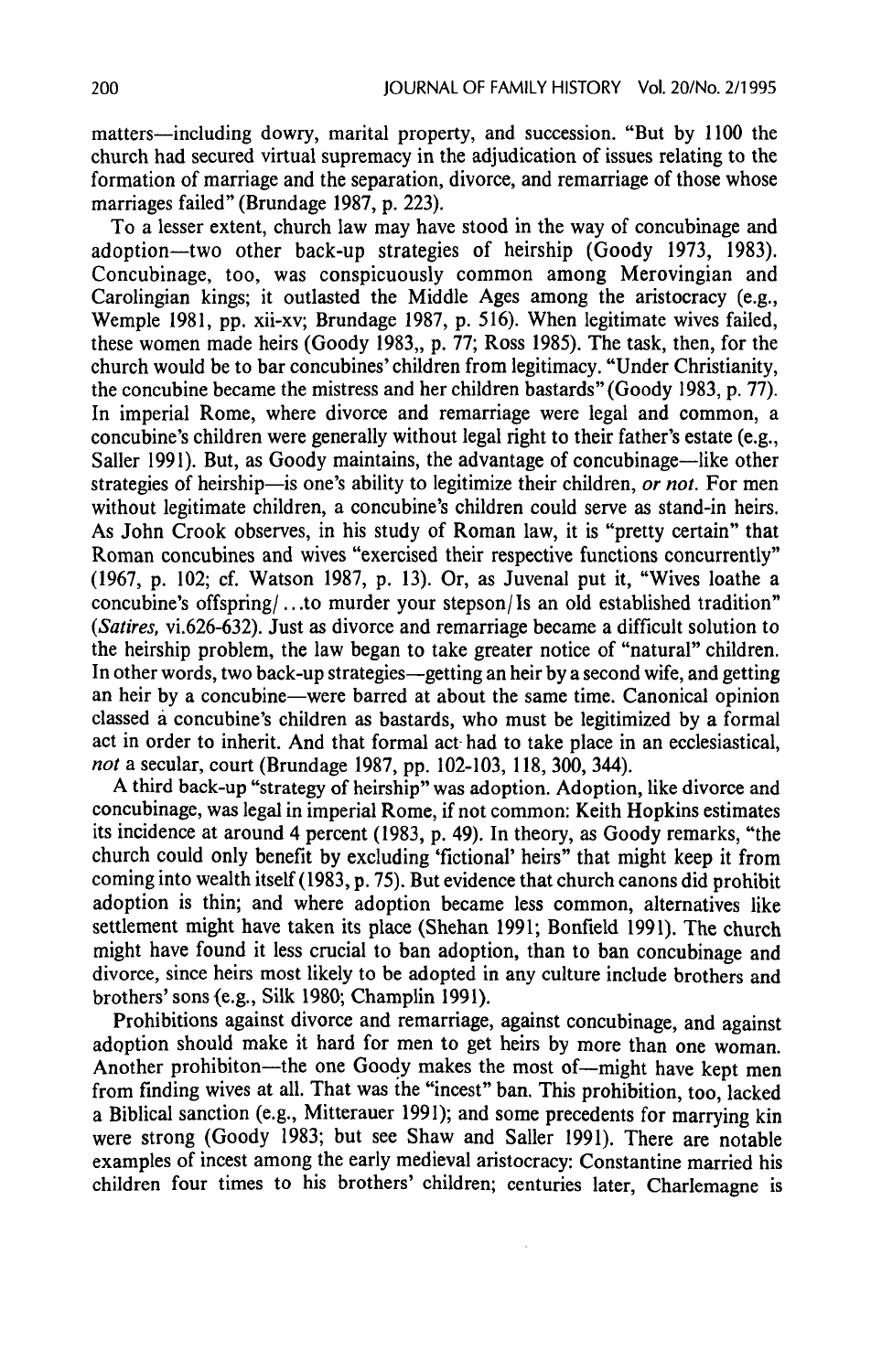supposed to have begotten his son Roland by his sister. In the end, though, ecclesiastical—and secular—objections seem to have had an effect. By the tenth<br>and eleventh centuries, the aristocracy apparently made a concerted effort to avoid and eleventh centuries, the aristocracy apparently made a concerted effort to avoid marrying within the prohibited degrees (Bouchard 1981).

The church's ban on marriage with first cousins was extended in the sixth century to include second cousins; eventually, at the height of the Middle Ages, when the seigneurial system was firmly established and younger sons were often sloughed off as celibates, Pope Alexander II in 1076 extended the prohibition to the seventh degree—that is, to all blood, affinal, and even fictive kin up to and including sixth cousins. Any children born to couples more closely related would be illegitimate. i.e., ineligible to inherit. The Fourth Lateran Council, early in the thirteenth century, reduced the number of prohibited degrees to four; still "these restrictions, even to the fourth degree, were constantly challenged by thelaity" (reviewed in Goody 1983, p. 145; also Flandrin 1979; Brundage 1987).

It is important to note that church and state law did not always conflict in this case (e.g., Bonfield 1991). The Alamannic Laws prohibited marriage to a motherin-law, daughter-in-law, step-daughter, step-mother, brother's daughter, sister's daughter, brother's wife, wife's sister, or first cousin; the property of violators went to the public treasury (xxxix; see also Theodosian Code, iii.12,1-4; Pactus Legis Salicae, xiii.11; Bavarian Laws, vii.1-3; Burgundian Code, xxxv). The Visigothic Code prohibited "incestuous relations" with kin—by blood or marriage—up to the "sixth degree;" offenders were put away in monasteries (iii.5.1). Incest of various kinds was common in the families of Roman emperors; at the same time, Roman law and custom discouraged marriage to blood, affinal, and fictive kin (see Suetonius, Augustus, 63-64, Tiberius, 54, Claudius, 1, 26, and Dixon 1985, Corbier 1991, Treggiari 1991 on endogamy in practice; see Csillag 1976, pp. 184, 199 and Gardner 1986, p. 35 on exogamy laws). Elites, as a rule, have married endogamously themselves and prescribed exogamy for everybody else (Thornhill 1991).

Two other prohibitions—against wet nursing and liturgical incontinence—could have made it harder for a man's one, legitimate wife to bear children in the first place. From early on, the church protested against wet nursing. An effect may have been to keep a wife's fertility down: To make her less able to bear an heir. Evidence from "natural fertility" societies, again, suggests that frequent and prolonged lactation suppresses ovulation (e.g., Wood 1990). Even if child mortality was raised recept to the suppresses overall of edge. We can be the spoke of the somewhat as a result, a wife with a nurse was probably more likely to rear an heir than one without (see Hrdy 1992).

than one without (see Hrdy 1992).<br>Some bans on marital sex might have had similar results. Sex was banned with infecund—menstruating, pregnant, and lactating—women. It also banned on holy days, including: three Lents—three weeks at Easter, roughly four weeks at Christmas, and one to seven weeks at Pentecost; plus Sundays, Wednesdays, Fridays and Saturdays—days for penance or sermons, plus miscellaneous "feast days" and "fast days." On the order of 93 days wereleft (Flandrin 1983; Brundage 1987, p. 162). It is unlikely that such prohibitions were adhered to or enforced with any rigor. But to the extent that married people did pay attention to them, they might have been less likely to get heirs, and more likely to leave their estates to the church. Overall, these strategies seem to have worked. In documents from Cluny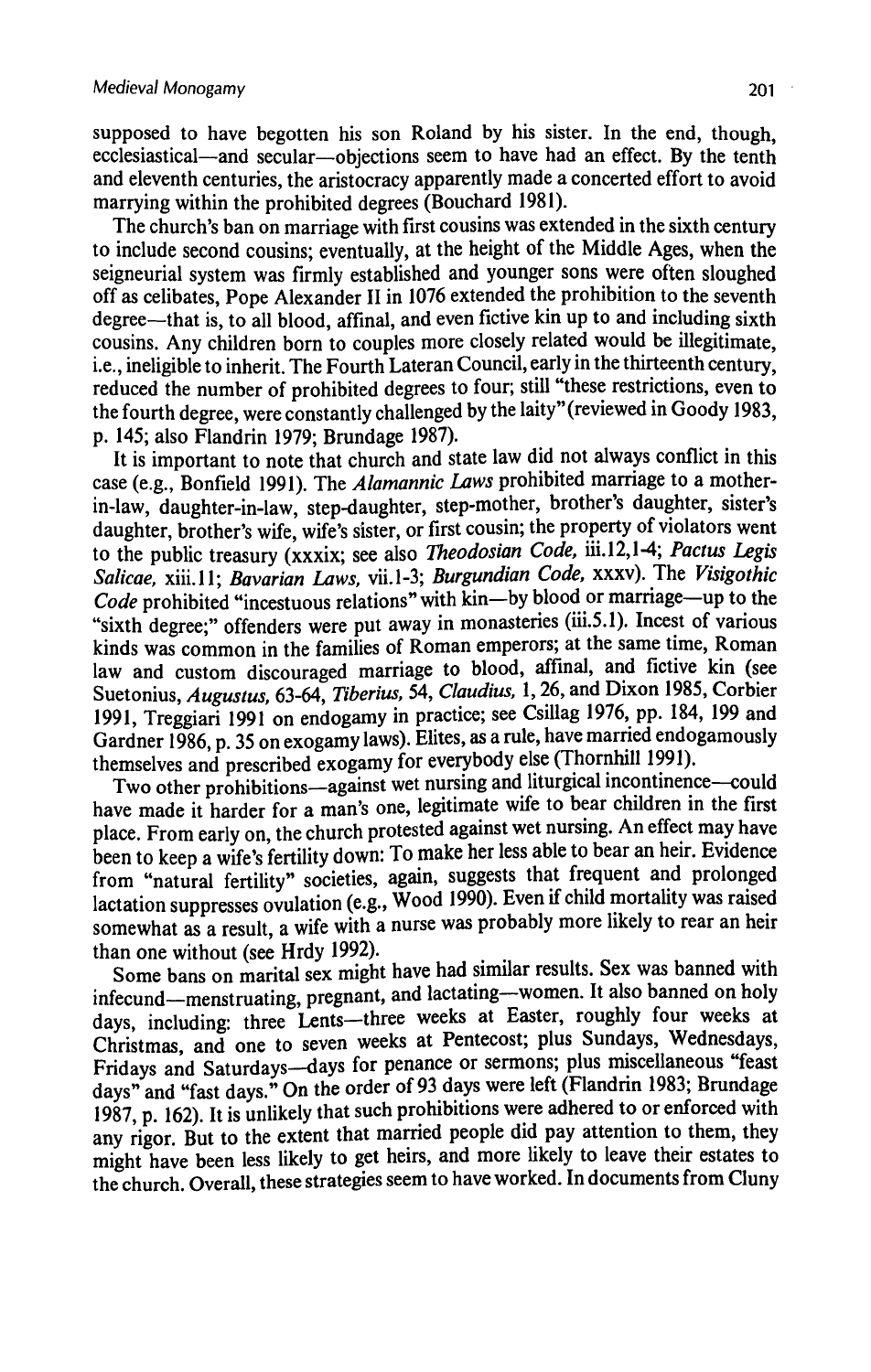and other monasteries, "bachelors and other childless individuals appear most often...simply because they were more generous to the church" (Duby 1977, p. 63).

For Goody, the church's motivations were economic. It had to have property, "so that it could assume responsibility for the maintenance of those orphans and widows who, under the pre-existing arrangements, would have been cared for by their kin" (1983, p. 95). He saysthis, in effect, again and again (e.g., 1983, pp. 46- 47, 74, 85, 97, 221). In other words, the churchstrove to grow as analtruistic cultural institution. For Goody, both members of church and state, even if they acted as individuals, acted as altruists. The church, as a witting altruist, strategically disinherited selfish laymen in order to grow as a philanthropic institution. Laymen, as unwitting altruists, gave away their estates to the church.

What evidence is there that the medieval church was, after all, altruistic? The church might have made concerted charitable efforts; but they seem, in many respects, to have fallen short. Neither the sick, the orphaned or the poor—all supposed to have been benficiaries of church care—were at all well provided for. In late medieval England, for instance, men and women with little or no land, who had lived by their own labors, often show up in coroner's inquests after having died of accident or exposure. Then, as now, "charity...left much to be desired" (Hanawalt 1985, p. 255). Secular codes severely punished lay thefts of church property—including cattle, maids and slaves; they also punished failure to render tribute to the church, often in substantial amounts (e.g., Bavarian Laws, i.1-4,13; Visigothic Code, v.1). Sales of offices and indulgences were persistent scandals (e.g., Lynch 1976; Luther, Ninety-Five Theses). As Bernard of Clairvaux apologized, "The walls of the church are aglow, but the poor of the church go hungry. The stones of the church are covered with gold, while its children are left naked. The food of the poor is taken to feed the eyes of the rich, and amusement is provided for the curious, while the needy have not even the necessities of life" (Apologia to Abbot William, xii.28). Or, as Virgil explained to Dante in hell: "They whose pates boast no hairy canopies/Are clerks—yea, popes and cardinals, in whom/ Covetousness hath made its masterpiece" (Inferno, vii.46-48). Or as Piers Ploughman, displeased at being reduced to Minor Orders, said in his long, sanctimonious whine: "Look at this great glutton of God here, with his fat cheeks he has no pity on the poor, and his life is an abomination; he preaches one thing, and practices another"(viii).

Evidence, on the other hand, that church men used their wealth to mate and to father families themselves abounds. As Goody points out, the church treasury was constantly under assault by its own bishops: "A major problem was to prevent the property the church had accumulated from being taken over by its own priesthood" (1983, p. 117; see Lea 1884). An early canon from the Council of Antioch asked bishops to be content with food and raiment, "but if he be not content with these, but convert the church revenue to his own use...[and] give license (the power) to his own domestics and relations, or brethren or sons, so that by such men the accounts (or 'revenues') of the church are privately damaged," he would be asked to explain himself to the local synod (canon xxv, in Lambert 1868, p. 145). Much later Otto, legate to Henry III of England, continued to complain that,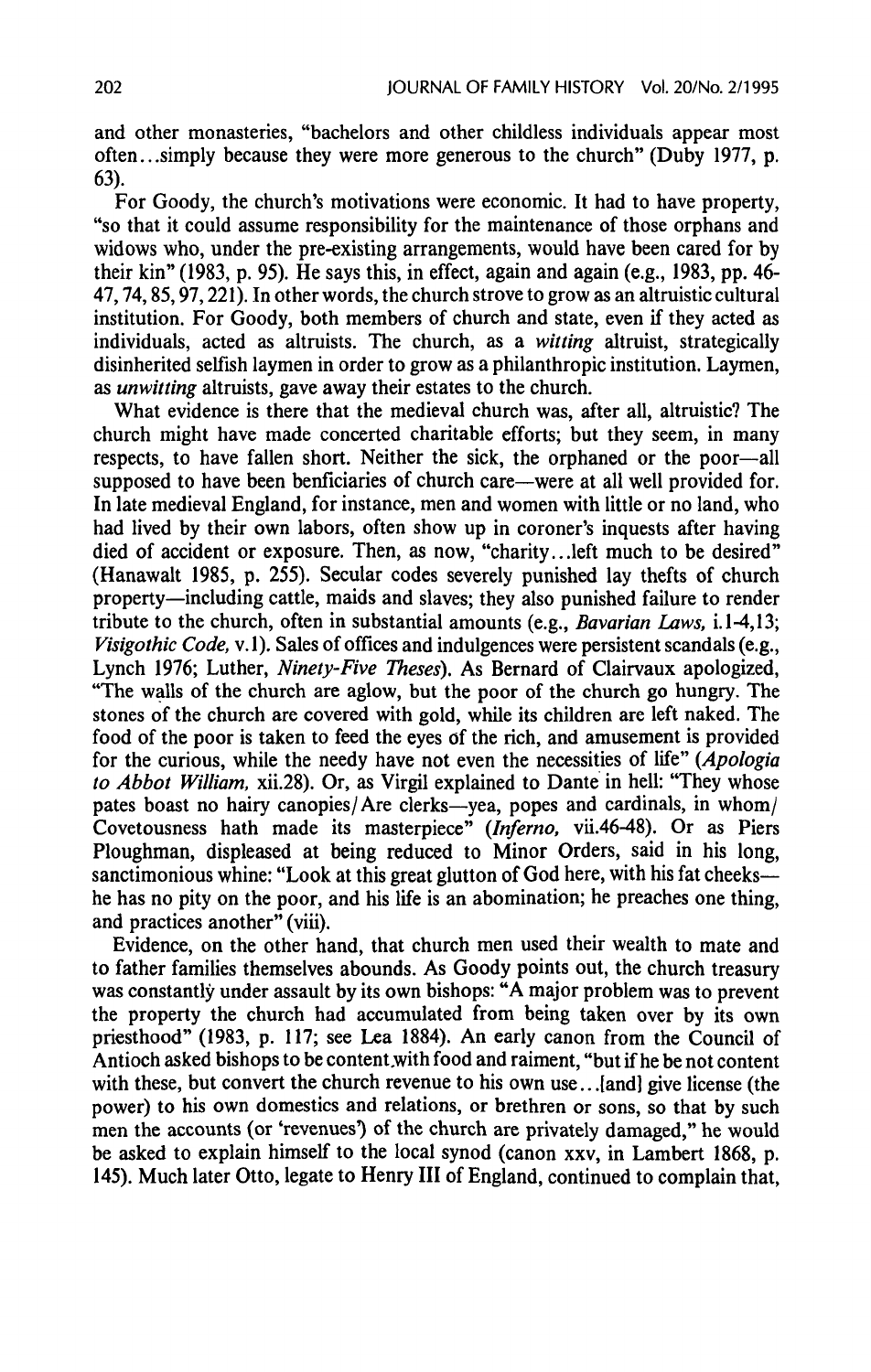$\ddot{\phantom{0}}$ 

"owing to the clergy being occupied with their marriages or unlawful connections with women, the destruction of souls ensues, their salvation is neglected, and the goods of the church are plundered" (Matthew Paris, English History, AD 1237). Holy men, like laymen, tried to provide for their women and children. In short, the church may have been a collection of individuals after all; and their motivations the church may have been a collection of individuals after all; and their motivations may have been not just economic, but genetic.

Church men may have come into family property in two ways. One was indirect. A man without issue might leave the bulk of his wealth to kinsmen comfortably housed—with or without their own families—in monasteries. One cartulary from Cluny names four sons: three joined the monastery; the fourth "held in fief for life all the shares of the inheritance" which, after his death, passed wholly to Cluny. In tenth- and eleventh-century charters from Cluny, property is passed back and forth from the monastery to nearby noble families (Duby 1977, p. 72; Rosenwein 1989). Other evidence from, for instance, Saint Vincent in the eleventh and twelfth centuries, suggests gifts were often "timed so as to coincide with the entrance of the donor or his close relative" into the abbey; those relatives tended to be close kin nephews, brothers and especially sons (White 1988, pp. 165, 279). The "intimate" ties that bound nobility and clergy in eleventh- and twelfth-century Burgundy made them "socially and biologically one" (Bouchard 1987, p. 247). Generous patrons wanted more than burial, masses or prayers. They wanted relationships: Charles the Bald—lay abbot of Saint-Denis—asked the monks to pray for him "like a brother," as well as a king (McLaughlin 1994, p. 157). The proliferation of monasteries, and gifts to monasteries, in the eleventh and twelfth centuries—especially by families farther and farther down in the hierarchy, from kings to princes to lesser nobles to mere castellans—coincides with the proliferation of primogniture in feudal society, and the consequent proliferation of celibate, younger sons. It seems fair to guess that many gifts to the church wound up in celibate, that is, disinherited, blood kinsmen's hands. The size of those gifts grew when givers were left without heirs.

More directly, celibate men might have left their monasteries to take over family patrimonies. Early canons referred to men "called by grace," who later "returned like dogs to their vomit," and advised that clergy who reverted to a "civil dignity" be anathematized (Council of Nicaea Canon xii and Council of Chalcedon Canon vii, in Lambert 1868, pp. 15, 57). Among others, Pope Gregory the Great decreed that clerks who took up secular lives, and publicly took wives, should be forcibly returned to the church—though offenders of rank, like Venantius, Patrician of Syracuse, were handled with kid gloves (Lea 1884, p. 113). John of Salisbury, in the twelfth century, complained that bishops, abbots, priests, deacons, sub-deacons. regular canons, monks and so on "have been unfrocked, or have fled from the cloister and, returning to worldly affairs either amongst their own people or elsewhere, have brought injury and scandal on the church by contracting so-called marriages, and trying to make the children...heirs of their relatives" (Historia Pontificalis, iii). After the first two of William Marshal's legitimate sons died without heirs, the next-in-line, Gilbert, a cleric, left the church, "buckled on the sword," and took his father's titles and lands (Duby 1985, p. 31). In short, medieval monasteries were reservoirs of reserveheirs. "It sometimes happened that the death of an elder brother forced an ecclesiastic to abandon his clerical status in order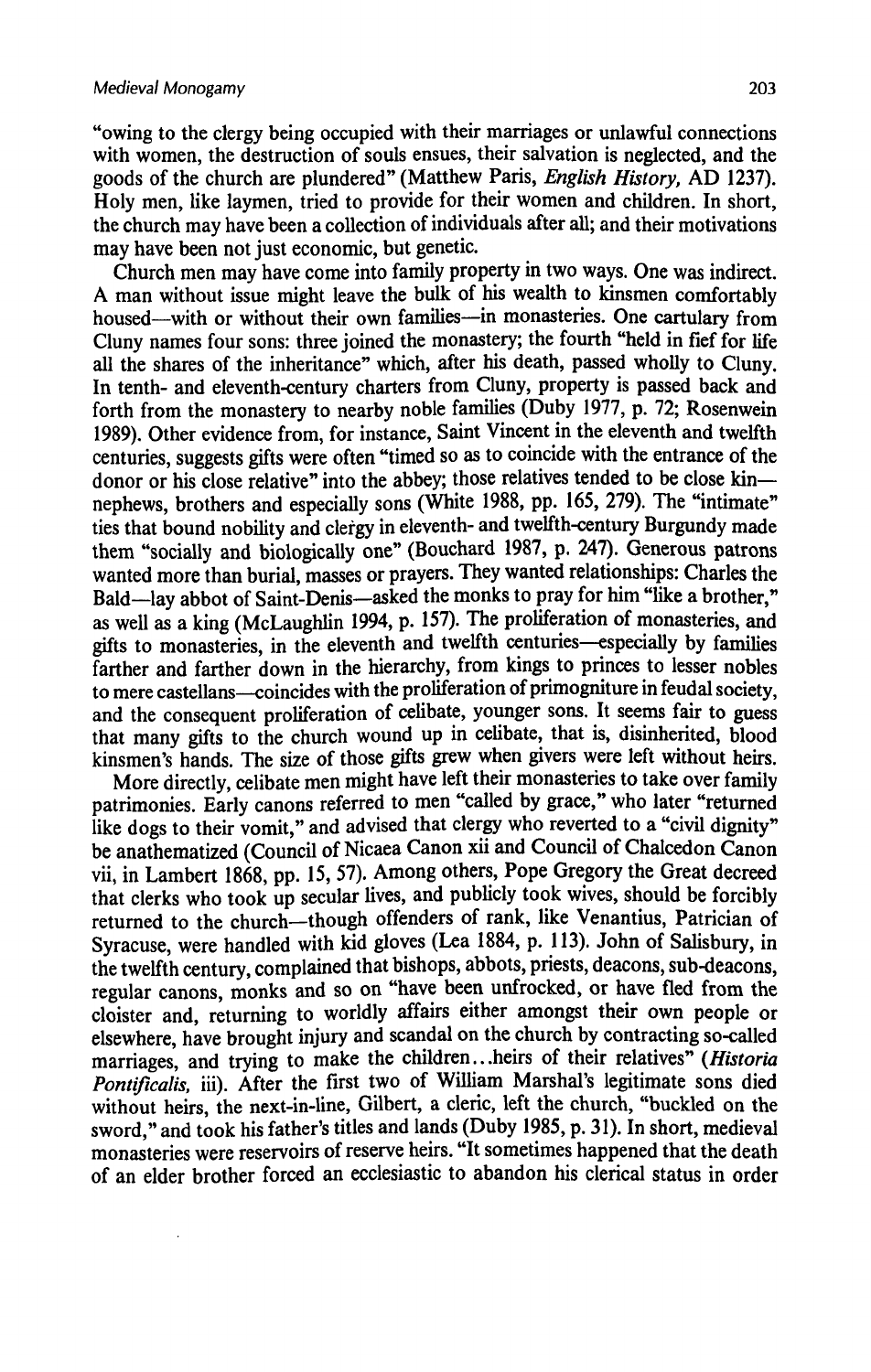to take charge of a lordship" (Duby 1994a, p. 164). And, should an elder brother fail to rear a son, a younger brother stepped in.

All this fits with the fact that the timing of church laws inhibiting heirship coincided neatly with the period of clerical celibacy. Divorce and remarriage, wet nursing and marital sex, and aristocratic "incest" all seem to have been relatively easy until the fourth century, when celibacy was imposed. It was not until the church started to fill up with the celibate, read disinherited, younger brothers of men of state that the struggle over marriage, read inheritance, between them began. Again, it was at the height of the Middle Ages, in 1076, when unigeniture—and so celibacy—was most firmly established, that the incest prohibition was most widely extended. "It is impossible not to be impressed by the analogy between the evolution of the impediments and what we can observe of the evolution of the ties of lineal solidarity" (Flandrin 1979, p. 25).

Last but not least, it fits that canonists—Gratian, Lombard and others consistently defined marriage in terms of mutual consent on the part of husband and wife (see Noonan 1973; Sheehan 1978; Donahue 1983). That "seriously undercut paternal authority within the family" (Brundage 1987, p. 265). It also ran contrary to secular laws that punished wayward children who married against their parents' wishes (e.g., *Visigothic Code* iii.1.3, 2.8, v.1.7). Of the three main recruitment tactics into religious life—adult conversion, entry *ad succurrendum*, and child oblation the third was by far the most common(Lynch 1976; Brooke 1981). Parents, mostly from local communities, were putting away their supernumerary sons and other disinherited kin. Celibacy was not always a matter of choice. It was the flip side of unigeniture. If an estate was to end upin <sup>a</sup> single son's hands, then that son alone would be eligible to sire legitimate heirs (Goody 1973; Duby 1977; Betzig 1993). In the West, celibate sons had fought for the right to marry since imperial Rome, at least; and fathers had done what they could—in Rome, in the face of emperors' "moral legislation"—to disinherit all but a single son (e.g., *Digest*, 23.2.19; Dio, History, lvi.4-5; especially Betzig 1992b). In the end, with the Reformation, younger sons finally won. And, in the end, if Martin Luther and other reformers found that clerical marriage and secular callings went together; if Protestants overwhelmingly outpaced Catholics in business enterprise; it may not have been because the "spirit of capitalism" was brought on by a "Protestant ethic" (Weber 1904-1905). Capital made inheritance partible. As younger sons gained the option to support themselves through trade, they gained the option to support legitimate heirs by legitimate wives.

It is worth pointing out that few if any of the church's prohibitions on heirship ever had mucheffect on how peasants behaved. Divorce, remarriage and inbreeding were probably more common, and more commonly ignored, among the uninheriting poor(e.g., Sheehan 1971). The struggle between church and state seems to have been confined mostly to the aristocracy, and to the period when church men were the disinherited kin of inheriting laymen.

## **CONCLUSIONS**

I began with a question: Was the work of the Christian Church, after Constantine's conversion, all it took to turn human history away from polygyny toward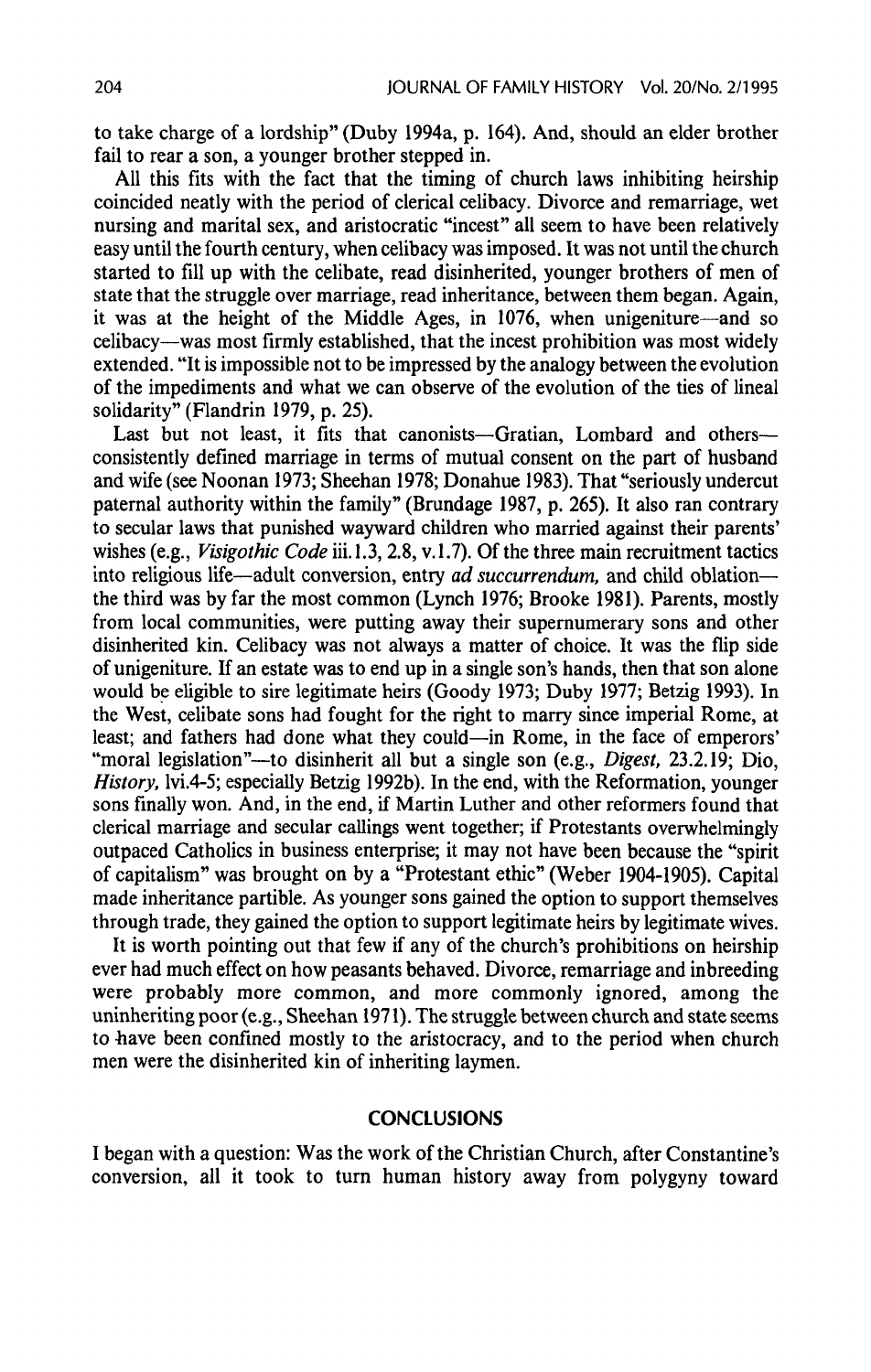monogamy? Whether "monogamy" means mating, i.e. the production of children, or marriage, i.e. the production of heirs, the answer is "no" on both counts. What evidence exists—qualitative or quantitative—suggests that mating throughout the Middle Ages was polygynous, whether practiced by clerks or by castellans. And monogamous marriage—to one legitimate, heir-bearing, wife at once—was in practice both before the Middle Ages and after; during the Middle Ages it served the interests of both church men and laymen.

Both of these conclusions contradict the common ones. Duby began his study of medieval marriage by contrasting the "aristocratic" and "ecclesiastical" models. The lay model was designed to "protect the patrimony," in short, to produce heirs. To that end it advocated inbreeding, female fidelity, and serial polygyny. The church model, on the other hand, was designed to "curb the carnal impulses." It advocated exogamy, sexual equality, and lifelong monogamy. Duby started out, then, with the argument that "the entire history of marriage in Western Christendom amounts to a gradual process of acculturation, in which the ecclesiastical model slowly gained the upper hand....The fact is that the lay model was gradually infiltrated and eventually absorbed" (Duby 1978, p. 17).

But was it? Monogamous *mating* was conspicuously absent throughout the Middle Ages. Duby's work as much or more than any other makes it clear that neither the church nor state had much success in curbing the carnal impulses in that respect. Neither, contrary to what Duby and so many others suggest, did the church have much lasting effect on monogamous marriage. Most of the strides it did make—toward preventing divorce, remarriage, and concubinage—were repealed in the long run. With the Reformation, serial polygyny was okayed, just as the clergy were allowed to marry. Other features of the "ecclesiastical" model its toothless lipservice to sexual equality, and its biting ban on endogamy—had nothing to do, strictly speaking, with monogamy (Schulenberg 1978). They had nothing to do with keeping more than one spouse, or more than one mate, in sequence or at once. Instead, as Goody insists, they had to do with the struggle of celibate men to keep married men from making heirs. Endogamy bans were repealed too, of course, in the end. The prohibition was reduced from seven to four degrees in 1215, and to the second degree for South American Indians in 1537. for blacks in 1897, and for the rest of the world in 1917 (Goody 1983, p. 144).

Like Duby, Herlihy credits the church with giving medieval, and eventually modern, men more equal access to women. Herlihy's explicit concern with laymen's access to women is remarkably Darwinian; what he lacks is a suspicion that church men may have shared the same concern. He concludes: "A great social achievement of the early Middle Ages was the imposition of the same rules of sexual and domestic conduct on both rich and poor. The king in his palace, the peasant in his hovel; neither one was exempt" (1985, p. 157, see also pp. 61-62, 83-86, 135, 158-159 and Herlihy 1983, 1987). Rich men might "cheat," but women were no longer their "right." "Poor men's chances of gaining a wife and producing progeny were enhanced" (1985, p. 157). In the long run, of course, that "achievement" was approximated(Betzig 1994); but the evidence briefly reviewed here suggests it wasn't in the Middle Ages. Men in the Middle Ages did not mate monogamously; neither was the rise of monogamy in modern societies brought on by Christian ideology.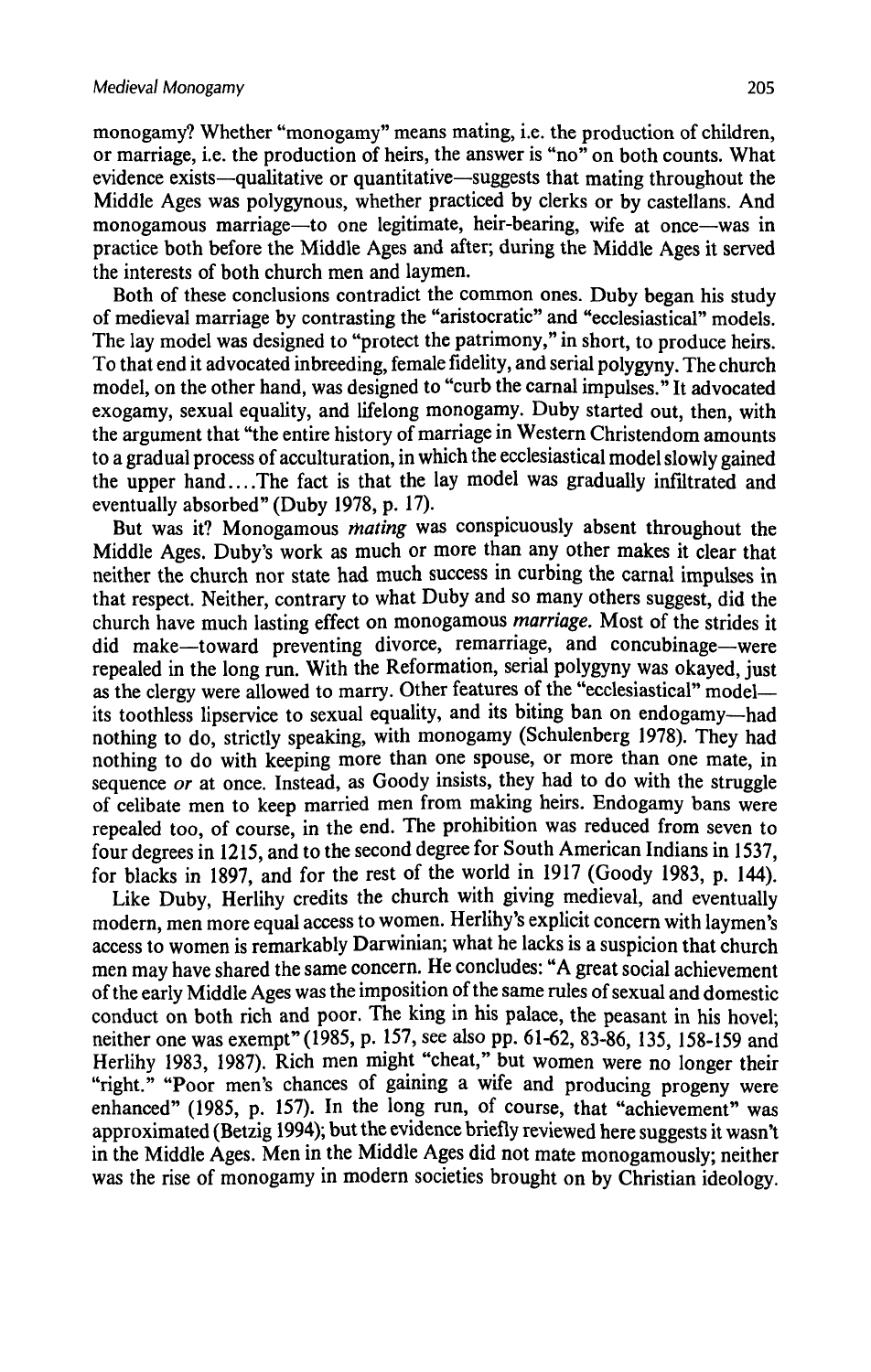But if we are at least becoming more monogamous, why? Now that is the question!

### ACKNOWLEDGMENTS

The author is honored to thank Georges Duby for his encouraging letters. The author would also like to thank William McNeill, James Brundage and Stephen White for advice. At the University of Michigan, Dan Smail, Tom Tentler, Diane Owen Hughes and her graduate seminar were all very helpful; so were Jörg Wettlaufer, Lars Rodseth and Doug Jones. Mostofall, the author would like to thank Bob Smuts—retired historian and self-taught Darwinian—for years of warm encouragement and keen advice.

#### NOTE

1. On the incidence of polygyny in premodern societies see Murdock 1967, Low 1988, and White 1988. Forstudies of wealth, status, or power and polygyny in premodern societies, see Irons 1979; Chagnon 1980, 1988; Faux and Miller 1984; Kaplan and Hill 1985; Mealey 1985; Turke and Betzig 1985; Boone 1986; Flinn 1986; Hughes 1986; Betzig 1988a; Borgerhoff Mulder 1987, 1988; Hewlett 1988; Low 1990; Bailey 1991; Cronk 1991; Roskaft et al. 1992; and Hill and Hurtado 1994. For comparative studies of power and polygyny, see Dickerman 1979a, 1979b; van den Berghe 1979; and Betzig 1982, 1986, 1993. For a recent demographer's survey of studies in 38 pre- and 276 post-demographic transition societies, see Retherford 1993.

#### REFERENCES

- Abelard and Heloise. Letters including Abelard's Historia Calamitatum, translated by Betty Radice. Harmondsworth: Penguin, 1974.
- Aldred, Cyril. 1988. Akhenaten: King of Egypt. London: Thames and Hudson.
- Augustine. Confessions, translated by Henry Chadwick. New York: Oxford University Press, 1992.
- Babylonian Laws, translated by Driver and Miles, Oxford: Clarendon, 1955.
- Bailey, Robert. 1991. The Behavioral Ecology of Efe Pygmy Men in the Ituri Forest, Zaire. Ann Abor: University of Michigan Musuem of Anthropology.
- Bailey, Robert, Mark Jenike, Peter Ellison, Gillian Bentley, Alisa Harrigan, and Nadine Peacock. 1992. "The Ecology of Birth Seasonality Among Agriculturalists in Central Africa." Journal of Biosocial Science 24: 393-412.
- Baldwin, John. 1994. The Language of Sex: Five Voices from Northern France Around 1200. Chicago: University of Chicago Press.
- Bandelier, A. F. 1880. "On the Social Organization and Mode of Government of the Ancient Mexicans." American Archeology and Ethnology 2:557-699.
- Bateman, A. J. 1948. "Intrasexual Selection in Drosophila." Heredity 2:349-368.
- Bede. A History of the English Church and People, translated by Leo Shirley-Price. Harmondsworth: Penguin, 1968.
- Bergstrom, Ted. 1995. "Primogeniture, Monogamy, and Reproductive Value in a Stratified Society." University of Michigan, Department of Economics Working Paper No. 94- 10.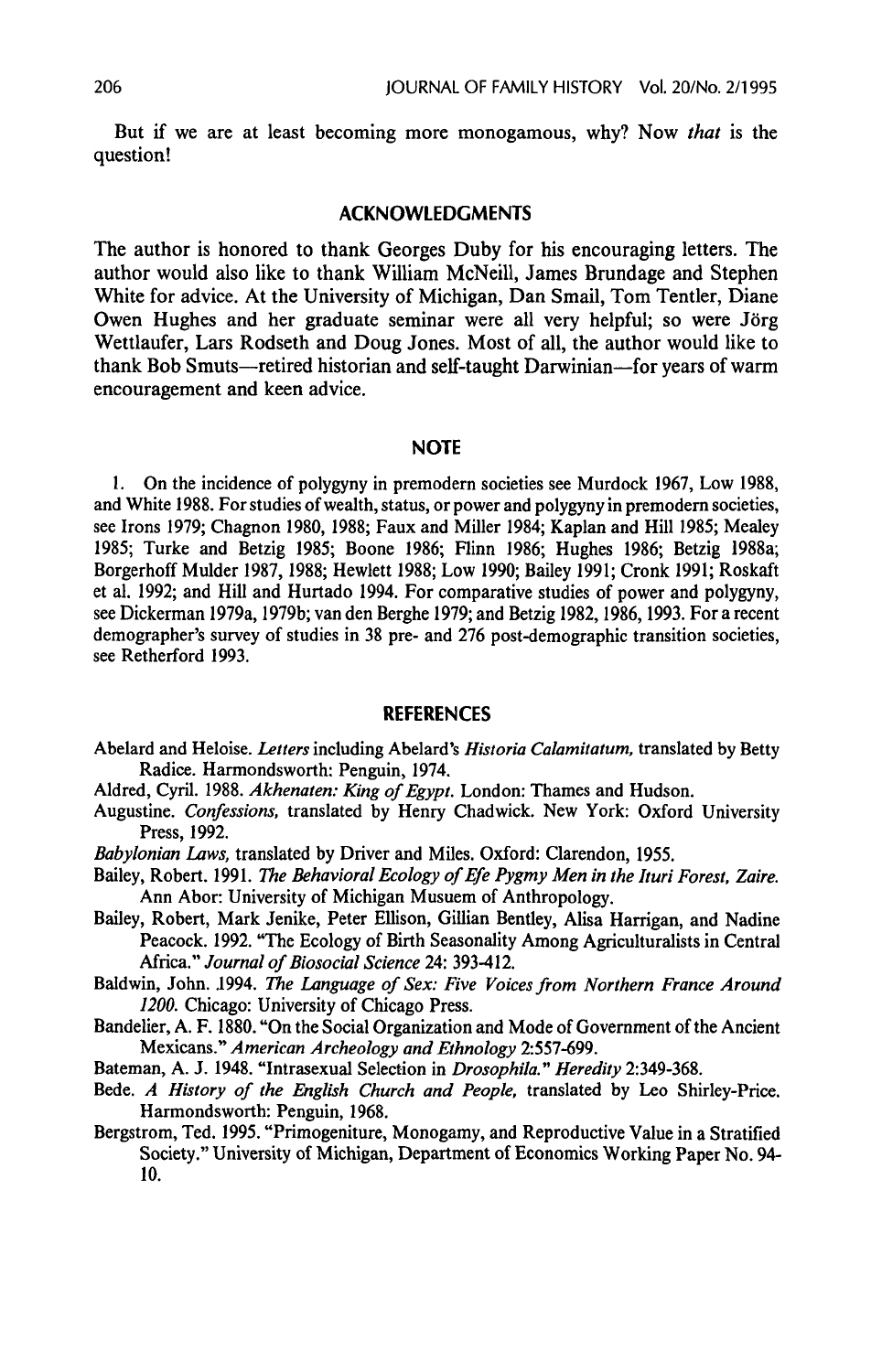- Bernard of Clairvaux. 1947. Apologia to Abbot William, translated by Michael Casey. Spencer, MA:Cistercian Publications.
- Betzig, Laura. 1982. "Despotism and Differential Reproduction: A Cross-Cultural Correlation of Conflict Asymmetry, Hierarchy, and Degree of Polygyny." Ethology and Sociobiology 3: 209-221.

. 1986. Despotism and Differential Reproduction: A Darwinian View of History. Hawthorne, NY: Aldine.

.. 1988a. "Redistribution: Equity or Exploitation?" Pp. 49-63 in Human Reproductive Behaviour: A Darwinian Perspective, edited by Laura Betzig et al. Cambridge: Cambridge University Press.

\_\_\_. 1988b. "Adoption by Rank on Ifaluk." American Anthropologist 90;111-119. ... 1988c. "Mating and Parenting in Darwinian Perspective." Pp. 1-20 in Human Reproductive Behaviour: A Darwinian Perspective, edited by Laura Betzig et al.

Cambridge: Cambridge University Press. .. 1989. "Causes of Conjugal Dissolution: A Cross-Cultural Study." Current Anthropology 30: 654-676.

.. 1991. "History." Pp. 131-140 in The Sociobiological Imagination, edited by Mary Maxwell. Albany: SUNY Press.

.. 1992a. "Roman Polygyny." In, Laura Betzig, ed. Darwinian History. Special issue of Ethology and Sociobiology 13:309-349.

.. 1992b. "Roman Monogamy." In, Laura Betzig, ed. Darwinian History. Special issue of Ethology and Sociobiology 13:351-383.

.. 1993. "Sex, Succession, and Stratification in the First Six Civilizations." Pp. 37-74 in Social Stratification and Socioeconomic Inequality, edited by Lee Ellis. New York: Praeger.

. 1994. "The Point of Politics." Analyse & Kritik 16: 20-37.

Betzig, Laura and Samantha Weber. 1993. "Polygyny in American Politics." Politics and the Life Sciences 12: 45-52.

.. in press. "Presidents Preferred Sons." Politics and the Life Sciences 14.

- Bloch, Marc. 1961. Feudal Society, translated by L. A. Manyon. Chicago: University of Chicago Press.
- Bloch, R. Howard. 1983. Etymologies and Genealogies: A Literary Anthropology of the French Middle Ages. Chicago: University of Chicago Press.

.. 1991. Medieval Misogyny. Chicago: University of Chicago Press.

Boccaccio. The Decameron, translated by G. H. McWilliam. Harmondsworth: Penguin, 1972.

Bonfield, Lloyd. 1991. "Canon Law and Family Law in Medieval Western Christendom." Continuity and Change 6: 361-374.

Boone, James. 1986. "Parental Investment and Elite Family Structure in Preindustrial States: A Case Study of Late Medieval-Early Modern Portuguese Genealogies." American Anthropologist 88:859-878.

Borgerhoff Mulder, Monique. 1987. "On Cultural and Reproductive Success: Kipsigis Evidence." American Anthropologist 89:617-634.

. "Reproductive Success in Three Kipsigis Cohorts." Pp. 419-435 in Reproductive Success: Studies of Individual Variation in Contrasting Breeding Systems, edited by Tim Clutton-Brock. Chicago: University of Chicago Press.

Bornstein, Diane. 1984. "Courtly Love." Dictionary of the Middle Ages 3: 668-674.

Boswell, John. 1988. The Kindness of Strangers. New York: Pantheon.

Bouchard, Constance. 1981. "Consanguinity and Noble Marriages in the Tenth and Eleventh Centuries." Speculum 56: 268-287.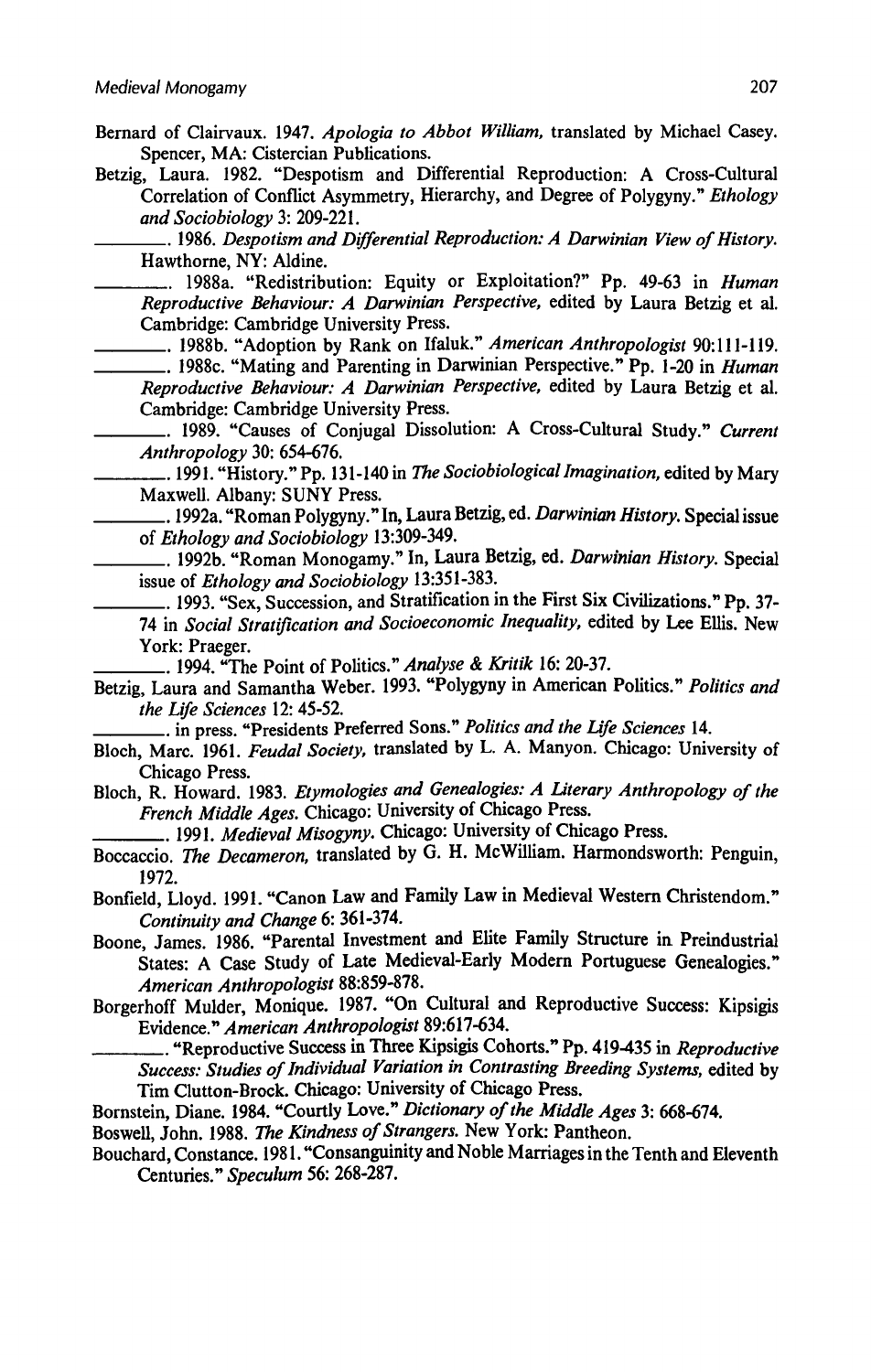—.\_..\_\_\_. 1987. Sword, Miter, and Cloister: Nobility and the Church in Burgundy, 980- 1198. Ithaca: Cornell University Press.

- Boyle, Leonard. 1981. "Montaillou Revisited: Mentalité and Methodology." Pp. 119-140 in Pathways to Medieval Peasants, edited by J.A. Raftis. Toronto: Pontifical Institute of Medieval Studies.
- Britton, Edward. 1977. The Community of the Vill: A Study in the History of the Family and Village Life in Fourteenth-Century England. Toronto: University of Toronto Press.
- Brooke, C. 1981. "Marriage and Society in the Central Middle Ages." Pp. 17-34 in Marriage and Society: Studies in the Social History of Marriage, edited by R.B. Oathwaite. London: Europa.
- Brundage, James. 1987. Law, Sex, and Christian Society in Medieval Europe. Chicago: University of Chicago Press.
- Bullough, Vern and Cameron Campbell. 1980. "Female Longevity and Diet in the Middle Ages." Speculum 55: 317-325.
- Burgundian Code (Liber Constitutionum sive Lex Gundobada and Constitutiones Extravagates), translated by Katherine Fischer Drew. Philadelphia: University of Pennsylvania Press, 1972.
- Capellanus, Andreas. The Art of Courtly Love, translated by John Jay Parry. New York: Columbia University Press, 1990.
- Carrasco, P. 1971. "Social Origin of Ancient Mexico." Pp. 349-375 in Archeology of Northern Mesoamerica, edited by G. Edkholm and I. Bernal. Austin: University of Texas Press.
- Castiglione, Baldesar. 1967. The Courtier, translated by George Bull. Harmondsworth: Penguin.
- Chagnon, Napoleon. 1980. "Kin Selection Theory, Kinship, Marriage and Fitness Among the Yanomamö Indians." Pp. 545-571 in Sociobiology: Beyond Nature/Nurture, edited by George Barlow and James Silverberg. Boulder: Westview Press.
	- —\_\_\_\_\_\_. 1988. "Life Histories, Blood Revenge, and Warfare in a Tribal Population." Science 439: 985-992.
- Champlin, Edward. Final Judgements: Duty and Emotion in Roman Wills. Berkeley: University of California Press.
- Chanson de Roland, translated by Glyn Burgess. Harmondsworth: Penguin, 1990.
- Chaucer, Geoffrey. The Canterbury Tales, translated by A. Kent Hieatt and Constance Hieatt. New York: Bantam, 1964.
- Chrétien de Troyes. Cligés, translated by William W. Kibler. Harmondsworth: Penguin, 1991,
	- .. The Knight of the Cart, translated by William W. Kibler. Harmondsworth: Penguin, 1991.
	- Cieza de Leon, P. 1959. The Incas. Norman: University of Oklahoma Press.
	- Clutton-Brock, Tim. 1988. Reproductive Success: Studies of Individual Variation in Constrasting Breeding Systems. Chicago: University of Chicago Press.
	- Clutton-Brock, Tim and Anne Vincent. 1991. "Sexual Selection and the Potential Reproductive Rates of Males And Females." Nature 351:58-60.
	- Conteneau, G. 1954. Everyday Life in Babylon and Assyria. London: Edwin Arnold.
	- Corbier, Mireille. 1991. "Constructing Kinship in Rome: Marriage and Divorce, Filiation and Adoption." Pp. 127-144 in The Family in Italy from Antiquity to the Present, edited by David Kertzer and Richard Saller. New Haven: Yale University Press.
	- Cowlinshaw, Guy, and Rubin Dunbar. 1991. "Dominance Rank and Mating Success in Male Primates." Animal Behaviour 41:1045-1056.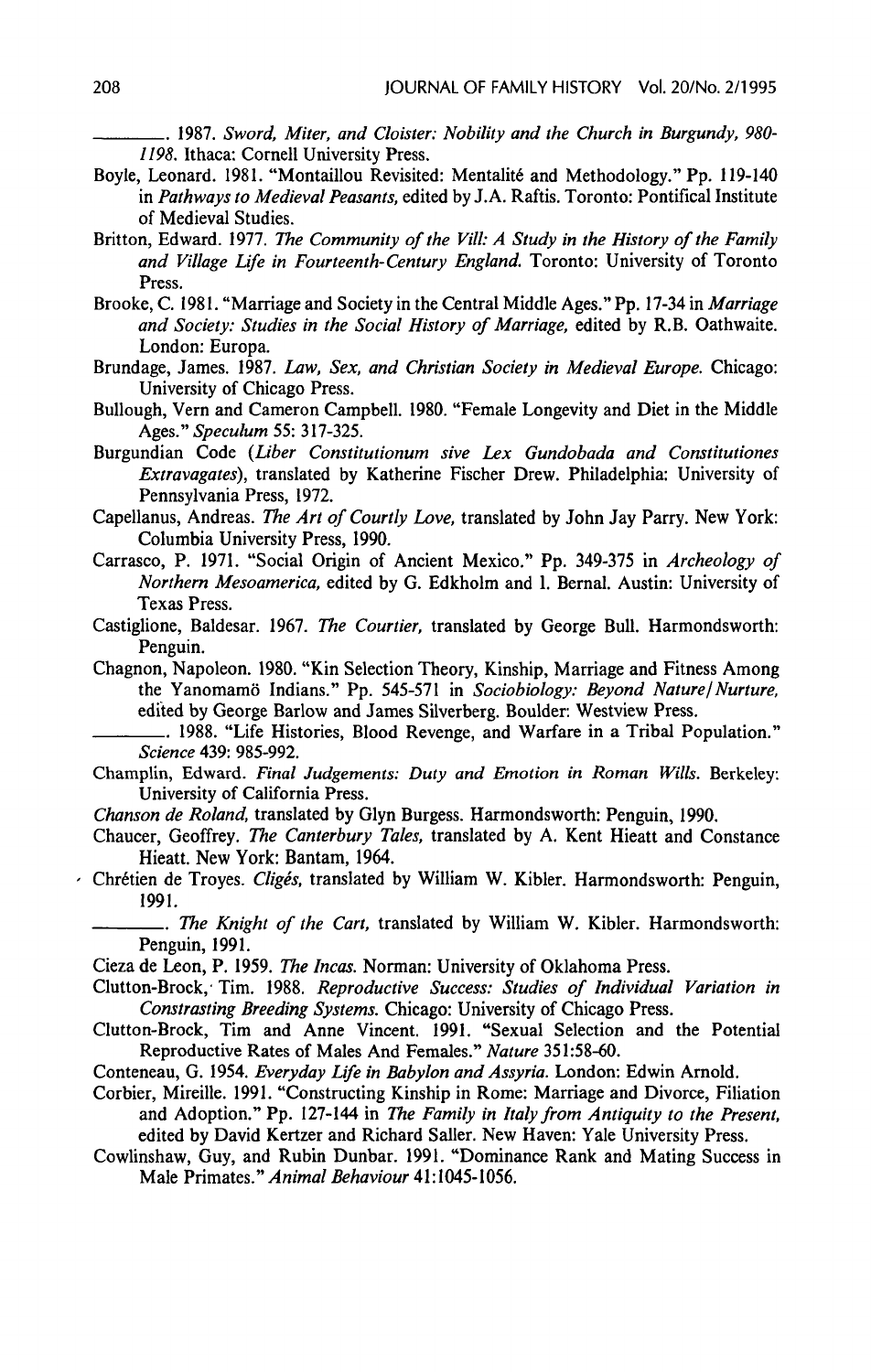- Cronin, Helena. 1992. The Ant and the Peacock: Altruism and Sexual Selection from Darwin to Today. Cambridge: Cambridge University Press.
- Cronk, Lee. 1991. "Wealth, Status, and Reproductive Success Among the Mukogodoof Kenya." American Anthropologist 93:345-360.
- Crook, John. 1967. Law and Life of Rome. Ithaca: Cornell University Press.
- Csillag, Pál. 1976. The Augustan Laws on Family Relations. Budapest: Akadémai Kiadó.
- Dante Alighieri, The Divine Comedy, translated by Dorothy L. Sayers. Harmondsworth: Penguin, 1949,
- Darwin, Charles. 1859. On the Origin of Species. London: John Murray.
- . 1871. The Descent of Man and Delection in Relation to Sex. London: John Murray.

Dass, Diwan Jarmani. 1970. Maharaja. Delhi: Hind.

Dickemann, Mildred. 1979a. "Female Infanticide, Reproductive Strategies, and Social Stratification: A Preliminary Model." Pp. 321-367 in Evolutionary Biology and Human Social Behavior: An Anthropological Perspective, edited by Napoleon Chagnon and William Irons. North Scituate, MA: Duxbury Press.

—\_\_\_\_\_.. 1979b. "The Ecology of Mating Systems in Hypergynous Dowry Societies." Social Science Information 18:163-195.

. 1981. "Paternal Confidence and Dowry Competition: A Biocultural Analysis of Purdah."Pp. 417-438 in Natural Selection and Social Behavior: Recent Research and New Theory, edited by Richard Alexander and Donald Tinkle. New York: Chiron Press.

Dio, Cassius. History, translated by Earnest Cary. New York: G.P. Putnam's Sons,1925.

- The Digest of Justinian. 1987. translated by Alan Watson. Philadelphia: University of Pennsylvania Press.
- Dixon, Suzanne. 1985. "The Marriage Alliance in the Roman Elite." Journal of Family History 10: 353-378.

Donahue, Charles. 1983. "The Canon Laws on the Formation of Marriage and Social Practice in the Latter Middle Ages." Journal of Family History 8:144-158.

Driver, G. and J. Miles, eds. 1955. The Babylonian Law. Oxford: Clarendon Press.

- Duby, Georges. 1953. La Sociétéaux XIe et XIIe siècles dans la région maconnaise. Paris: Armand Colin.
- . 1978. Medieval Marriage: Two Modelsfrom Twelfth-Century France, translated by Elborg Forster. Baltimore: Johns Hopkins University Press.

\_\_\_\_\_\_\_\_, 1977. The Chivalrous Society. Berkeley: University of California Press.

1980. The Three Orders: Feudal Society Imagined, translated by Arthur Goldhammer. Chicago: University of Chicago Press.

.. 1983. The Knight, the Lady, and the Priest, translated by Barbara Bray. New York: Pantheon.

. 1985, William Marshal: The Flower of Chivalry, translated by Richard Howard. New York: Pantheon.

. 1988a. "The Aristocratic Households of Feudal France: Communal Living." Pp. 35-85 in  $\overline{A}$  History of Priavte Life: Revelations of the Medieval World, edited by Georges Duby. Cambridge: Belknap.

.. 1988b. "Solitude: Eleventh to Thirteenth Century." Pp. 509-533 in A History of Private Life: Revelations of the Medieval World, edited by Georges Duby. Cambridge: Belknap.

. 1994a. Love and Marriage in the Middle Ages, translated by Jane Dunnett. Chicago: University of Chicago Press.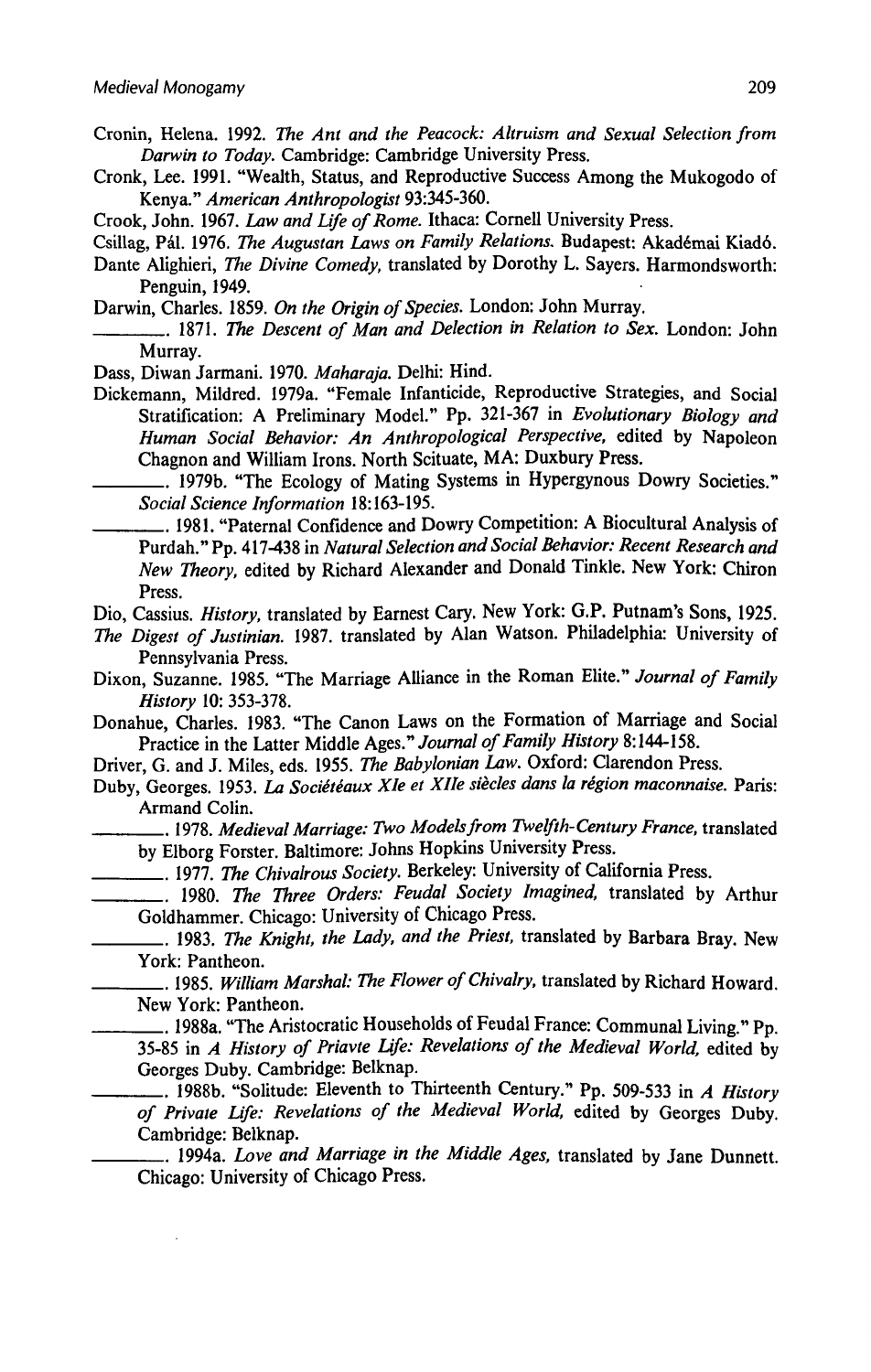.. 1994b. France in the Middle Ages 987-1460, translated by Juliet Vale. Oxford: Blackwell.

Dunbar, Robin. 1988. Primate Social Systems. Ithaca: Cornell University Press.

- Dunbar, Robin, Amanda Clark and Nicola Hurst. 1994. "Conflict and Cooperation Among the Vikings: Contingent Behavioural Decisions." Ethology and Sociobiology 15.
- DuVal, John and Raymond Eichmann. 1982. Cuckolds, Clerics, & Countrymen: Medieval French Fabilaux. Fayetteville: University of Arkansas Press.
- Einhard. Life of Charlemagne, translated by Lewis Thorpe. Harmondsworth: Penguin, 1969.
- Ellis, Lee. in press. "Dominance and Reproductive Success: A Review." Ethology and Sociobiology 15.

Erman, Adolf. 1971. Life in Ancient Egypt. New York: Dover.

- Eusebius of Caesarea. Ecclesiastical History, translated by Kirsopp Lake. Cambridge: Harvard University Press, 1980.
- Faith, Rosamond. 1983. "Debate: Seigneurial Control of Women's Marriage." Past and Present 82: 3-43.
- Faux, S. and Miller, H. 1984. "Evolutionary Speculations on the Oligarchic Development of Mormon Polygyny." Ethology and Sociobiology 5: 15-31.
- Fideles, Valerie. 1986. Breasts, Bottles, and Babies, Edinburgh: Edinburgh University Press.
- Fisher, Ronald. 1958. The Genetical Theory of Natural Selection, second edition. New York: Dover.
- Flandrin, Jean-Louis. 1979. Families in Former Times, translated by Richard Southern. Cambridge: Cambridge University Press.

—\_\_\_\_\_. 1983. Un Temps Pour Embrasser. Paris.

Flinn, Mark. 1986. "Correlates of Reproductive Success in a Caribbean Village." Human Ecology 14: 225-243.

... 1987. "Mate Guarding in a Caribbean Village." *Ethology and Sociobiology* 9: 1-29,

Fried, Morton. 1967. The Evolution of Political Society. New York: Random House.

- Frisch, Rose. 1987. "Body Fat, Menarche, Fitness and Fertility." Human Reproduction 2:521-533.
- Galbert of Brughes. The Murder of Charles the Good, translated by James Bruce Ross. Toronto: University of Toronto, 1982.
- Garcilaso de la Vega. 1961. Royal Commentaries on the Inca. New York: Orians Press. Also 1871. Hakluya Society: London.
- Gardner, Jane. 1986. Women in Roman Law and Society. London: Croom Helm.
- Gaulin, Steve and Boster, James. 1990. "Dowry as Female Competition." American Anthropologist 92: 994-1005.
- Geoffrey of Monmouth, History of the Kings of Britain, translated by Lewis Thorpe. Harmondsworth: Penguin, 1966.

Gerald of Wales. Autobiography, translated by H. E. Butler. London: Jonathan Cape, 1937.

- ... The Description of Wales, translated by Lewis Thorpe. Harmondsworth: Penguin, 1978.
	- . The Journey Through Wales, translated by Lewis Thorpe. Harmondsworth: Penguin, 1978.
- .. The Topography of Ireland. 1863. Translated by Thomas Forester. London: H. G. Bohn.
- Goody, Jack. 1973. "Strategies of Heirship." Comparative Studies in Society and History 15:3-20.
	- <sub>—</sub>. 1976. Production and Reproduction. Cambridge: Cambridge University Press.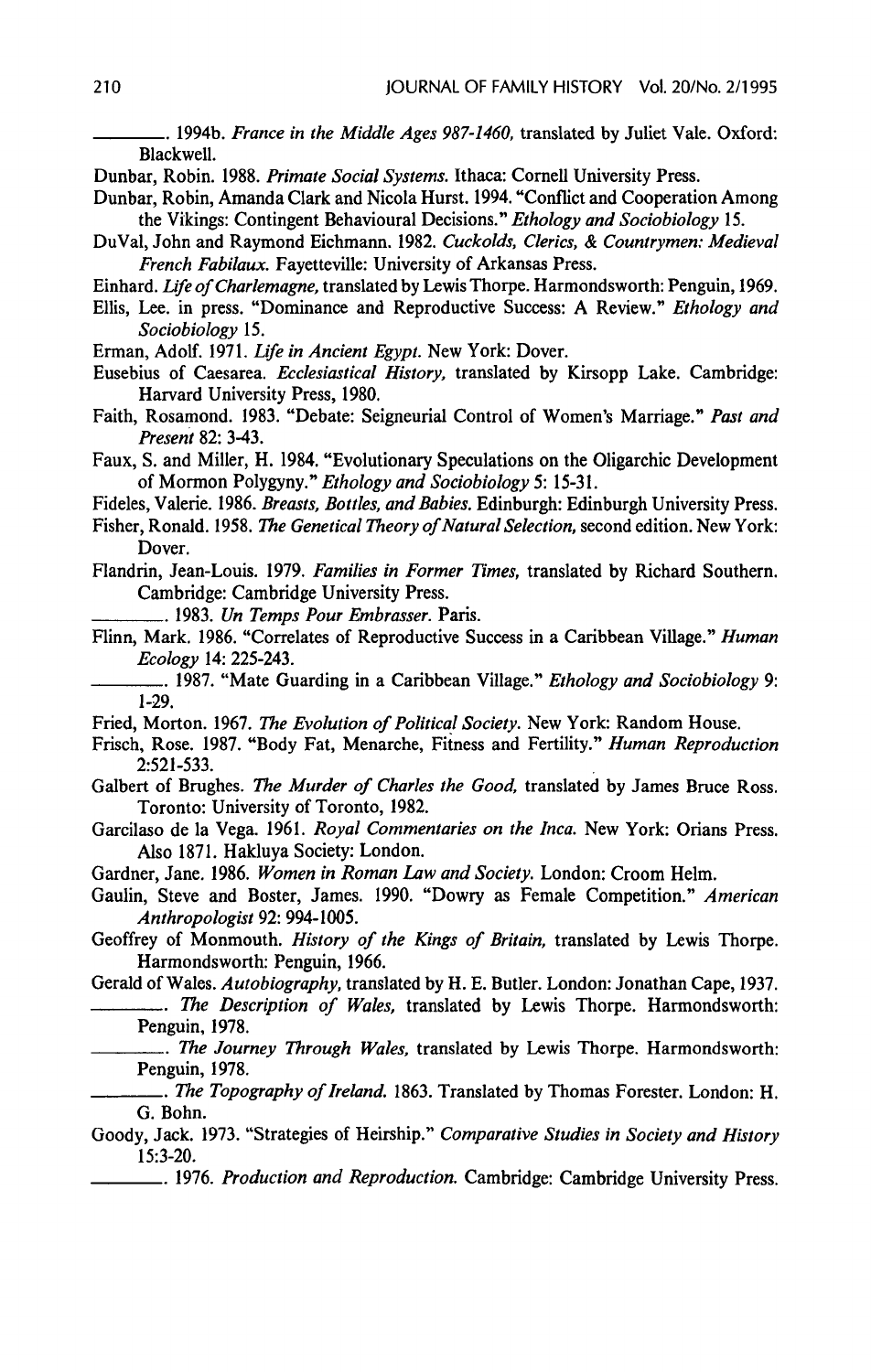—\_\_\_\_.. 1983. The Development of the Family and Marriage in Europe. Cambridge: Cambridge University Press.

Gottfried von Strassbourg. Tristan, translated by A. T. Hatto. Penguin: Harmondsworth, 1960.

- Gregory of Tours. History of the Franks, translated by Lewis Thorpe. Penguin: Harmondsworth, 1974.
- Guibert of Nogent. 1970. Self and Society in Medieval France, translated by C. C. Swinton Bland, revised by John F. Benton. New York: Harper and Row.
- Guillaume de Lorris and Jean de Meun. Roman de la Rose, translated by Charles Dahlberg. Hanover: University Press of New England.
- Hair, P. E. H. 1966. "Bridal Pregnancy in Rural England in Earlier Centuries." Population Studies 20: 233-243.
	- .. 1970. "Bridal Pregnancy in Rural England Further Examined." Population Studies 24: 59-70,
- Hajdu, Robert. 1977. "Family and Feudal Ties in Poitou, 1100-1300." Journal of Interdisciplinary History 8: 117-139.
- Hajnal, John. 1965. "European Marriage Patterns in Perspective." Pp. 101-143 in Population in History, edited by D.V. Glass and D. Eversley. London: Edward Arnold.

—\_\_\_\_\_.. "Two Kinds of Pre-industrial Household Formation System." Pp. 65-104 in Family Forms in Historic Europe, edited by R. Wall, J. Robin, and P. Laslett. Cambridge: Cambridge University Press.

- Hamilton, William D. 1964. "The Genetical Evolution of Social Behavior." Journal of Theoretical Biology 7: 1-52.
- Hanawalt, Barbara. 1985. The Ties that Bound: Peasant Families in Medieval England. New York: Oxford University Press.
- Hartung, John. 1982. "Polygyny and the Inheritance of Wealth." Current Anthropology 23: 1-12,
- Helmholz, Richard. 1974, Marriage Litigtion in Medieval England. Cambridge: Cambridge University Press. .
- Herlihy, David. 1983. "The Making of the Medieval Family: Symmetry, Structure, and Sentiment." Journal of Family History 8: 116-130.
	- ... 1985. Medieval Households. Cambridge: Harvard University Press.
	- ... 1987. "The Family and Religious Ideologies in Medieval Europe." Journal of Family History 12: 3-17.
- Herlihy, David and Christiane Klapisch-Zuber. 1985. Tuscans and Their Families. New Haven: Yale University Press.
- Hewlett, Barry. 1988. "Sexual Selection and Paternal Investment among Aka Pygmies." Pp. 23-276 in Human Reproductive Behaviour: A Darwinian Perspective, edited by Laura Betzig, Monique Borgerhoff Mulder, and Paul Turke. Cambridge: Cambridge University Press.
- Hill, Kim and A. Magdalena Hurtado. in press. Demography/Life History of Ache Foragers. Hawthorne, NY: Aldine-de Gruyter.
- Hollingsworth, T.H. 1964. "The Demography of the British Peerage." Population Studies 18, Supplement No. 2.
- Hopkins, Keith. 1983. Death and Renewal. Cambridge: Cambridge University Press.
- Hovarth, W. D. 1971. "Droit de Seigneur': Fact or Fantasy." Journal of European Studies 1: 291-312.
- Hrdy, Sarah Blaffer. 1992. "Fitness Tradeoffs in the History and Evolution of Delegated Mothering, with Special Reference to Wet-Nursing, Abandonment, and Infanticide." In, Laura Betzig, ed. Darwinian History. Special issue of Ethology and Sociobiology 13: 409-442.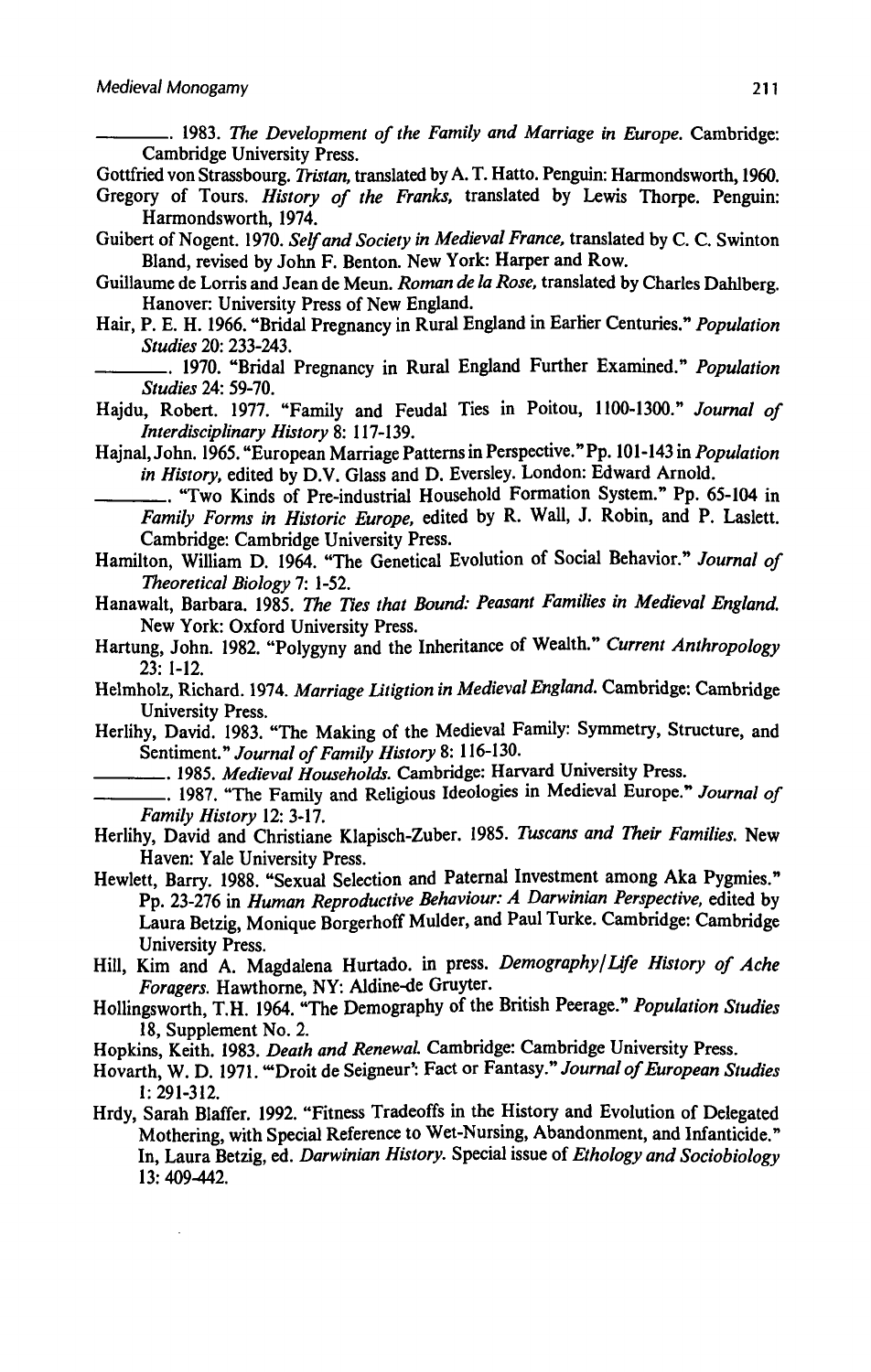- Hrdy, Sarah Blaffer and Debra Judge. 1993. "Darwin and the Puzzle of Primogeniture." Human Nature 4: 1-45.
- Hughes, Austin. 1986. "Reproductive Success and Occupational Class in Eighteenth-Century Lancashire, England." Social Biology 33: 109-115.
- Hughes, Diane Owen. 1978. "From Brideprice to Dowry in Mediterranean Europe." Journal of Family History 3:262-296.
- Irons, William. 1979. "Cultural and Biological Success." Pp, 257-272 in Evolutionary Biology and Human Social Behavior: An Anthropological Perspective, edited by N. A. Chagnon and W.Irons. North Scituate, MA: Duxbury Press.
- ... 1980. "Is Yomut Social Behavior Adaptive?" Pp. 417-473 in Sociobiology: Beyond Nature/ Nurture?, edited by G. Barlow and J. Silverberg. Boulder, CO: Westview Press.
- Jerome. 1885. Select Letters of St. Jerome, edited by T. E. Page. London.
- John of Salisbury. Historia Pontificalis, translated by Marjorie Chibnall. Oxford: Clarendon, 1986.
- Johnson, S.B. and R. C. Johnson. 1991. "Support and Conflict of Kinsmen in Norse Earldoms, Icelandic Families and the English Royalty." Ethology and Sociobiology 12: 211-220.
- Joinville, Jean de. Memoirs, translated by Ethel Wedgwood. New York: E. P. Dutton, 1906.
- Jones, Doug, and Kim Hill. 1993. "Criteria of Facial Attractiveness in Five Populations." Human Nature 4:271-296,
- Juvenal. Sixteen Satires, translated by Peter Green. Harmondsworth: Penguin, 1974.
- Kaplan, Hillard and Kim Hill. 1985. "Hunting Ability and Reproductive Success among Male Ache Foragers." Current Anthropology 26:131-133.
- Kroll, Jerome and Bernard S. Bachrach. 1990. "Medieval Dynastic Decisions: Evolutionary Biology and Historical Explanation." Journal of Interdisciplinary History 21. 1-28.
- Kussmal, Ann. 1981. Servants in Husbandry in Early Modern England. Cambridge: Cambridge University Press.
- Lambert, William. 1868. The Canons of the First Four General Councils of the Church, and Those of the Early Local Greek Synods. London: R. D. Dickinson.
- Langland, William. Piers Ploughman, translated by Frank Goodridge. Harmondsworth: Penguin, 1959.
- Laslett, Peter. 1977. Family Life and Illicit Love in Earlier Generations. Cambridge: Cambridge University Press.
	- . 1969. "Size and Structure of the Household in England Over Three Centuries." Population Studies 23:199-234.
- Laslet, Peter, Karla Öosterveen, and Richard Smith, eds. 1980. Bastardy and its Comparative History. Cambridge: Harvard.
- Laws of the Alamans and Bavarians, translated by Thoedore John Rivers. Philadelphia: University of Pennsylvania Press, 1977.
- Laws of the Salian Franks, with the Pactus Legis Salicae and Lex Salica Karolina, translated by Katherine Fischer Drew. Philadelphia: University of Pennsylvania Press, 1991.
- Le Roy Ladurie, Emmanuel. 1979. Montaillou, translated by Barbara Bray. New York: Vintage Books.
- Lea, Henry C. 1884. An Historical Sketch of Sacerdotal Celibacy in the Christian Church, second edition. Boston: Houghton Mifflin.
- Leyser, Karl. 1968. "The German Aristocracy From the Ninth to the Early Twelfth Century." Past and Present 61: 25-53.
	- . 1979. Rule and Conflict in an Early Medieval Society. London: Edward Arnold.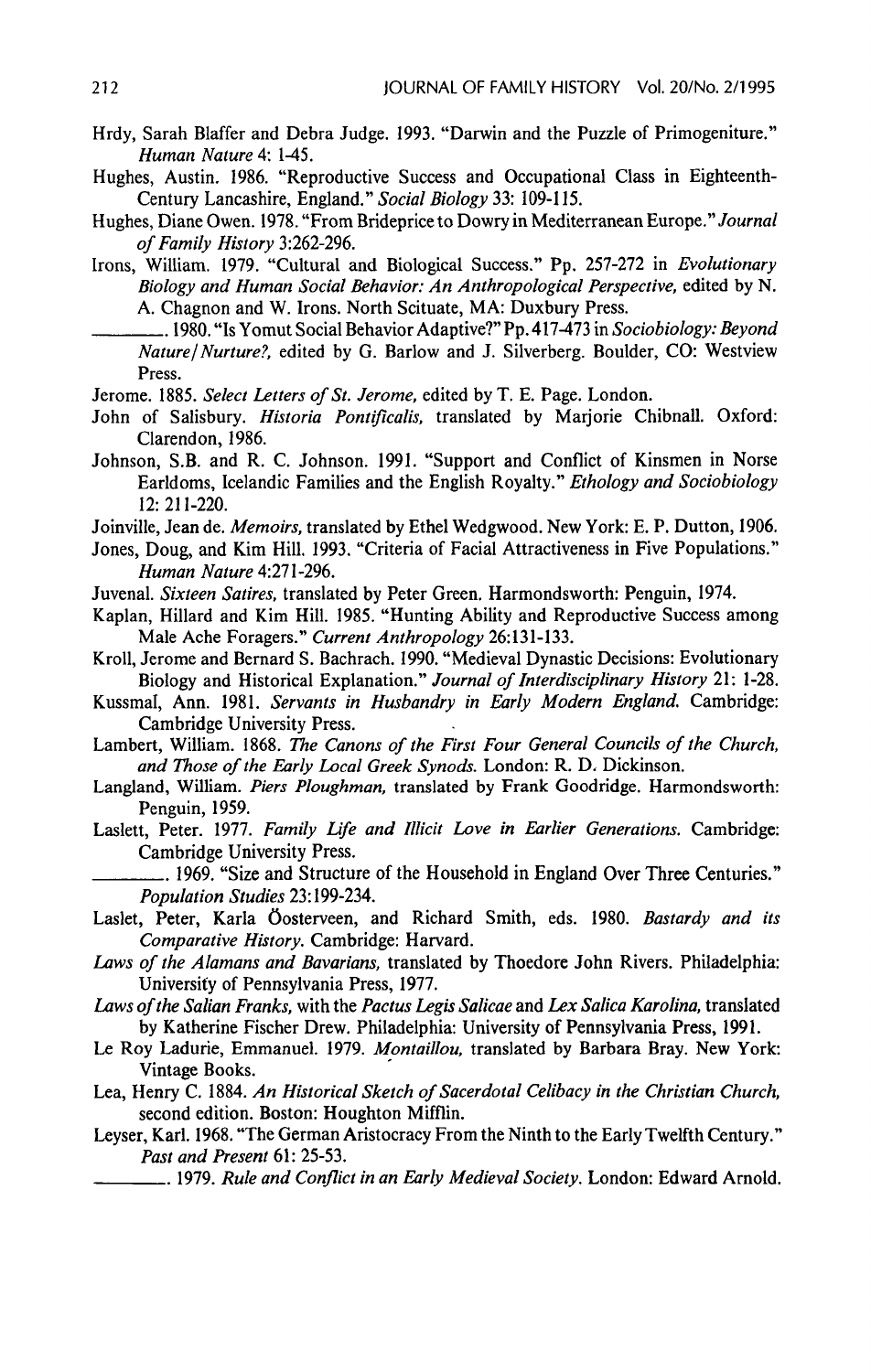- Litvack, Frances. 1984. Le Droit du Seigneur in European and American Literature. Birmingham: Summa Publications.
- Liudprand of Cremona. Antapodosis, Liber de Rebus Gestis Ottonis, and Relatio de Legatione Constantinopolitana, translated by F. A. Wright. New York: Dutton, 1930.
- Low, Bobbi. 1988. "Measuring Polygyny in Humans." Current Anthropology 29: 189-194. . 1990. "Occupational Status, Landownership, and Reproductive Behaviorin 19th
	- century Sweden: Tuna Parish." American Anthropologist 92: 457-468.
- Luther, Martin. 1517. Ninety-Five Theses, translated by C. M. Jacobs, revised by Harold Grimm. Philadelphia: Fortress Press, 1957.

.. Table Talk, translated by Theodore Tappert. Philadelphia: Fortress Press, 1967.

- Lynch, Joseph. 1976. Simoniacal Entry into Religious Life. Columbus: Ohio State University Press.
- MacDonald, Kevin. 1990. "Mechanisms of Sexual Egalitarianism in Western Europe." Ethology and Sociobiology 11: 195-237.
- MacFarlane, Alan. 1986. Marriage and Love in England. Oxford: Basil Blackwell.
- Malmsbury, William of. 1847. Chronicle of the Kings of England, translated by J. A. Giles. London: Henry Bohn.
- Malory, Thomas. Le Morte D'Arthur, edited by Janet Cohen. Harmondsworth: Penguin, 1969. .
- Marie de France. Lais, translated by Glyn S. Burgess and Keith Busby. Harmondsworth: Penguin, 1986.
- Matthew Paris. English History, translated by J.A. Giles. London: Henry Bohn, 1852.
- McLaughlin, Megan. 1994. Consorting with Saints: Prayer for the Dead in Early Medieval France. Ithaca: Cornell University Press.
- McNamara, Jo Ann. 1983. "A New Song: Celibate Women in the First Three Christian Centuries." Women and History 6/7: 38-140.
- MeNeill, William H. The Rise of the West. Chicago: University of Chicago Press.
- Mealey, Linda. 1985. "The Relationship Between Social Status and Biological Success: A Case Study of the Mormon Religious Hierarchy." Ethology and Sociobiology 6: 429-457.
- Mitterauer, Michael. 1991. "Christianity and Endogamy." Continuity and Change 6: 293-333.
- Morte Arthure, translated by Brian Stone. Harmondsworth: Penguin, 1969.
- Motolinia, J.P. 1951. History of the Indians of New Spain. Translated by F.B. Steck. Washington, D.C.: Academy of American Franciscan History.
- Mundy, John. 1990. Men and Women at Toulouse in the Age of the Cathars. Toronto: Pontifical Institue of Medieval Studies.
- .. 1991. Europe in the High Middle Ages: 1150-1309, second edition. New York: Longman.
- Murdock, Goerge Peter. 1967. Ethnographic Atlas. New Haven: HRAF Press.
- Niebelungenlied, translated by A.T. Hatto. Harmondsworth: Penguin, 1969.
- Njal's Saga, translated by Magnus Magnusson and Hermann Palsson. Harmondsworth: Penguin, 1960.
- Noonan, John T. 1973. "Power to Choose." Viator 4:419-434.
- Otto, Bishop of Freising. Deeds of Frederick Barbarosa, translated by Charles Christopher Mierow. New York: Columbia University Press, 1953.
- . 1928. The Two Cities, translated by Charles Christopher Mierow. New York: Columbia University Press.
- Orderic Vitalis. The Ecclesiastical History of England and Normandy, translated by Thomas Forester. London: Henry Bohn, 1853.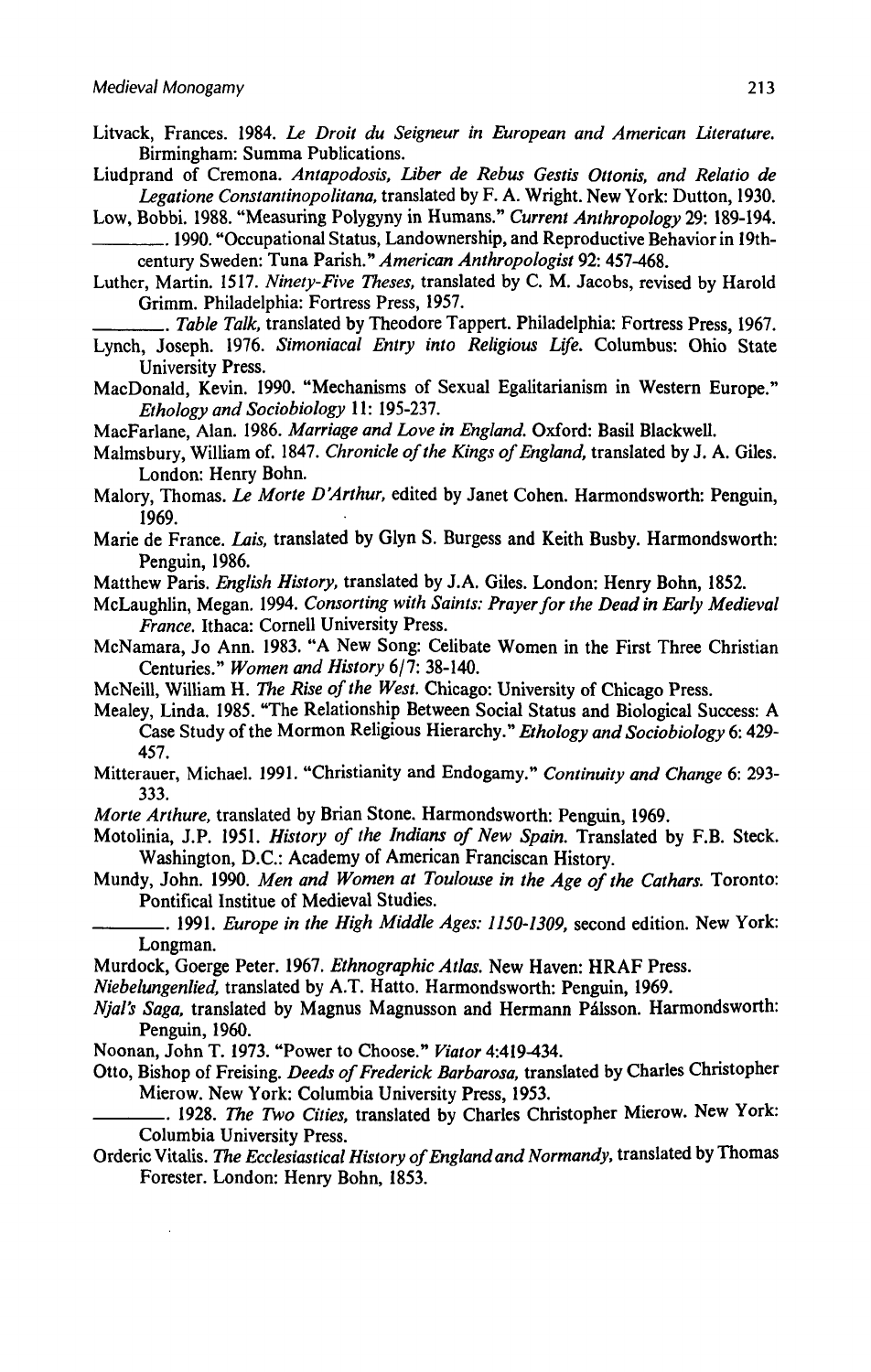Paden, William. 1987. The Medieval Pastorelle. New York: Garland Publishing Inc.

Padden, R. 1967. The Hummingbird and the Hawk. Columbus: Ohio State University.

Pérusse, Daniel. 1993. "Cultural And Reproductive Success in Industrial Societies: Testing the Relationship at The Proximate and Ultimate Levels." Behavioral and Brain Sciences 9: 267-322.

Petrarch. Lyric Poems, translated by Robert Durling. Cambridge: Harvard, 1990.

- Pizan, Christine de. 1982. The Book of the City of Ladies, translated by Earl Jeffrey Richards. New York: Persea Books.
- Poma de Ayala, F. 1936. The First New Chronicle of Good Government. New Haven: Human Relations Area Files.
- Quaife, G. R. 1979. Wanton Wenches and Wayward Wives. London: Croom Helm.
- Queste del Saint Graal, translated by Pauline Matarasso. Harmondsworth: Penguin, 1969.
- Razi, Zvi. 1980. Life, Marriage, and Death in a Medieval Parish. Cambridge: Cambridge University Press.
- Redford, Donald. 1984. Akhenaten: The Heratic King. Princeton: Princeton University Press.
- Régnier-Bohler, Danielle. 1988. "Imagining the Self: Exploring Literature." Pp. 311-393 in A History of Private Life: Revelations of the Medieval World, edited by Georges Duby.
- Renart, Jean. L'escoufle: roman d'aventure, translated into modern French by Alexandre Micha. Paris: H. Champion, 1992.
- Ring, Richard. 1979. "Early Medieval Peasant Households in Central Italy." Journal of Family History 2:2-25,
- Robbins, Rossell Hope. 1952. Secular Lyrics of the Fourteenth and Fifteenth Centuries. Oxford: Oxford University Press.
- Rosenthal, Joel T. 1984. "Aristocratic Marriage and the English Peerage, 1350-1500: Social Institution and Personal Bond." Journal of Medieval History 10: 181-194.
- Rosenwein, Barbara. 1989. To Be the Neighbor of Saint Peter: The Social Meaning of Cluny's Property, 909-1049. Ithaca: Cornell University Press.
- Reskaft, Eivin, Annelise Wara, and Aslaug Viken. 1992. "Human Reproductive Success in Relation to Resource-Access and Parental Age in a Small Norwegian Farming Parish During the Period 1700-1900." In, Laura Betzig, ed., Darwinian History. Special issue of *Ethology and Sociobiology* 13:443-461.
- Ross, Margaret Clunies. 1985. "Concubinage in Anglo-Saxon England." Past and Present 108:3-34.
- Saggs, H. W. F. 1988. The Greatness that Was Babylon, second edition. London: Sidgwick and Jackson.
- Saletore, R. 1974. Sex Life Under India Rulers. Delhi: Hind.

<sub>-</sub> 1978. Sex in Indian Harem Life. Delhi: Orient.

Saller, Richard. 1980. "Anecdotes as Historical Evidence for the Principate." Greece and Rome 27: 69-83.

- Schimmelpfennig, Bernhard. 1979. "Ex fornicatione nati: Studies on the Population of Priests' Sons from the Twelfth to the Fourteenth Century." Studies in Medieval and Renaissance History 2: 2-46.
- Schulenberg, Jane. 1978. "Sexism and the Celestial Gynaceum." Journal of Medieval History 4:117-133.
- Searle, Eleanor. 1979. "Seigneurial Control of Women's Marriage: The Antecedents and Function of Merchet in England." Past and Present 82:3-43.

<sup>. 1991. &</sup>quot;European Family History and Roman Law." Continuity and Change 6: 335-346.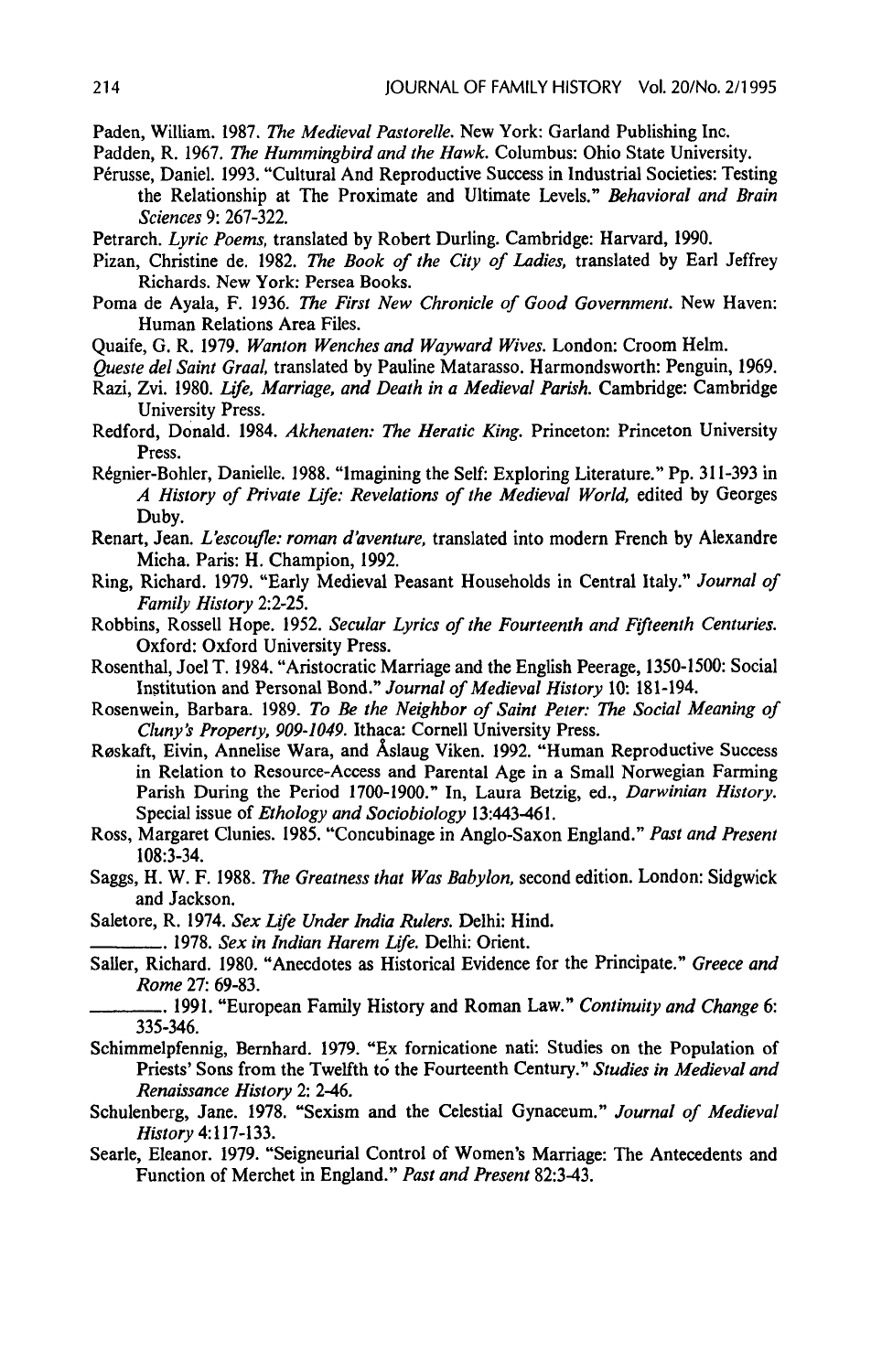.. 1983. "A Rejoinder." Past and Present 90: 149-160.

Service, Elman. 1975. The Origin of the State and Civilization. New York: Norton.

- Shaw, Brent and Richard Saller. 1984. "Close-Kin Marriage in Roman Society?" Man 19:432-444,
- Sheehan, Michael. 1971. "The Formation and Stability of Marriage in Fourteenth Century England: Evidence of an Ely Register." Medieval Studies 33:228-263.

—\_\_.. 1978. "Choice of Marriage Partner in the Middle Ages: Development and Mode of Application of a Theory of Marriage." Studies in Medieval and Renaissance History 1: 2-33.

- Smout, Christopher. 1980. "Aspects of Sexual Behavior in 19th-century Scotland." Pp. 194-217 in Bastardy and its Comparative History, edited by Peter Laslett. Karla Oosterveen, and Richard Smith. Cambridge, MA: Harvard University Press.
- Stone, Lawrence. 1965. The Crisis of the Aristocracy, 1558-1641. Oxford: Clarendon Press. —\_\_\_\_\_\_.. 1977. Family, Sex, and Marriage in England, 1500-1800. London: Wiedenfield and Nicholson.
- Suetonius. The Twelve Caesars, translated by Robert Graves, revised by Michael Grant. Harmondsworth: Penguin,1979.
- Suger, The Deeds of Louis the Fat, translated by Richard Cusimano and John Moorhead. Washington, DC: The Catholic University of American Press, 1992.
- Syme, Ronald. 1939. The Roman Revolution. Oxford: Oxford University Press,
- Symons, Donald. 1979. The Evolution of Human Sexuality. New York: Oxford.
- Tertullian. On Penance and On Purity, translated by William P. Le Saint. London: Longmans, Green and Co., 1959.
- Theodosian Code, translated by Clyde Pharr. Princeton: Princeton University Press, 1952.
- Thornhill, Nancy Wilmsen. 1991. "An Evolutionary Analysis of Rules Regulating Human Inbreeding and Marriage." Behavioral and Brain Sciences 14:247-293.
- Thornhill, Randy, and Steve Gangestad. 1993. "Human Facial Beauty: Averageness, Symmetry, and Parasite Resistance." Human Nature 4:237-269,
- Treggiari, Susan. 1991. Roman Marriage: lusti Coniuges From the Time of Cicero to the Time of Ulpian. Oxford: Clarendon.
- Trivers, Robert. 1972. "Parental Investment and Sexual Selection." Pp. 136-179 in Sexual Selection and the Descent of Man, edited by Bernard Campbell. Hawthorne, NY: Aldine.

Trivers, Robert and Dan Willard. 1973. "Natural Selection of Parental Ability to Vary the Sex Ratio of Offspring." Science 179: 90-92.

Trotula of Salerno. Diseases of Women, translated by Elizabeth Mason-Holt. Los Angeles: Ward Richie Press.

Trumbach, Rnadolph. 1978. The Rise of the Egalitarian Family. New York: Academic Press.

- Turke, Paul. 1990. "Which Humans Behave Adaptively, and Why Does it Matter?" Ethology and Sociobiology 11: 305-339.
- Turke, Paul and Laura Betzig. 1985. "Those Who Can Do: Wealth, Status, and Reproductive Success on Ifaluk." Ethology and Sociobiology 6:79-87.
- Van den Berghe, Pierre. 1979. Human Mating Systems. New York: Elsevier.

Van Gulik, R. H. 1974. Sexual Life in Ancient China. London: E. J. Brill.

- Vining, Paul. 1986. "Social Versus Reproductive Success." Behavioral and Brain Sciences 9: 167-187.
- Visigothic Code (Forum Judicum), translated by S. P. Scott. Littleton Colorado: Fred Rothman & Co, 1982.

<sup>.. 1991. &</sup>quot;The European Family and Canon Law." Continuity and Change 6: 347-360.